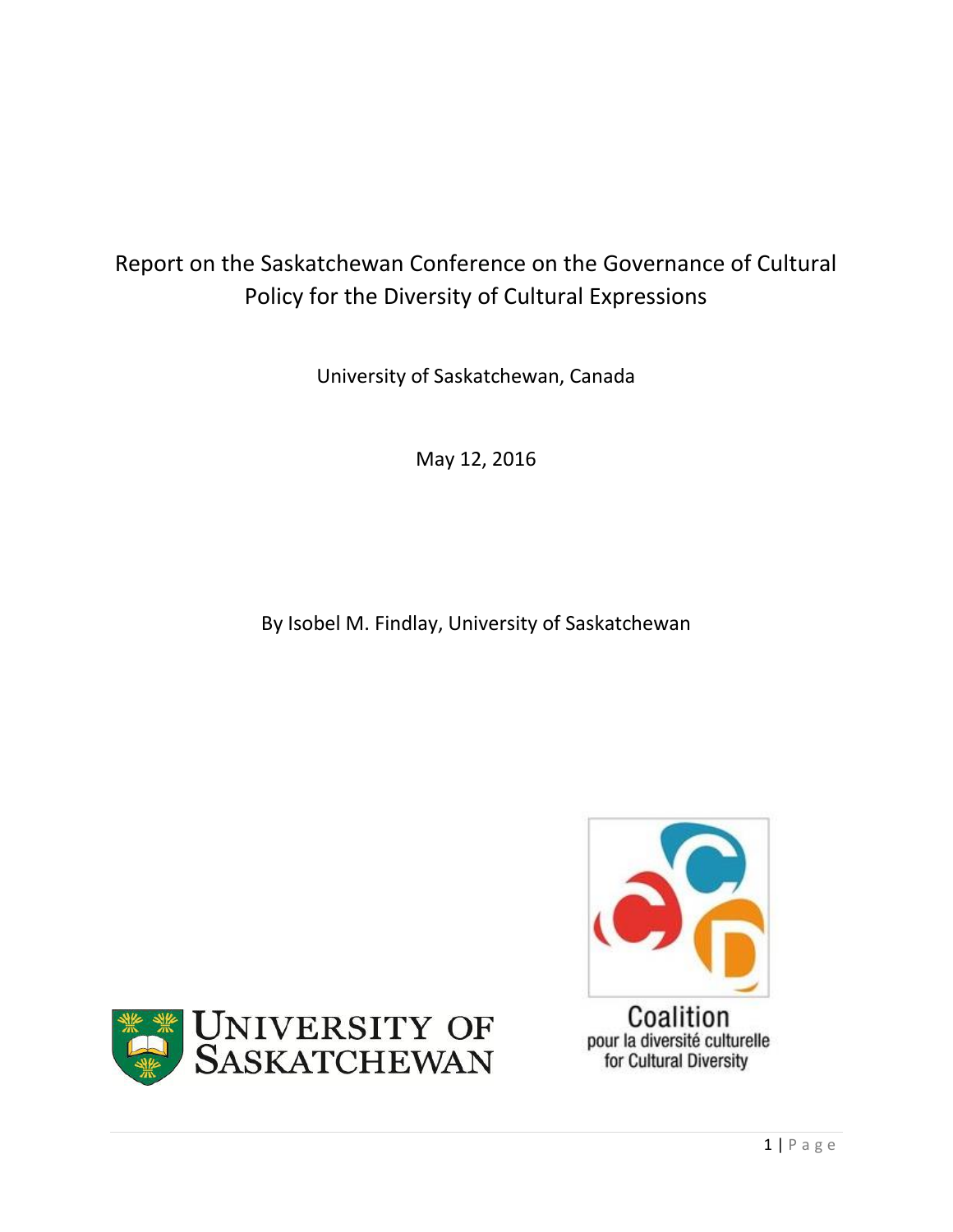## **Introduction**

«The Governance of Cultural Policy for the Diversity of Cultural Expressions» was the theme of the eighth edition of the cross-Canada conference series on the *UNESCO Convention on the Protection and Promotion of the Diversity of Cultural Expressions* initiated by the Coalition for Cultural Diversity (CCD) in the fall of 2014. The international standard-setting 2005 Convention provides a framework for the governance of cultural policy, encouraging governments to develop policies that protect and promote the diversity of cultural expressions. Canada was the first country in the world to ratify the Convention, now endorsed by 142 countries plus the European Union. The discussion was especially well suited for the province of Saskatchewan where co-exist First Nations and Métis (20% of the population), long established Anglophone and Francophone communities, and newer immigrants.

Designed to be relevant to and anchored in the local and regional context for all stakeholders, the conference hosted at the University of Saskatchewan had these key goals in promoting the rich diversity of cultures:

- Facilitate constructive dialogue among the academic, cultural, and governmental communities
- Develop intercultural, interprovincial, and interdisciplinary collaborations
- Contribute to CCUNESCO activities relating to the Call to Action
- Engage with the next generation of researchers, artists, administrators, curators
- Conclude the discussions with a set of recommendations

More than 80 representatives from the cultural sector, academia, and government gathered in Saskatoon on May 12, 2016, to discuss the participation of underrepresented groups in the making of provincial cultural policy. The conference was unique in the way that it contributed to a dialogue among the different minority groups and underrepresented communities.

Invited presenters shared their diverse perspectives in addressing questions such as these in the context of the province of Saskatchewan:

- What are the enabling conditions for equitable, effective participatory governance of cultural policy and funding priorities?
- Are policies and programs transparent, accountable, and in compliance with UNESCO Convention principles?
- Do policies and programs protect and promote the diversity of cultural expressions?
- What have been the impacts of trade agreements and copyright legislation?
- Are effective monitoring and assessment tools in place to assess policy impacts?
- Are there institutional mechanisms for the views of diverse communities to be taken into consideration when discussing, designing, or implementing and accounting for provincial cultural policy?
- Is there an effort by public institutions in the arts and culture to reach out to the diversity of communities?
- Do some communities face unusual barriers to having their voices recognized and to exercising their right to self-expression and representation?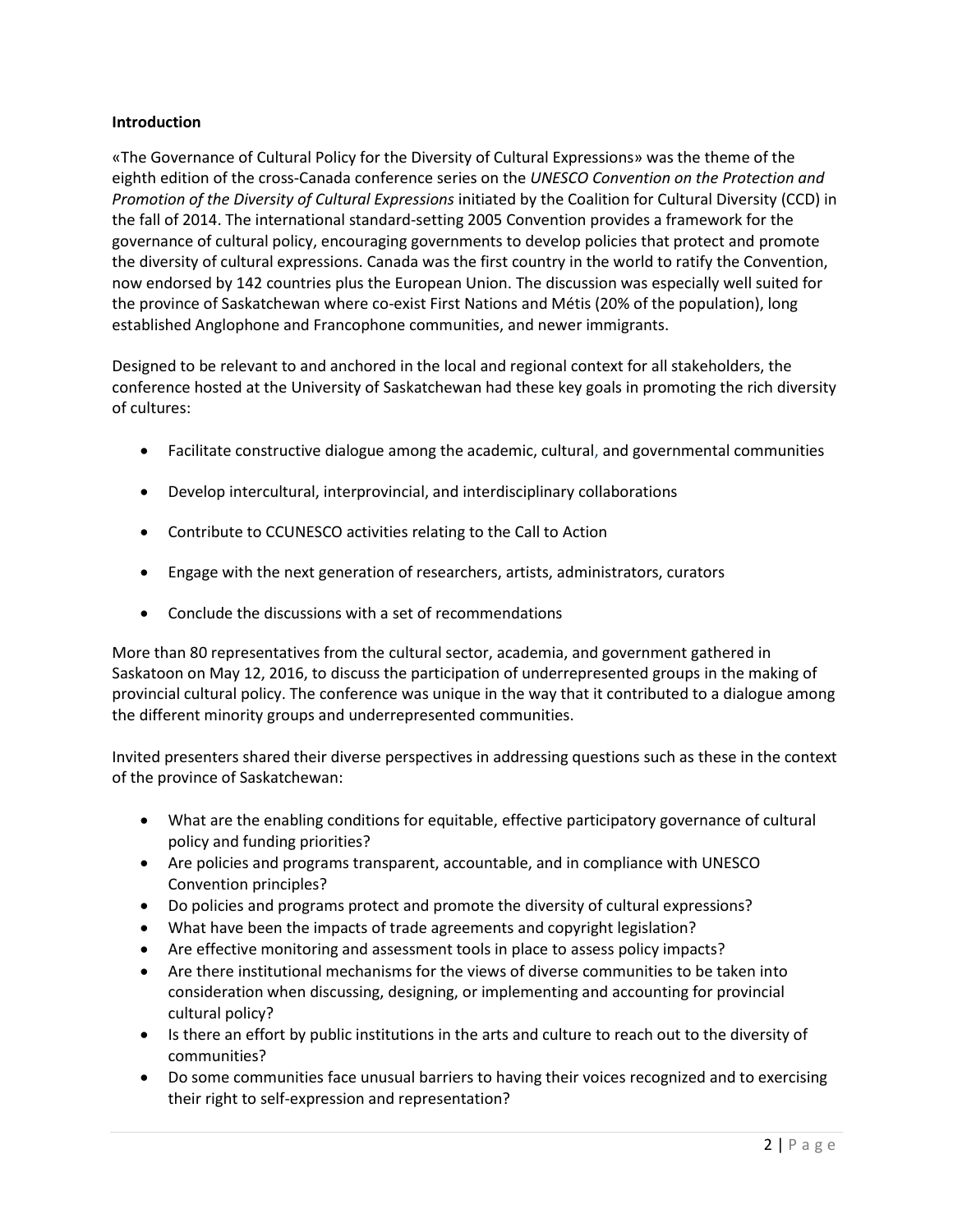Are national and international discourses and political promises of inclusiveness being followed by actions? Are results starting to show and are they reassuring?

Panel presenters were asked to keep remarks to 5 minutes—covering key points, good practices from which we can learn, most important opportunities and challenges—in order to engage the larger audience in discussion so that we could develop action items in the conference report and maintain the momentum of the conference series. Video recordings are available on the University of Saskatchewan YouTube channel and on the CCD website. A summary of the presentations and highlights/ action items are presented here; the program and presenter biographies are attached at the end of the report.

We would like to express our appreciation for the sponsorship of the Canadian Commission for UNESCO and Canada Council for the Arts, the Quebec Secretariat of Canadian Intergovernmental Affairs, and the Humanities Research Unit, University of Saskatchewan; for the in-kind contributions of the Coalition for Cultural Diversity and the Community-University Institute for Social Research, University of Saskatchewan; and for the contributions of the organizing committee listed on the programme.

## **The 2005 Convention of the Protection and Promotion of the Diversity of Cultural Expressions/ La convention sur la protection et la promotion de la diversité culturelle de 2005**

Isobel Findlay acknowledged our meeting on Treaty 6 territory and the homelands of the Métis, stressing that where we are is at the heart of who we are, our obligations and opportunities as treaty beneficiaries sharing the land and much else, including the ground of possibility of what we can be as persons, and as responsible stewards of the gifts of Mother Earth.

And the time was right to add our voices to a cross-Canada series of conferences and conversations on an invaluable, inspiring, and challenging document that needs to live in our hearts, imaginations, and relationships both predictably and otherwise. In a time of enormous change nationally and internationally, Canada is back, and so is culture! The Truth and Reconciliation Commission (TRC) has powerfully addressed the ongoing legacies of colonial policies and has issued calls to action in education, language, and culture; calls also to reconciling and revisioning in museums and archives, across media, and in accord with the UN Declaration on the Rights of Indigenous Peoples (UNDRIP). The Declaration was only days earlier officially adopted by the Government of Canada that removed its "objector status" via the steady, convinced, and convincing voice of Minister Carolyn Bennett who received a standing ovation at the UN as she built on the presentation by federal Justice Minister, Jodie Wilson-Raybould.

There is reason to believe that we are back in good hands. Minister of Canadian Heritage Mélanie Joly has given signing power to the civil servants who deal with applicants and increased opportunities for multiyear funding. If there are many good signs of constructive change at Canada Council for the Arts and an appetite for creative intervention at home and abroad, there is also a significant role and responsibility for the Canadian Commission for UNESCO in responding to this decade of cultural rapprochement and working to affirm all peoples' rights "to be different, to consider themselves different, and to be respected as such" (UNDRIP). But challenges remain when artist earnings average \$15,000 for a 48.5 hr work week (SPAR, 2014) and when the system is broken, according to the Minister, in the context of an online, on-demand world.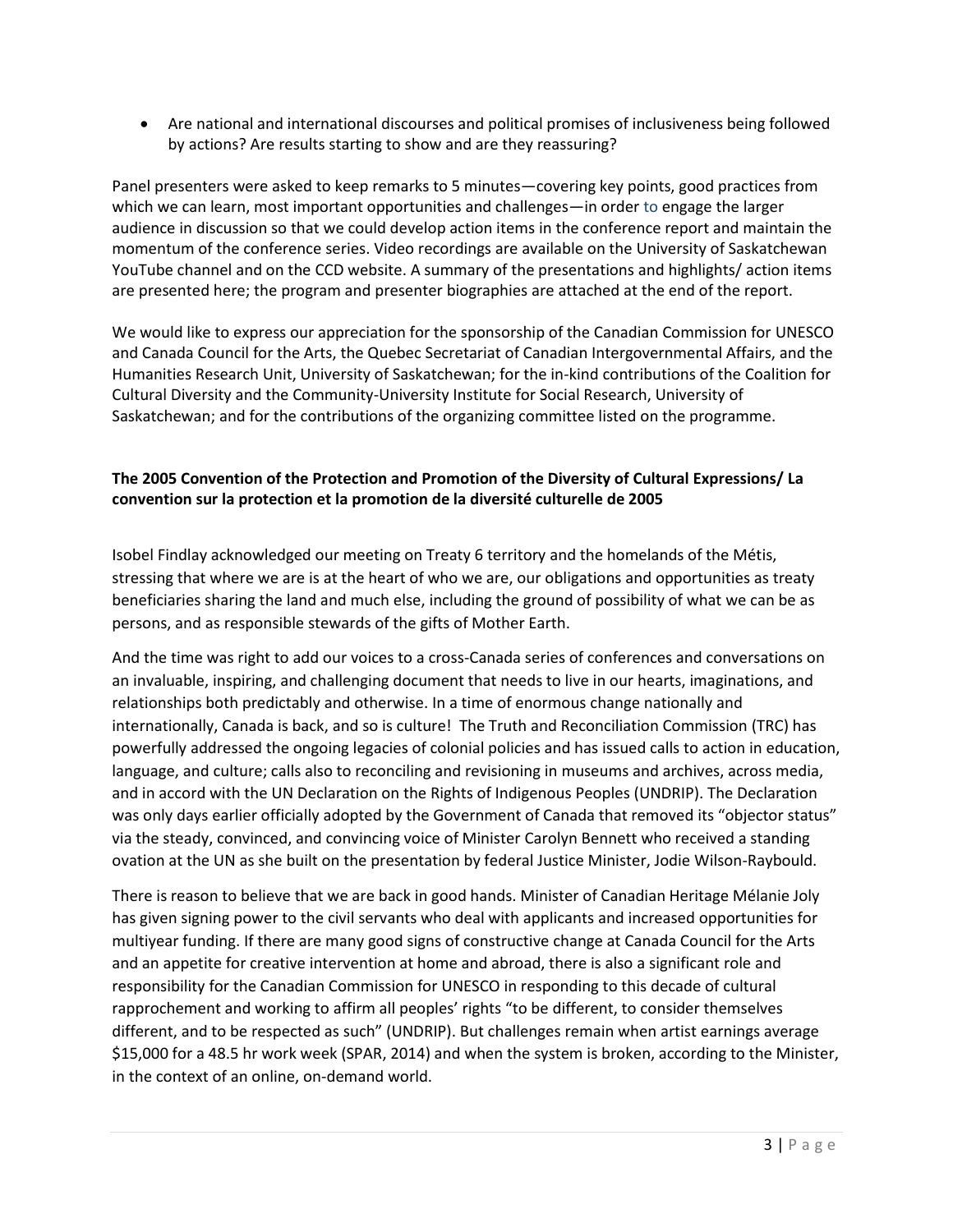Culture and creativity are increasingly understood as key drivers of economies and quality of life, and the interrelated projects of prosperity and justice. And the UN synthesis report (2014) on the post-2015 agenda working toward "inclusive and shared prosperity" is clear that "we must also mobilize the power of culture in the transformative change we seek. Our world is a remarkable mosaic of diverse cultures, informing our evolving understanding of sustainable development. We still have much to learn from cultures as we build the world we want. If we are to succeed, the new agenda cannot remain the exclusive domain of institutions and governments."

And that is why the conference strategy was to bring together in one room extremely smart, engaged, and committed people—academic, cultural, governmental, nongovernmental—to share intercultural, interprovincial, interdisciplinary, and intergenerational perspectives on participatory governance for cultural policy that would be more inclusive of the diversity of cultural expressions. Then we might begin to answer some of the questions listed on the program, to begin "to rewrite to reright," as Maori scholar Linda Smith (1999) puts it, to add our voices to the task of decolonizing and increasing collective capacities to live the good life or *Pimatisiwin.*

Invoking Simon Brault's (2009) "no future without culture," Charles Vallerand, had two key messages: Canada was (with Quebec and France) a lead country on the Convention and we have good cultural policies understanding that we needed an international legal instrument to counterbalance trade agreements and promote and protect culture as different from cars, wood, and other products. Culture has symbolic value, meaning, and identity, has special status, and needs protection. Since adopting the instrument, Canada has been pursuing our interests and policies in the context of other trade agreements and internationally, but Canada has yet to consider how to implement this instrument domestically. Provinces (Quebec, Ontario, and BC) and municipalities are engaging promisingly with the convention.

Why the Convention? There are 7,102 living languages in the world (1,064 in the Americas and 286 in Europe) spoken by 7.2 billion in the world. Of those, 96% are spoken by 3% of the population and 2,000 are spoken by fewer than 1,000 speakers. The numbers give a sense of those at risk of being lost: half of the languages will be gone by the end of this century.

Although seven UNESCO conventions relate to culture, the 2005 Convention is the one that relates to contemporary expressions through artistic means and cultural industries whatever the technological mediation. It is a legally binding normative framework and an innovative platform for international cultural cooperation. It is an open concept that does not specify a list of relevant industries. States sign and states commit to implementing. What it is not is a convention on ethnic or linguistic diversity or one that subordinates existing international obligations.

Culture's economic dimension as a driver of development is well defined. Tangible outputs Include \$46 billion in real-added GDP in 2007; \$84.6 billion including indirect and induced contributions; 616,000 jobs in cultural industries; 1.1 million jobs including indirect and induced contributions; 9% of 12.5 million households dependent on the cultural economy; \$25.1 billion consumer spending on culture goods and services in 2005. But what we can't measure so readily and argue for is the transformative and mediating power of culture, including healing, social inclusion, people finding their creative voices, and cultural rights to participate.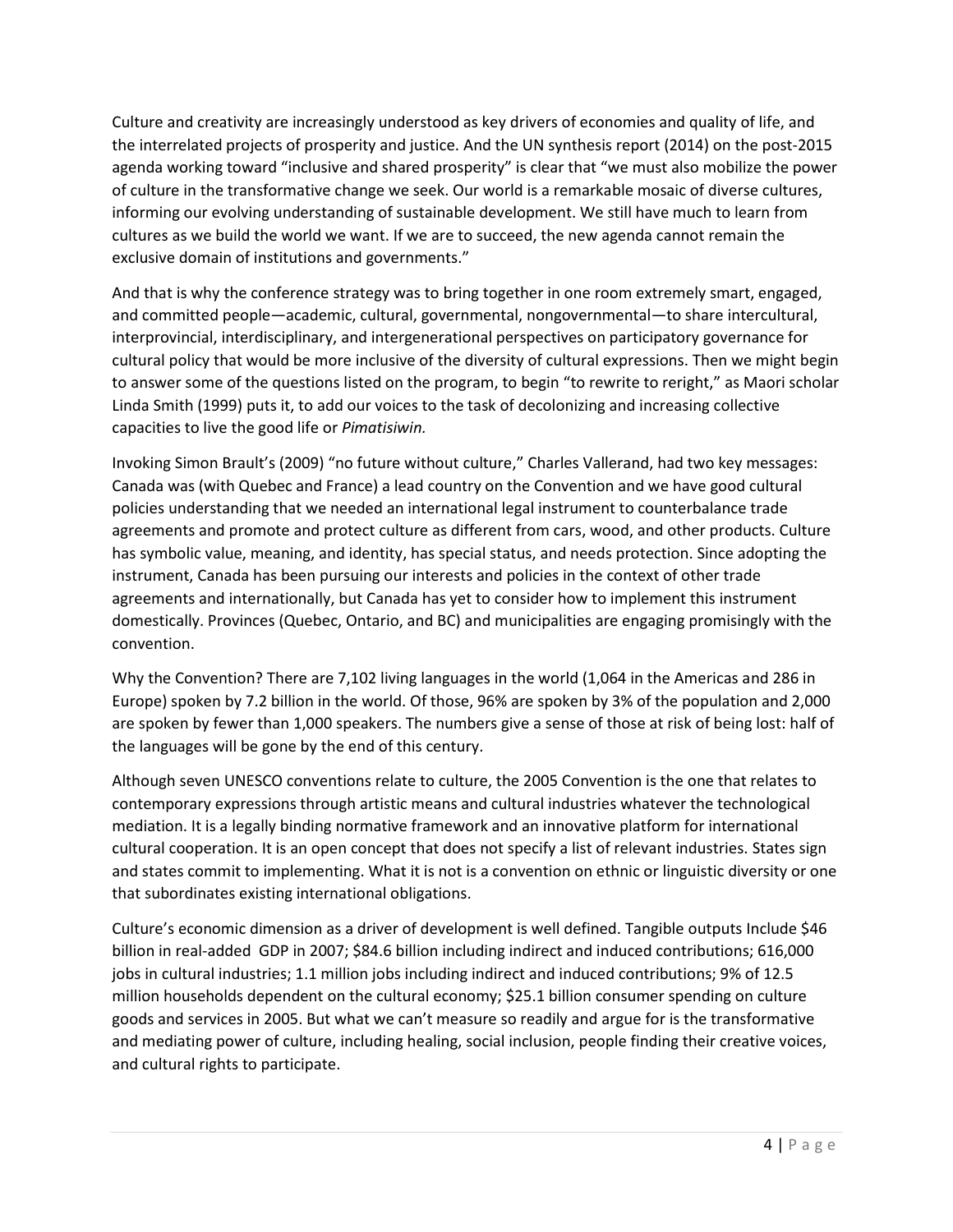There is no direct mention of governance in the Convention. There is mention of integrating culture in sustainable development (article 13) to create "conditions conducive to sustainable development," integrating culture into national development planning; into poverty eradication, social inclusion, education and training; securing fairness in and equitable treatment for disadvantaged; and securing equity in the distribution of cultural resources across regions. There is a new emphasis on measuring and assessing impacts of cultural initiatives and their lasting impacts on neighbourhoods, national narratives, and wellbeing.

UNESCO's (2015) 10-year review (*Reshaping Cultural Policy*) has four goals: "support sustainable systems of governance of culture; achieve a balanced flow of cultural goods and services and increase the mobility of artists and cultural professionals, integrate culture in sustainable development frameworks, and promote human rights and fundamental freedoms." The expected results include evidence-based policy, fairer trade, sustainable development, fundamental freedoms, and freedom of expression. We might discuss the related grid of indicators. Do we agree? Have we the evidence to support? Are they relevant to the Canadian context? The Canadian government's second quadrennial report is due this year. Has it engaged with civil society? Has it implemented measures or developed an evidence base?

Participatory governance is often associated with self-governance but, in administrative terms, it refers to the participation of stakeholders in decision making at three levels (with civil servants and elected officials, funding bodies, and cultural and civil society organizations). Are our institutions prepared internally for governance? Representative of our own milieus and voices? Jon Hawkes has come up with culture as the fourth pillar of sustainable development. We are cultural beings with our own biases that we should acknowledge. And we should be responsible in imagining as diverse a future as possible. In Canada, Musicaction has a very good governance model and supports a diversity of musical options; Factor in English Canada has a flexible model adaptable to different experiences.

Picking up on a number of points made by Charles Vallerand on the origins of and motives for the Convention, Nathalie Théberge, Director General of Copyright and International Trade Policy, Canadian Heritage, drew on her direct involvement with the Convention since its inception. She chose to focus the conversation on the promotion aspect of the Convention with an emphasis on the Big D—Digital as the imperative to promote, internationally, in a big way to make for more diverse cultural offerings.

Federal government support of culture is both multi-dimensional (legislation, institutions, finances, policies) and complementary to initiatives of the provinces, territories, and municipalities. Internationally, we have lost programmes such as Trade Routes and PromArt and face reduced capacity in missions abroad. A past focus on engagement and cultural diplomacy entailed less emphasis on cultural exports and culture's contribution to the economy. In fact, Statistics Canada (2016) reports \$54.6 billion in direct cultural sector contributions—as key as forestry and mining yet little acknowledged as a trade priority even though culture has often been used to sell products internationally.

The big D shift (and the new government) is changing all that with a new fluid environment, new players, and blurred lines between consumers and creators—changing focus from domestic to international markets. Cultural exports are no longer a luxury but are key to survival domestically. Canadians expect unrestricted access to cultural products from around the world and we need to understand consumer habits and cultural relations elsewhere. Are we well equipped to go big and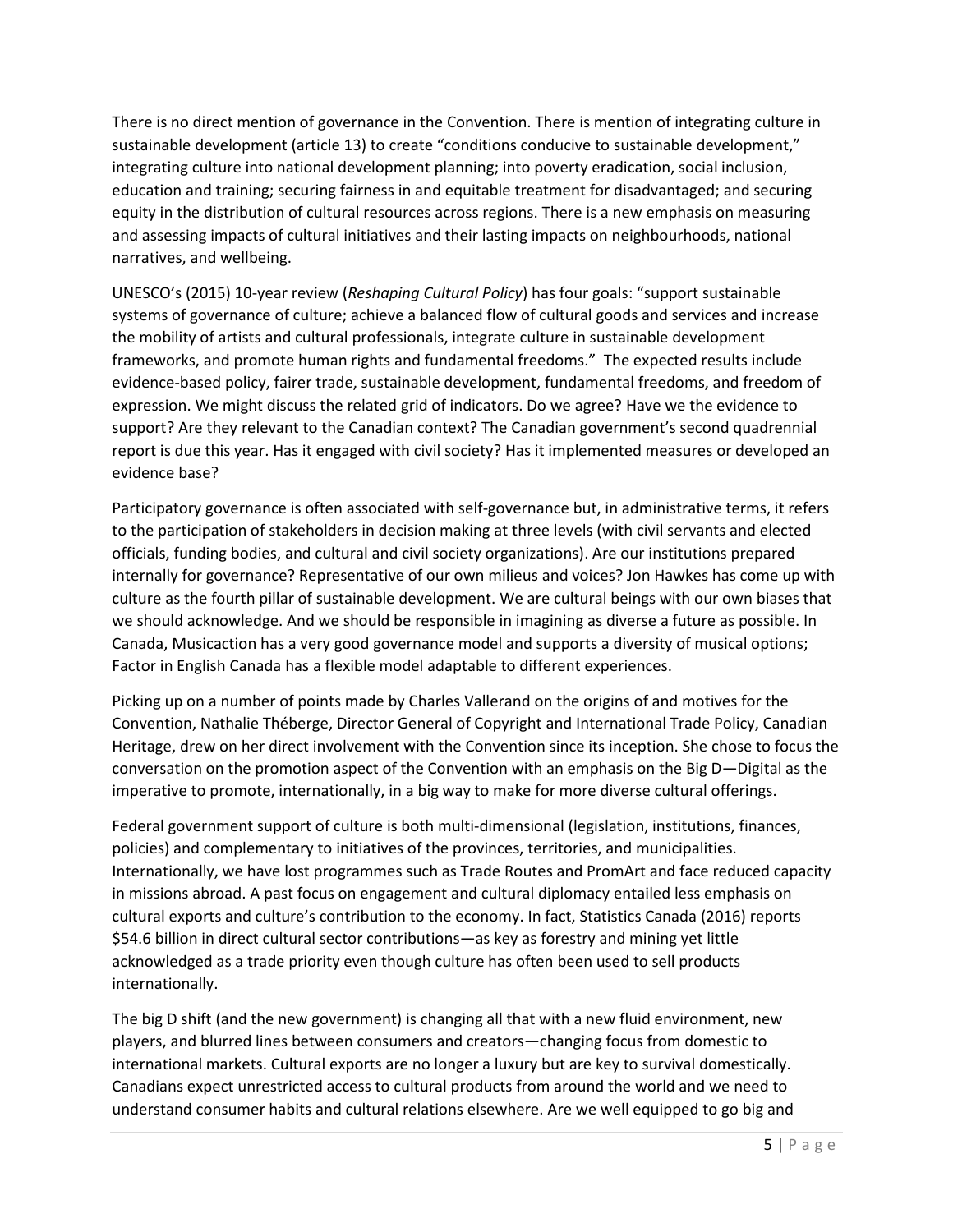abroad with diverse cultural products? Governance models need to change in this context. Do we have the right model, the right knowledge, focus, and capacity that is conducive to Canadian content creation and discovery? How do we balance protection and promotion of cultural diversity in this global context? Are they antonymous or complementary? How do we build on the Convention?

Going forward, there is a commitment across ministries (Ministers Joly, Dion, and Freeland) to promote cultural exports and restore our capacity. There is appetite for English content that is not from the US and French content that is not from France. If we have strengths, then, we also have weaknesses around the business of trade. So we need to re-engage with experts and practitioners, to talk with civil society and civil servants. Government cannot do it itself. So consultations—and the right questions, policies, measures, and good evidence—are key in developing the global export strategy. Data remain an issue. Some industries gather intelligence while others do not or cannot readily (livestreaming, for example). Provinces are doing a lot of things and we need a coordinated push (BC Creative/PCH Ottawa) – JOBS – new initiatives based on former Pro Mart and Trade Routes programmes. More Canadian content around the world will help promote the diversity of cultural expressions.

Questions focused on public support for cultural policy, on cultural misappropriation, and on global exports of Canadian cultures, not a singular Canadian culture. One potential challenge was to gain public support for promoting Canadian culture internationally. Investing in culture as investing in the economy and creating jobs and quality of life drawing foreign investment was one narrative that might well resonate. Mme Joly is looking at the economic angle without negating the social angle.

The Truth and Reconciliation Commission insistence on looking at a culture historically eroding Indigenous cultures across Canada reminds us to look not only at jobs but to reflect on the ethics of cultural heritage being appropriated. There needs to be an educative element to the promotion beyond jobs: to the importance of the protection of distinctive, diverse Indigenous cultures in Canada.

This misappropriation Mme Théberge follows by virtue of her copyright portfolio in the context of the Copyright Act, Convention on Biological Diversity, and the World Intellectual Property Organization. The topic is worthy and she would welcome a dedicated conference learning from practice in, for example, New Zealand and Australia. And the time is right after the official adoption of UNDRIP.

The export of Canadian cultures asks us to think about assimilation, appropriation, and survival of the fittest when cultures collide. How do we negotiate these realities? Digital has given us no choice but to go beyond national boundaries. The ease can be good but comes with challenges. Where do we put our focus as a government? Our responsibility is to make sure creators can create in best conditions (with best legislative and regulatory framework so that people can create and be rewarded for their creations).

## **Provincial Cultural Policy/ Politique culturelle provinciale**

Sylvia Blake of the Centre for Policy Studies on Culture and Communities, Simon Fraser University, focused on the slipperiness of the term *diversity* as a policy objective. If it is a term that commands widespread support, there is less clear agreement on what it means, how it is conceptualized, operationalized, and practised—for justice, social inclusion, or particular political or policy goals. And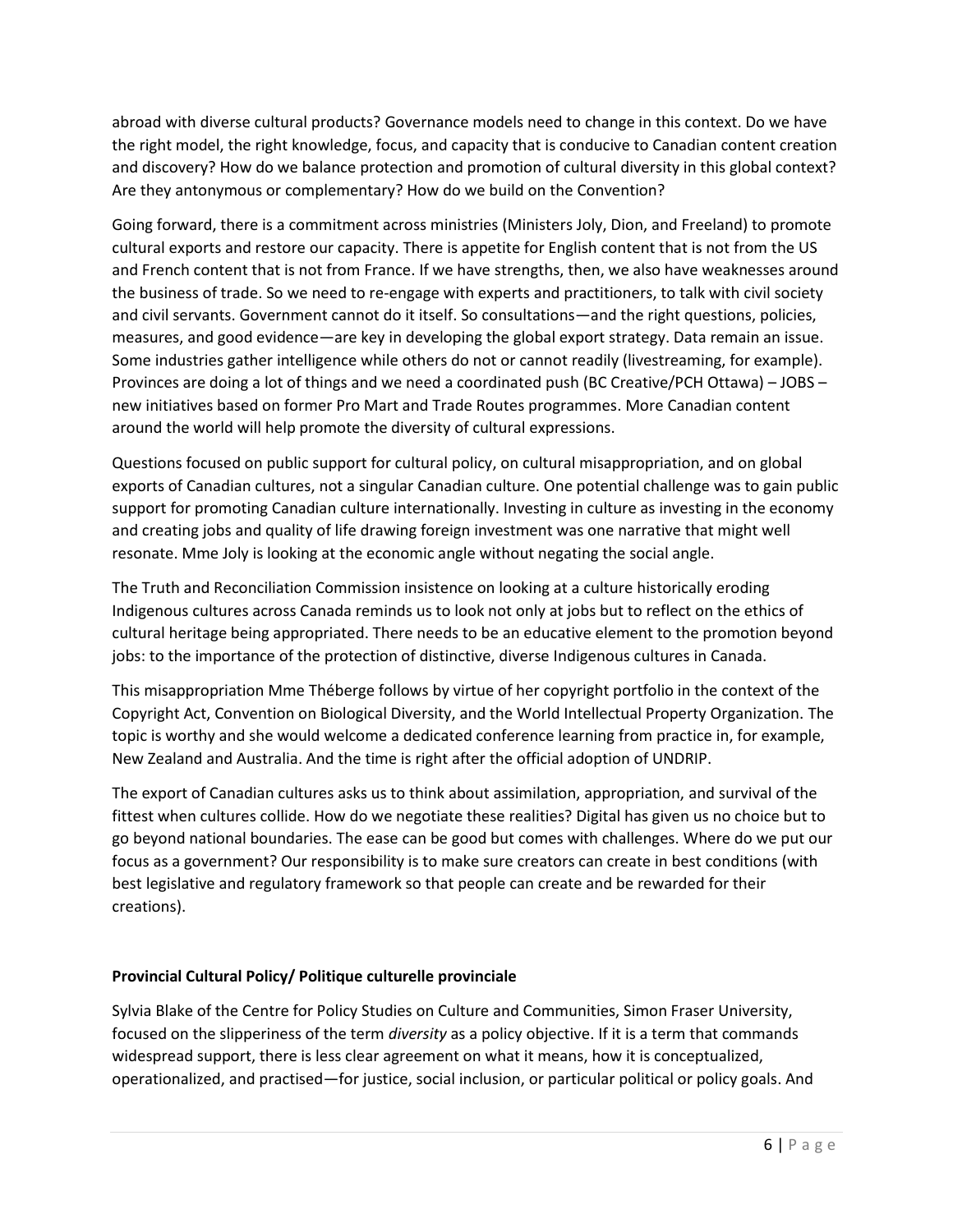what might policies support domestically and internationally? Crucially, policy considerations go beyond trade and industry competitiveness and the economy and goals can even conflict.

Turning to the British Columbia context, a site of struggle and a province predicated on "chopping it down, digging it up, and shipping it out," to quote publisher Scott McIntyre, Blake shared some striking statistics: BC has more artists per capita than in any other province, represents the third largest cultural GDP behind ON and QC (\$6.7 billion), 3% of the BC economy, and in excess of 81,000 cultural jobs. Yet BC devolves responsibility to municipalities to a greater extent than elsewhere in Canada. BC is a leader in the Creative Cities network and relies heavily on autonomous non-profit foundations (Vancouver Foundation), but provincial policy is largely neoliberal with the lowest per capita spending on culture at \$40 (excluding libraries) in Canada (compared with Ontario's \$94 per capita funding) and is making little headway in support of the diversity of cultural expressions except for some support for Indigenous culture.

BC's focus has been on harnessing the economic potential of transnational cultural industries with tax incentives (costing \$500 million last year) primarily benefitting foreign players (80%). Citing Canada's low dollar and Vancouver attributes, BC has just announced 1.5% reduction in visual effect tax credits and 5% for film tax credits. While the government announced a balanced budget for the fourth year in a row, funding to the BC Arts Council is stagnant and likely to support only 50% of funding applications this year. In fact, there was no mention of arts and culture in the budget speech.

The 2005 Convention has been largely invisible in a BC that has done little to respect the spirit of the Convention. BC has introduced no legislation to promote minority cultural expressions (as in Nova Scotia) or to protect the special status of the artist (as in Saskatchewan) despite the higher than average participation of BC people (11% lower for visible minority and Indigenous communities) in cultural activities. Yet there are signs of hope in policies related to Indigenous cultural expressions that has moved in the last decade from assimilation policy to some embracing of cultural difference. The First Peoples' Cultural Council was established in 1990 to support the revitalization of Indigenous languages. It operates at arm's length from government and from the BC Arts Council though on a shoestring budget of about \$4 million a year. BC is also moving to an authenticity mark for Indigenous cultural products but still avoids founding cultural language and Aboriginal rights are generally not entrenched in BC cultural policy.

BC and the rest of Canada require better ways to respect the spirit of the Convention across levels of government. Now is the time to act in light of Minister Joly's announcements about cultural reform. We need a new national arts organization to lobby that is relevant nationally in a way that the Canadian Conference for the Arts never was despite its virtues. The headquarters might be rotated across regions, for example, to ensure regular renewal. Without a national lobby, initiatives will go nowhere and BC needs to feel that it is a full partner.

Turning to the case of Saskatchewan, Jeremy Morgan, independent management consultant, made three key points about (1) the precarious status of cultural policy in Saskatchewan and need for policy renewal; (2) a need for greater engagement (which we see at the conference today) so that the process is not controlled by a department of government and a need for larger thinking and a whole community as we have been divided too long (UNDRIP and TRC, the 2005 Convention and the Convention on Intangible Heritage recently the focus of an event co-sponsored by Johnson-Shoyama Graduate School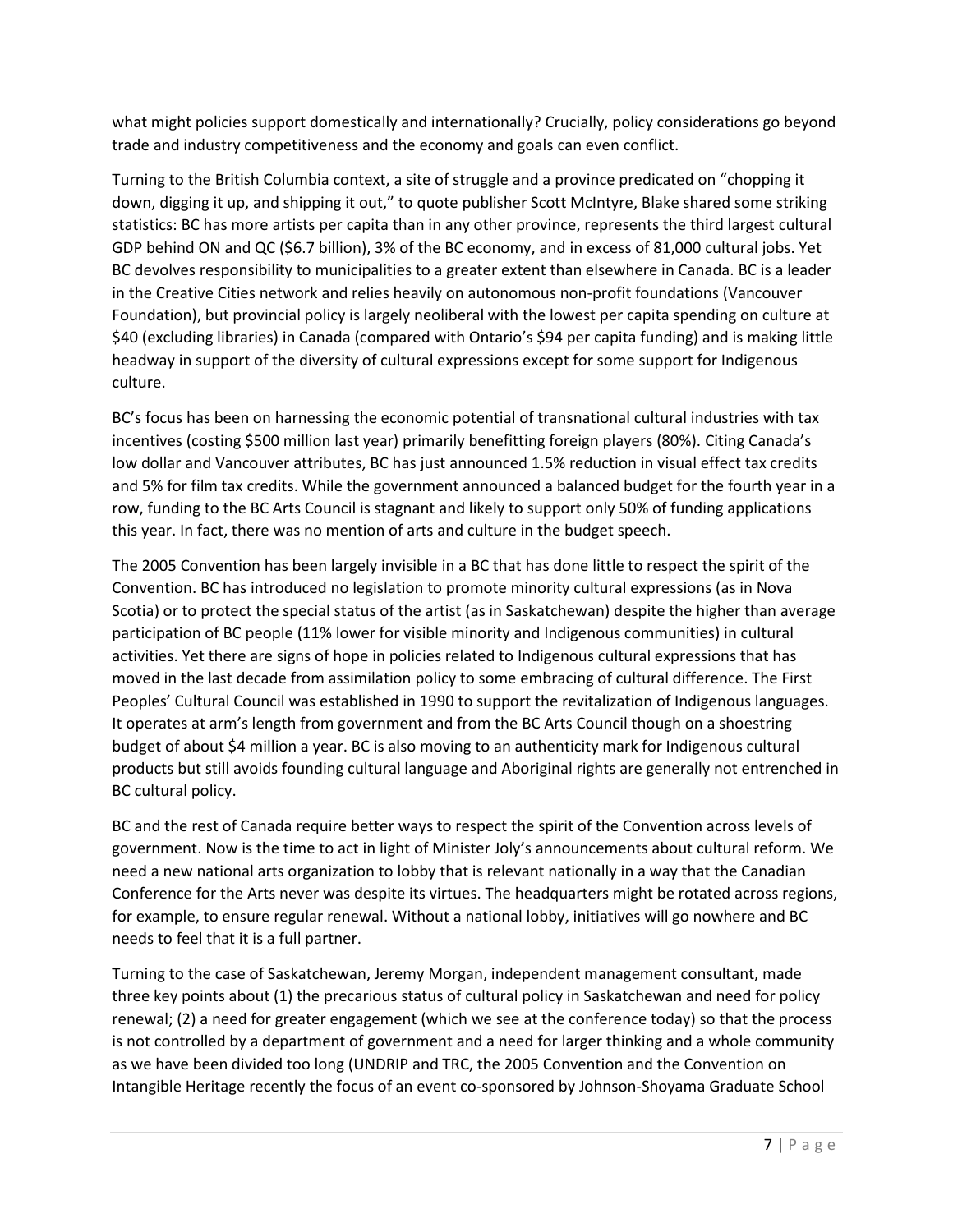of Public Policy); (3) the secrecy of institutions, lack of transparency, and restricting of information that is often absolutely inconsequential by institutions that have inflated senses of their own importance.

Cultural policy is the result of many (often uncoordinated) acts in Saskatchewan: the Arts Board Act, the Lotteries Act, Heritage Foundation Act, Creative Saskatchewan Act. The last effort to create cultural policy in this province (2010) emanated from this university with Rose Olfert and Simon Weseen's work at the Saskatchewan Institute of Public Policy. The 2014 annual report of the government department did not even mention cultural policy. We need policy renewal, a serious and robust policy based on an inclusive process (not a "great man theory")—the product of the people in this room, this sort of discussion, people who care about the lives they lead and access to resources, and this university, the Humanities Research Unit and Johnson-Shoyama, University of Regina, and First Nations University.

Responding to questions, Morgan commented on the film tax credit removed as "an inappropriate subsidy" and the establishment of Creative Saskatchewan more invested in the music industry. The film industry's focus on itself as a business rather than culture left it without cultural leverage. Culture may create jobs but it also creates community—something lost in the film industry discussion. In BC the discourse on film tax credits similarly focused on the economy and jobs, but questions remain about how many jobs were brought in as opposed to domestic jobs and similar concerns about unfair subsidies to a particular industry (Vancouver is now the number one location for visual effects, for instance).

This conference series began in 2014 and this is the last, the Canadian Commission for UNESCO is about to hire a new general secretary, and Minister Joly is embarking on policy change so the time is good for action recommendations. What would be the broader view of culture and what would be the entry point for a provincial-federal conversation to break the deadlock?

How sustainable is it that the two key tax-based provincial funders operate with different relationships to government: Saskatchewan Arts Board is arm's length while Creative Saskatchewan is not? One senior government person made clear that that there is no such thing as arm's length: we are government and you are not! This government has taken on programming and other roles that other governments have not. We may see more rather than less of this.

## **Indigenous Communities/ Communautés autochtones**

In elaborating the role of libraries and archives in cultural preservation, Deborah Lee, U of S Aboriginal Engagement Librarian, shared the example of the Indigenous Studies Portal at the University, a virtual library favoured across Canada and around the world. Libraries promote by collecting books, films, maps, and newspapers; by promoting Aboriginal storytelling, linking oral and written traditions (eight events as part of the Saskatchewan Aboriginal Storytelling Month activities); and by digitizing cultural products and archival materials while respecting copyright concerns (hosted on the Our Legacy website—a result of a successful grant application to the National Archival Digitization program now discontinued by the Harper government).

Artifacts collected by the departments of Anthropology and Archaeology were made accessible on the Aboriginal Research Resources website (2012). One-time funding hired Aboriginal students on this project to commemorate the TRC national event in Saskatoon in 2012. But digitization could be improved by engaging Indigenous community members in the process of determining content and how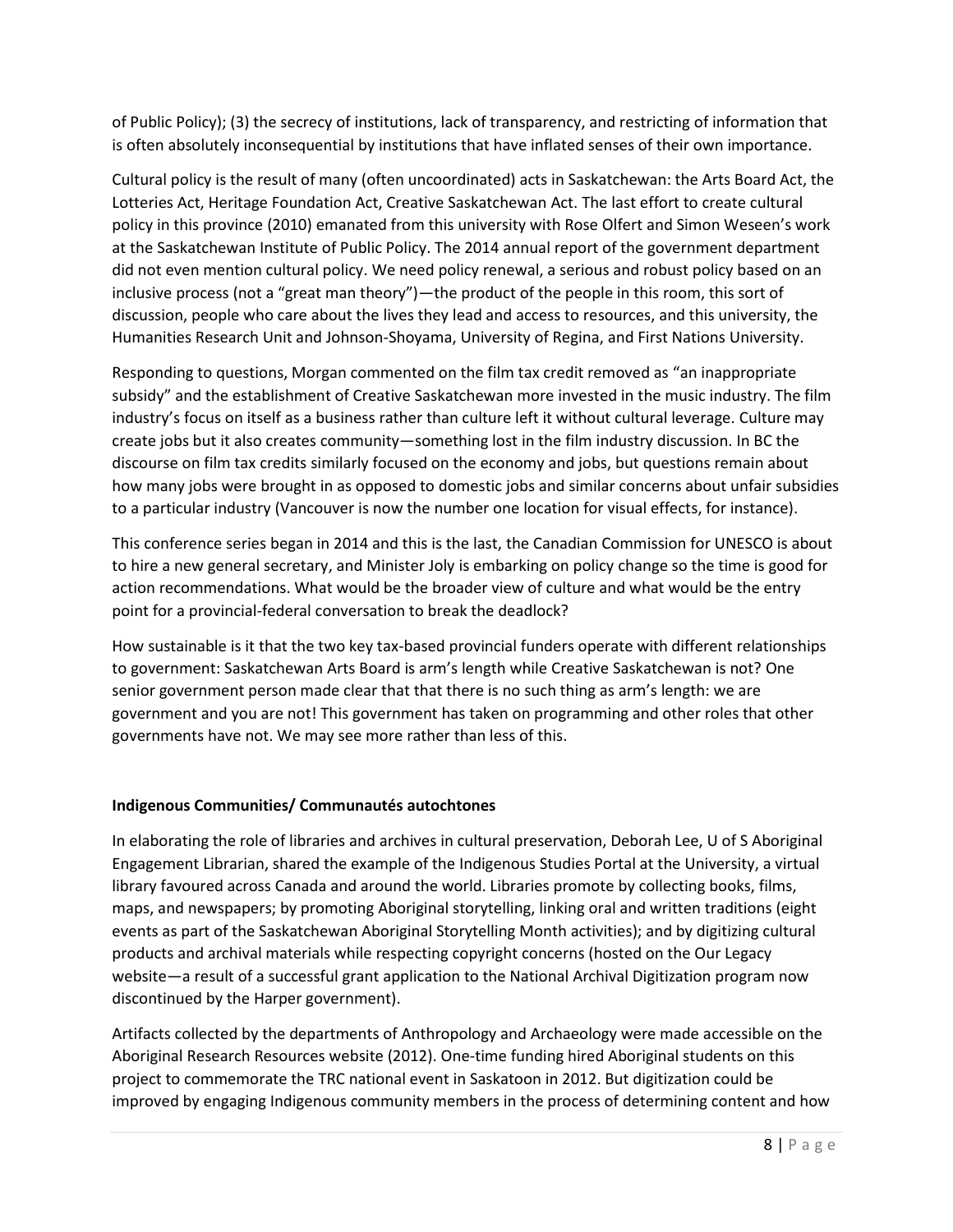it is accessed. The Indigenous Knowledge Centres in Australia, for example, have set up profiles for community members in order to access digitized cultural products on networked computer work stations based on member ages, genders, and roles so as to honour protocols about who has access to what information. They are not available external to their communities. The Mukurtu Archive similarly made free software and training available to Indigenous communities to create their own digitization projects—an initiative taken up by the Plateau Peoples' Web Portal which had the support of several tribes in Washington State. These are some examples of how Indigenous communities could share their cultural heritage in ways that respect their cultural protocols. With the capacity of three librarians and IT team at their Museum of Anthropology, Indigenous people, and faculty in the iSchool, UBC is the first university in Canada to undertake such an initiative in their Indigitization.ca project.

Lessons to be learned: digitization grants need to be reinstated, other provinces and universities need to build capacity within institutions, hire Indigenous people with technical skills and expertise, and collaborate with Indigenous communities to ensure technical training and support to realize communitydriven digitization projects.

Agreeing that we need policy renewal and that it is less about industry and business than about righting historical wrongs and moral obligation here and in other territories, Tasha Hubbard argued that art for art's sake relates to art as cultural survival and wellbeing in Indigenous communities. As an Indigenous artist and filmmaker working in this institution, she continues to follow in others' footsteps to make space for Indigenous arts here on campus.

Institutions need tangible ways to be more welcoming of faculty and staff who are also artists. One example of efforts by an ad hoc group on campus to bring issues to the forefront was the REDress project in 2015 that highlighted missing and murdered Indigenous women not as an Indigenous issue, but an issue for all of us. Bringing arts into institutions also requires technical support. One of the bright lights out of the devastation of the film industry in Saskatchewan was the arrival on campus of skilled professionals at Media Access and Production (eMAP).

We need to solidify support for Indigenous arts organizations who are often pulled in multiple directions so that they can focus on visioning and growing as opposed to being focused on funding worries. And we must not forget the northern and rural arts communities.

Indigenous people and artists are great collaborators—even at coffee break here today—but policy renewal needs resources to support partnerships and collaborations. Also institutions, museums, galleries, and government working on inclusion policies need to address the legacies of prejudice because of fraught histories and focus on relationships formed on respect.

In the absence of her notes, Carol Greyeyes, actor, writer, and assistant professor of drama, spoke from the heart about the challenges of speaking about the Indigenous community which is itself diverse, multinational, and international. So what community are we talking about? We do have a history of collaborating and cooperating in this province—the home of the CCF, NDP, and co-operatives—so that the newcomers would not have survived without the knowledge and advice of First Peoples. This has continued and it's the only way to move forward. She used to be a sovereignist invested in our own rules and policies. But this is anathema to artists putting form over content. Content is the spirit that is the life force that we are trying to connect to. Culture has to be dynamic and connected to the life force.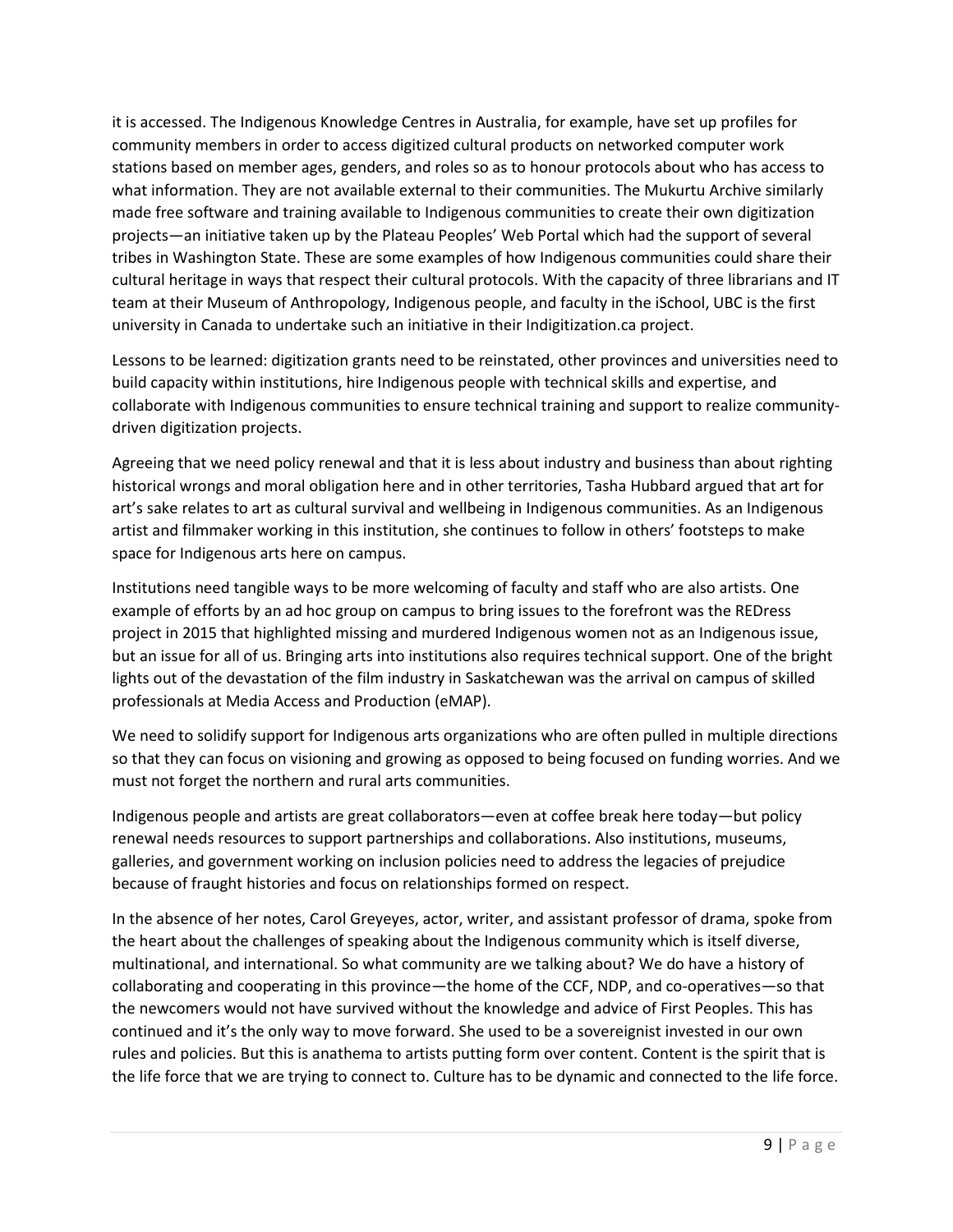The idea for our new WÎCHÊHTOWIN program was to keep it open to possibilities. Institutions have a habit of adding layers, though they do not do it intentionally. There are no active, intentional exclusions but fear of change intervenes—and is also anathema to art which wants to push boundaries. Change is happening nevertheless and a lot of it has to do with the champions (many in this room) who have made it their life's work to keep pushing and fighting. This program is a miracle that builds on their work. Persistence kept us going until the time was right. In the Culture College that used to be here on campus you could feel the energy in that space and that is part of the layering until eventually momentum causes change.

In addressing the governance of cultural policy, Dorothy Myo, president of Saskatchewan Indian Cultural Centre, talked about the history of the centre set up by the elders and leaders of the Federation of Saskatchewan Indian Nations 43 years ago at St. Chad's. It's where she started her path in this academic world entering the Indian social work program. Without it, she like many others wouldn't have been able to attain her credentials. It was set up because of residential schools causing children to return to communities without knowledge of their cultures and languages.

Culture is a way of life. It's different because it is part of your identity and connection to the land so that language becomes very important. It is no surprise that we on the panel are all women because we are the knowledge keepers. This knowledge is part of the laws, protocols, and practices we have to follow, each of which brings responsibilities. So when we talk about Indigenous ways of thinking, we need to recognize that we have been colonized and we need to re-educate ourselves. That is what our institutions are there for: to let us think differently about the world and to help us live in two worlds. The land informs our language; it tells us many things and is part of our connection to Creator.

The Cultural Centre focuses on cultural promotion, protection, and preservation. Our people were put on Turtle Island and given our minds to use to make sure we protect and pass on information in a good way to our children. We have been fighting almost in isolation for our language and culture because external influences are so huge that it is almost overwhelming. Even with the good work of RCAP (Royal Commission on Aboriginal Peoples) and now the TRC, nothing has changed much for us at the Cultural Centre.

We talk about these institutions making space for us-she represents 74 First Nations in five treaty territories making up 20% of the population not counting non-status and Métis—and that is important. We'd be willing to be in that space but not to fit into a box. We are self-determining and we own our language and culture. Many institutions are making changes and programs on their own and accessing funding and resources to do that with minimal involvement from Indigenous peoples. That has to change. Think outside the box so that we can contribute to these institutions. Create cultural space for us in this institution but spaces directed by Indigenous people with thanks to those brave people who have fought and continued to fight for us in those institutions. Change should have happened long ago but we still have to act on RCAP recommendations. Today's discussions are important so that we can make a change. You may not like what we want done but you have to hear us.

Asked what one thing needs to change at the University, panellists focused on:

- Giving financial resources (and not only program approval) to support WÎCHÊHTOWIN
- Paying knowledge keepers
- Recognizing institutional bureaucracies can be counterproductive when engaging community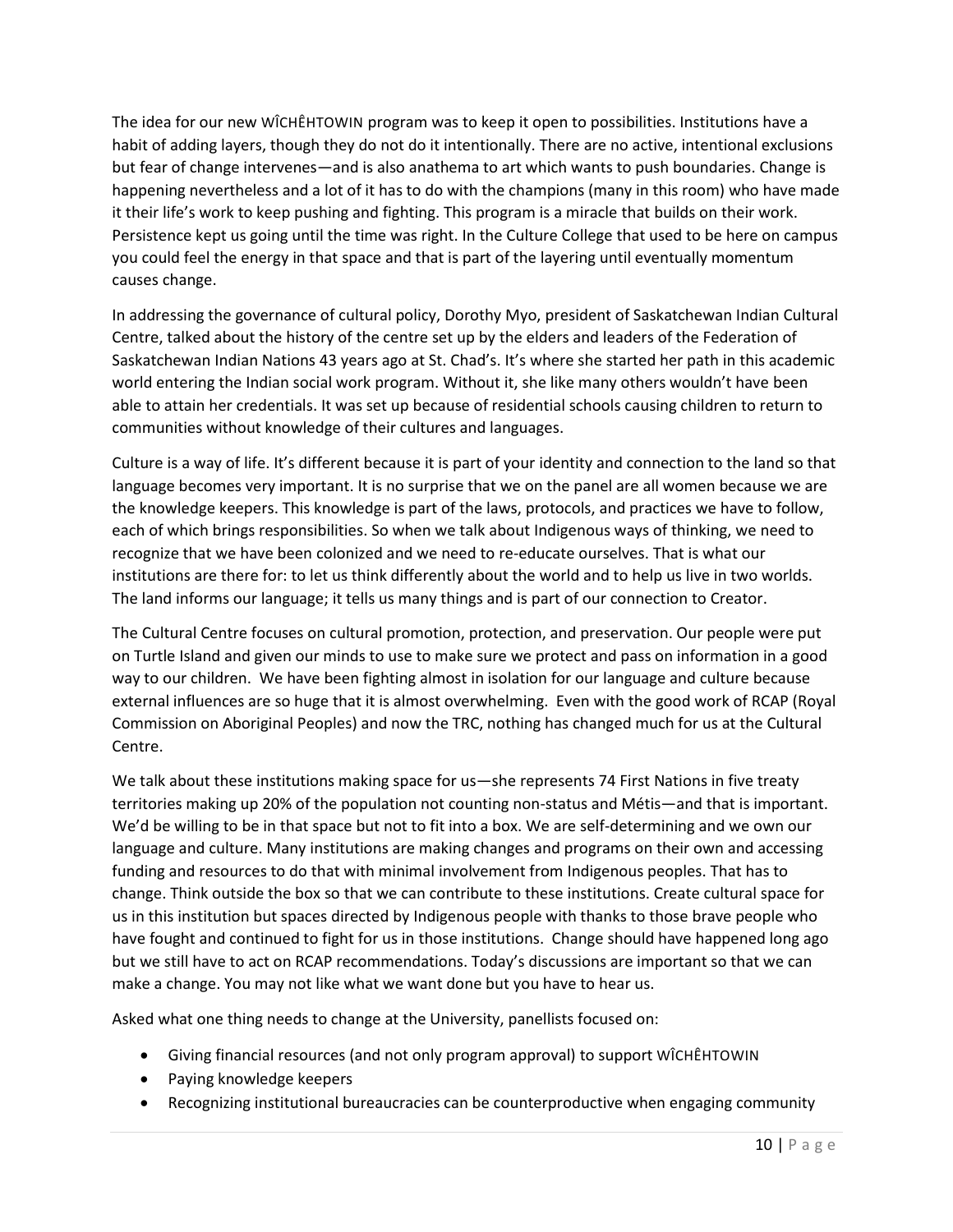- Having dedicated funding so that we can follow Indigenous protocols across the campus
- Engaging Indigenous peoples in Indigenizing the academy to prove the sincerity of endeavours
- Recognizing the settler track record impacting trust and making it inconceivable that they'd be trusted with the responsibility to safeguard language and culture

Responding to a question about building bridges between newcomers and Indigenous people, the advice was that newcomer support is needed but they need to educate themselves and demonstrate their genuineness by establishing relationships, visiting multiple times to build trust without expecting anything in return at first.

## **Francophone Minority Communities/ Communautés francophones en situation minoritaire**

The francophone minority community of Saskatchewan often asks if it does enough to promote the diversity of francophone cultures and the challenges of inclusiveness and identification in the context of socio-demographic changes where 25% were born outside Canada. Are our voices being heard? Are provincial government promises acted on?

Denis Rouleau talked about the contributions and partnerships of the award-winning La Troup du Jour of which he is artistic director. Over his 20 years and more with the company he has seen the growing diversity of audiences from ones that were almost entirely white. Programming had to change. For example, last summer a show, *Between Plains and Savannah*, drawing on traditional storytelling from Africa and Saskatchewan, was performed across the province. The co-creation, collaboration, and exchange built trust and relationships.

Experiments with shows in French and English (two days in each) were sometimes chaotic and led to learning from a French theatre in Toronto that used subtitles. They tried at one show seven years ago and over the years have got better at it (U of Calgary has courses on the topic). The result was more visibility—reviews in the *StarPhoenix*—and new audiences, even 50% of the audience new, and new collaborations with other arts groups and theatres. Carol Greyeyes' new program creates opportunities after years when students had to go to Quebec or Ottawa for professional theatre training (with the risk of them not returning).

Suzanne Campagne confirmed her own experience of having to go to Quebec for training. But she also discovered that when she spoke French they would respond in English! It was an awareness moment about the distinctness of fransaskois culture and language. It made her feel both isolation and pride. She did come back after 20 years to give back and is now director general, Conseil culturel fransaskois, that has a double mandate to handle artistic and cultural development in the 14 official fransaskois communities and to give service to artists across all disciplines.

And there are lots of success stories. There have never been as many French speakers in Saskatchewan. You used to have to be careful if you spoke French. Now most understand if you complain in French! The French immersion programmes are the only ones thriving and expanding. But there are challenges in that many of the communities are rural and young people are moving away.

The Conseil is involved in education and providing resources to the Fransaskois school board, immersion programmes, and new partnerships. One was with New Dance Horizon in Regina and a group of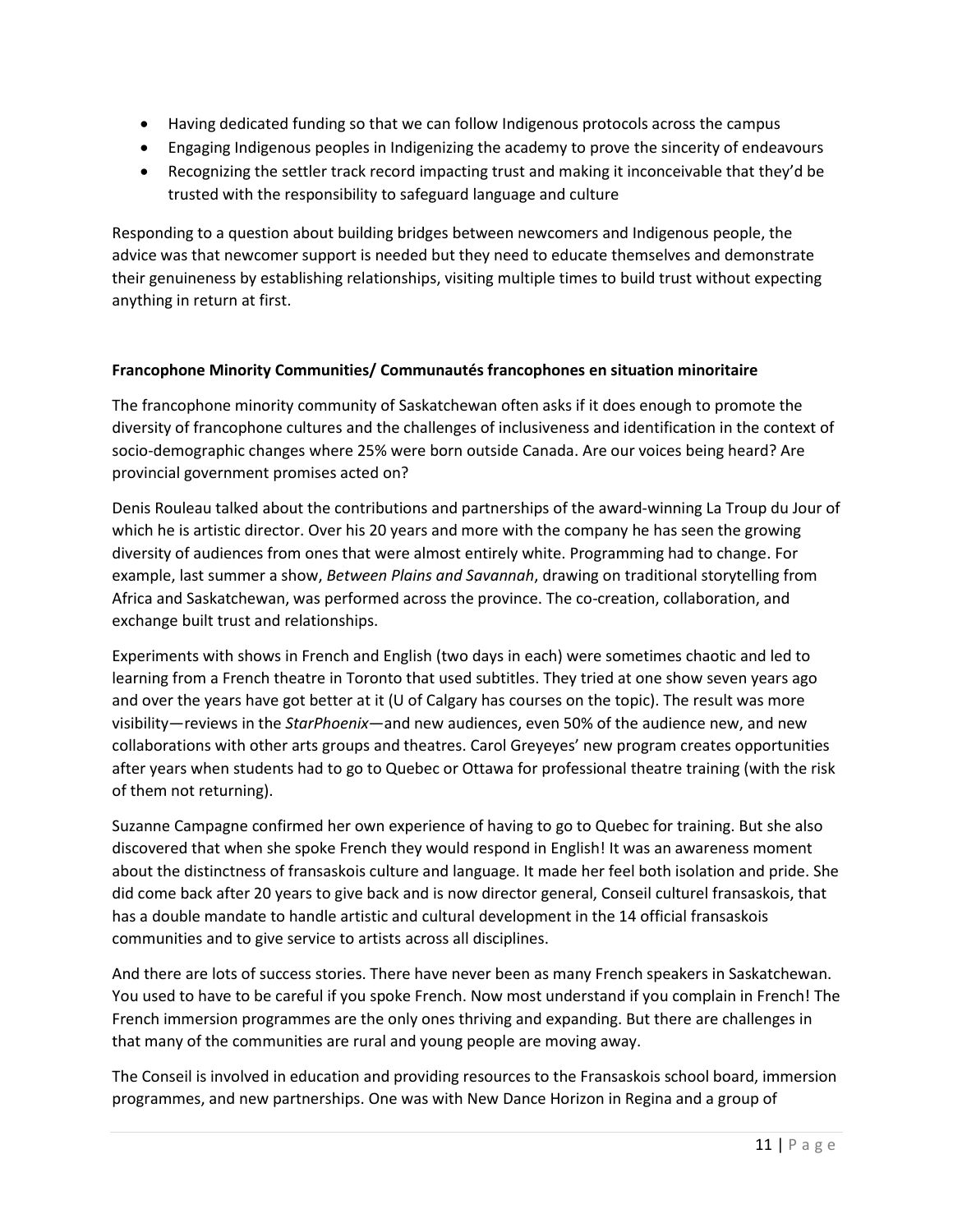professional figure skaters. The whole show was in French and there were 1600 children in attendance. One girl came up at the end to say that she had never seen anyone skate in French so well! A whole new world had been opened up for her.

Multiculturalism is important for diversity and honouring difference but bilingualism is less valued in Saskatchewan. There is a lot of funding and programming for fransaskois organizations but some funding models miss the mark, overly stressing the administrative and reporting side. Many small organizations spend 80% of their time on funding applications and reporting. One senior person in a (cultural industries) funding agency told her he was less interested in cultural significance than in commercial viability. She pointed out that First Nations art is highly valued in Europe and why was that the case—not demand but why the demand: cultural significance.

It is challenging when fransaskois represent only 2% of 5% of the country's population, but it is her goal that artists can stay home in Saskatchewan to have careers in French or bilingual.

Anne Leis, head of Community Health and Epidemiology, College of Medicine, talked about the association between culture, language, and health, culture as an integral part of identity, emotional connections, and wellbeing. The World Health Organization conceptual framework on the social determinants of health makes clear the socioeconomic and political contexts that impact our health. People want to be part of governance and of society that has culture and values that we take for granted as the norm. When we travel we begin to see that what we know is not the same elsewhere, that we are shaped by the stories and music we hear, that we have different ways of making sense and different paths to deal with them, different ways of assessing our health. Interventions—health promotion and health care—that do not understand or accommodate those differences can impose supports that do not fit or further marginalize the most vulnerable among us. Dominant healthcare values, then, can contribute to marginalization.

Francophones are 1 million (francophiles add to those numbers, of course) outside Quebec with one language but many regional accents and diverse cultures. Youth may feel psychological pressures and want to join the majority, feeling ashamed of their minority status. They don't want to be isolated; nor do new francophone immigrants who are multiply disadvantaged in this regard.

Language barriers discourage health service use, increase consultation time, impact service quality, and are associated with lower compliance and lower satisfaction with health services. Thus access to health services in the language of choice is a question of quality and safety. The more care is psychological and relational, the greater the impact. Networking is the cornerstone with convergence points between decision makers. People know their needs so the governance model *Vers l'unité pour la santé* is critical to include individuals and communities. Community empowerment and governance—key to healthy communities—need active offers of (regrouped) services, targeted training, legislated minority language services, and dispelled myths.

In discussion, panellists reflected on crossjurisdictional collaborations that failed, Canadian Heritage funding programmes that were overly rigid, opportunities to protect by promoting with new communities and new frames of reference (diversity rather than minority discourses), and responsibilities to shape what history books might say, to represent communities so that they get what they deserve.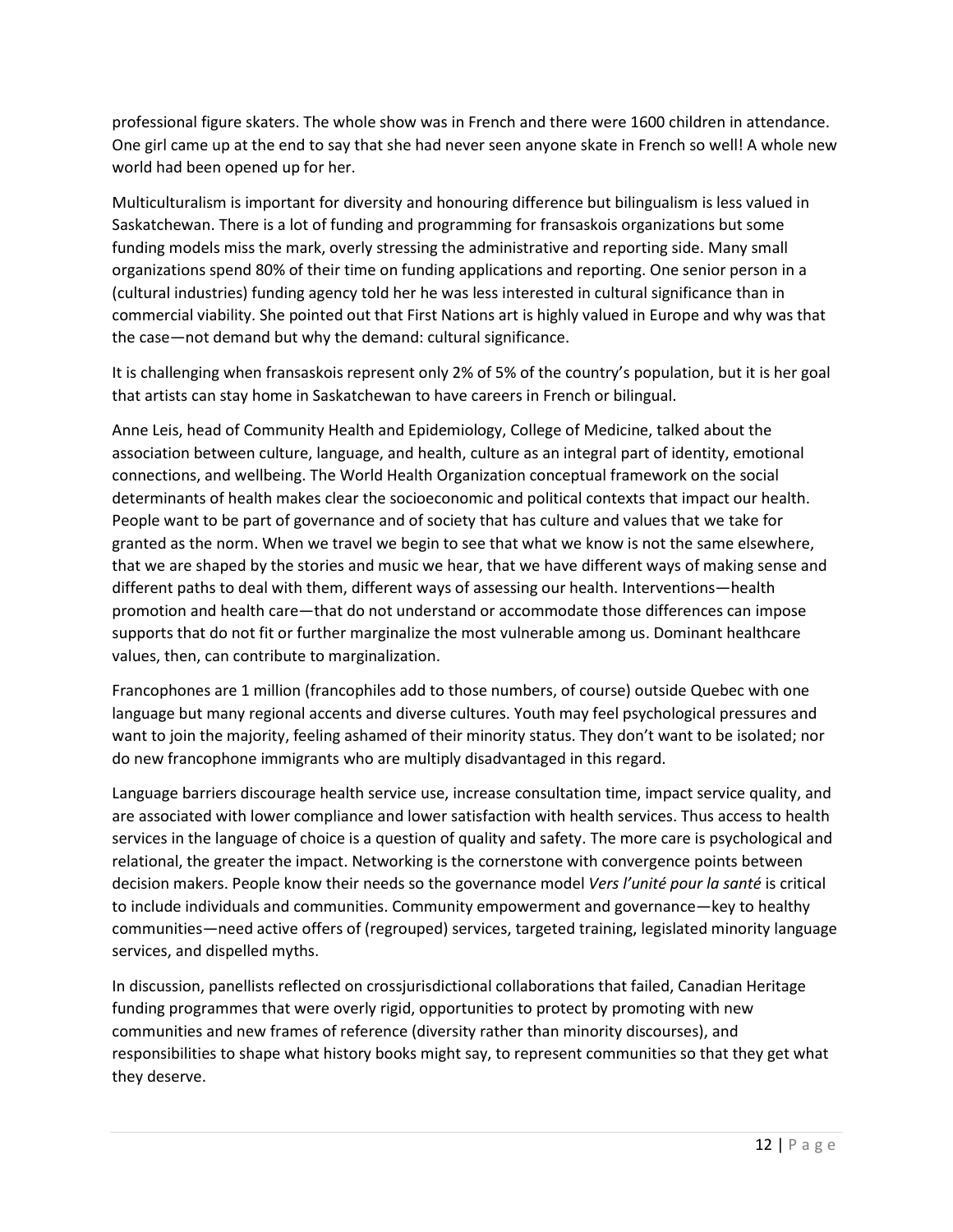### **Governance models / Modèles de gouvernance**

Claude Schryer, Coordinator, Inter-Arts Office, Canada Council for the Arts, discussed the council's new funding model as part of its efforts to respect and reflect the cultural diversity of Canada. Since establishing the equity office in the early nineties, they have been trying to walk their talk. With the new funding model, they wanted more clearly to build into programmes assessment criteria and objectives. In their institutions programme, for example, one objective is to increase diversity in arts organizations to reflect communities and inform their public engagement responsibilities. So Canada Council has taken a clear stance on expectations, so we'll see how this impacts trends in applications.

We also created an Indigenous programme with governance implications for Indigenous-led organizations. So we have created a space specifically for Indigenous peoples and cultures ensuring they are as equitable as possible within the mandates the organizations have themselves defined.

Jen Budney, doctoral candidate at Johnson-Shoyama Graduate School of Public Policy, was pleased to see the Canada Council diversity requirements. We tend to privilege form over content, but, as Carol Greyeyes said, content is spirit and that's why we are here today. Culture is only intangible. It is about the resilience of people, about how we know the world, and how we relate to each other. But we do privilege form and institutions in policy and we see it in how we fund organizations. Eleanora Belfiore of the University of Warwick in the UK has written about how so much of public money goes to art forms that remain the domain of the well educated and relatively wealthy despite years of proactive policies. In Canada too it is still that same elite that accesses the publicly funded art despite Canada Council diversity policies.

David Kyle, then CEO of Saskatchewan Arts Board, once said that the job of arts funders is to do no harm. But someone in his audience said that if you have an injury and you are working with a physiotherapist, sometimes you have to push through the pain, to have a bit of hurt in order to heal. This is an apt metaphor for the kinds of policies up until now the Canada Council and others have had to encourage diversity. For 20 years there has been an Aboriginal curator in residence and culturally diverse curator in residence program for art museums, for example. They gave 100% of funding to the curators (Adrian Stimson had one of these) and the institutions did not have to change anything. They had to spend not a penny or engage in any self-reflection of the sort required to change. So the Canada Council is to be applauded for causing that sort of reflection and more could be done by other arts boards.

A UK report *Understanding the value of arts and culture* by Geoffrey Crossick and Patrycja Kaszynska focused attention on data. In Canada our lack of data is such that Hill Strategies in Ottawa have just announced that they will release no more reports and data on the arts. The UK has done a much better job and discovered that despite heavy investments in major cultural organizations and world-class centres, quality of life and community resilience are better served, for instance, by smaller cultural organizations, live music studios, and artist studios.

The governance structure matters less than the people, the grassroots level, and pulling back from the big changes. We won't make a lot of change unless we sit down with other sectors to talk about cultural policy. It doesn't make sense to keep the conversation between people in designated cultural institutions. We need to sit down with educators and librarians to make the sort of changes we need to build resilience into our collective culture.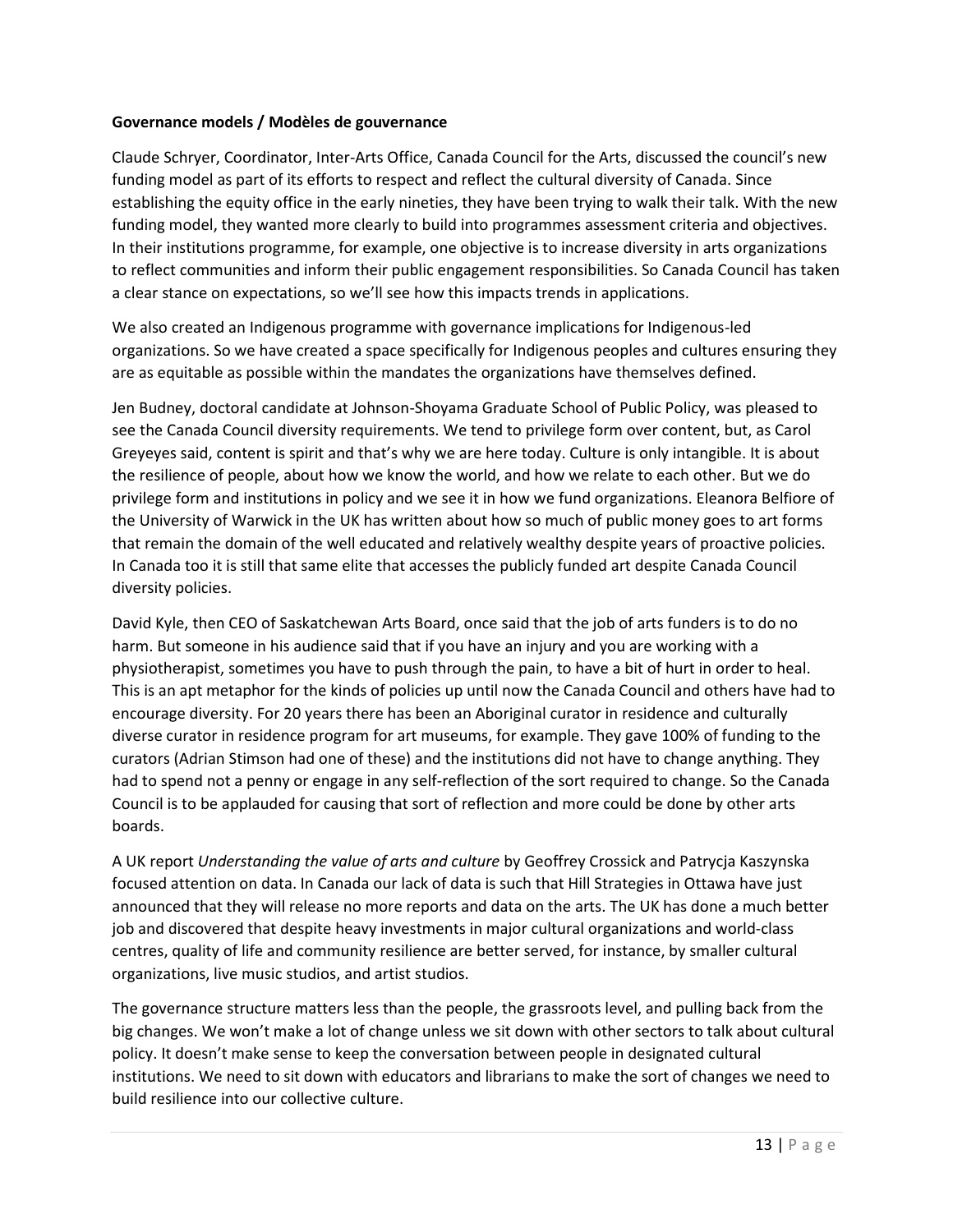Interdisciplinary artist, curator, and educator Adrian Stimson approached governance as an artist who is either getting it or giving it! Artists are entrepreneurs who rely on organizations to help realize their visions. Being Blackfoot from Siksika in S. Alberta and two-spirited as well, there are battles to confront. This is part of what it is to be an artist. Like the trickster, the artist reflects back to society what is going on in a most ridiculous way so society can look at itself and ask those tough questions. Sometimes it is done brutally and sometimes in a fun way.

Buffalo Boy has been his performance character and way of speaking out and addressing the constructions of Indigenous identity within Western culture. The brutal version is the shaman exterminator who is menacing in bringing forward these issues. The erasure and genocide that came with the invasion is among those things that wiped out practices (Indigenous and two-spirited) and so it has been acts of reclamation for him, looking at our practices within Blackfoot and what our roles were. He did not know that two-spirited people had a significant role in the sun dance. That's a governance structure; we are integral within the systems, within our tribes.

Within Indigenous cultures are many metaphors including the tipi to explain how our communities and governance work.

As a survivor of residential schools, he cannot trust institutions and therefore finds it difficult to be part of them for long. And as an outspoken artist, you risk being blacklisted, and othered again. So how do you speak to that: use the system itself to show it where it is at! Using the material culture of residential schools and of Blackfoot societies is how to do it. Of course there is also resource development. Is Western culture beyond redemption? His installation speaks to that and uses Blackfoot matriarchal culture to bring their voices to the centre of governance again. In his performance piece with Lori Blondeau, *Canadian Idol No More*, audiences judged which Canadians were the most racist and last October Stephen Harper was convicted!

Looking back at the treaties as part of a process in *Making Treaty 7*, we reconsidered the spirit and intent of those agreements and what they mean for us today and recognizing the real Indian as distinct from the construction of the wooden Indian. It's about looking at our history and *Pointing Back at Columbus* (Stimson, 2014, Barcelona). So how do we move forward? Commissioned by White Cap Dakota, Stimson's monument—*The Spirit of Alliance*—was the result of high consultation with and education of community. Prince Edward was there and agreed the British didn't quite get it right!

Question: Seems to me the best emerging artists are Indigenous especially in the younger generation. Are these the result of policy or funding or grassroots? Answer: combination of grassroots and community support and institutional support (SAB and Canada Council) that have been integral to success. Artist sustainability is an issue right now. How do they sustain themselves without going outside their practice when there are no grants or they have maxed out? If we hadn't had TRIBE, we wouldn't be where we are. It has done great work for 20 years. The reconciliation artist fund of the Canada Council is a direct result of the TRC 94 calls to action and we have still to hear from museums or art museums.

To celebrate Canada's 150 years without drawing attention to colonialism is obscene, so many organizations are trying not to be obscene. So much has still to change. First Nations artists are powerful agents of change in their communities—unmatched in other communities. But issues of success remain. How do you negotiate traditional and contemporary? How do we not buy into the panIndian? Not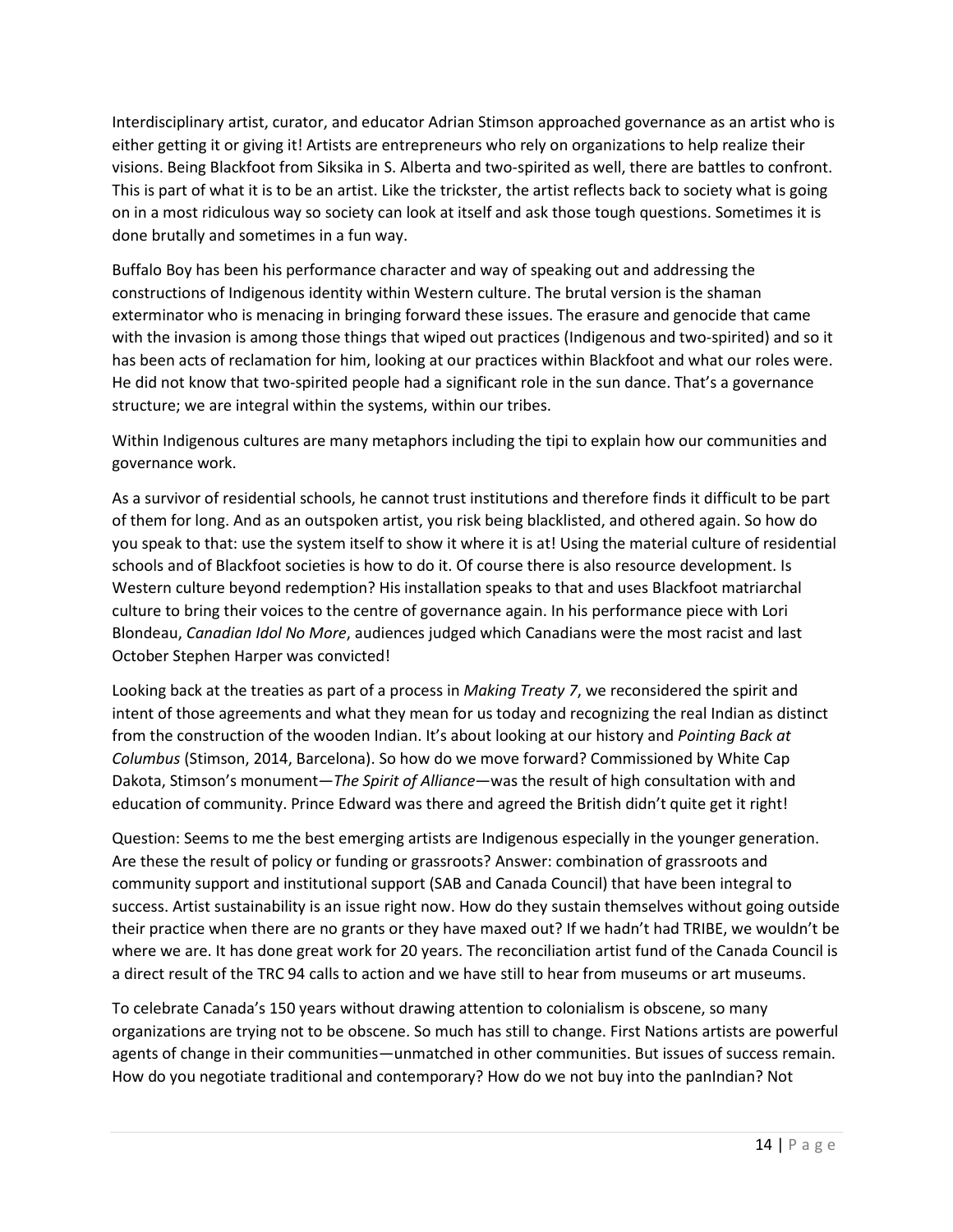compete with one another? How do we critique each other? Who are the experts and why within our communities?

The Canada Council consolidated programmes after fragmenting across disciplines and created an open space for Indigenous artists and also access to other programs. It has a lot of catching up to do but is committed to a long-term rebuilding of relationships with Indigenous people. It has strong Indigenous staff and a board committed to reconciliation.

Professional cultural producers should be involved in these conversations like out East. That there are still only four Indigenous curators in the country means we still need some hard reflection for real change. In the music world, this has been delegated to the industry. Can this be self-managed by Indigenous groups? There is self-management going on already in small organizations, which we don't notice if we focus on the large ones. There is national momentum with the TRC and other changes, so the time is right.

## **Cultural expressions /Expressions culturelles**

Executive Director Lori Blondeau of TRIBE, an Aboriginal artist-run centre, described its founding by a small group of artists in 1995 to create and present their own work and to be autonomous. There wasn't a lot of Aboriginal programming in public art galleries or artist-run centres at the time; there was what they called the "quota shows" that would have the one show per year to check the box in Canada Council (that happened after 1992 and Lee-Ann Martin's report on the politics of inclusion and exclusion) or SAB applications if they had such policy stipulations. Carl Beam was the first Aboriginal artist in Canada to get a Canada Council grant in 1982.

So we were looking at this history and the pattern of exclusion in arts institutions and funding bodies. It was a bit different in Saskatchewan because in 1982 there was the World Indigenous Peoples Gathering where the Mackenzie Gallery with director Carol Phillips and Robert Houle put on the first Indigenous contemporary art show in Canada—maybe even North America: *New Works by a New Generation* by artists from Canada and N. America. As a teenager, she got to experience this.

Having organizations like TRIBE, Sakewewak, and Urban Shaman has shifted the way art galleries and institutions look at Indigenous art programming. TRIBE is a centre without a space or centre—and it allowed them to collaborate and partner and have as many as three shows at different galleries across the city and beyond. It allowed them to be nomadic like their ancestors and face no borders. Right now they have a Barry Ace show in their first partnership with Wanuskewin.

Blondeau has been there twenty years and sees a real challenge in the loss of programme support, such as the Canadian Heritage Aboriginal arts administration training grant where you'd find an organization to work with. It allowed her to work with Anthony Kiendl and Sue Bustin at AKA for ten months. That programme ended in 1996 or 1997 and we don't have enough arts administrators. Blondeau has trained them and then they move on to places like Wanuskewin or bigger institutions. It's a programme that Canada Council or Canadian Heritage should look to reinstate.

So grassroots representation is important. Policy comes about because of people on the ground pushing for change and for organizations to be inclusive of diversity.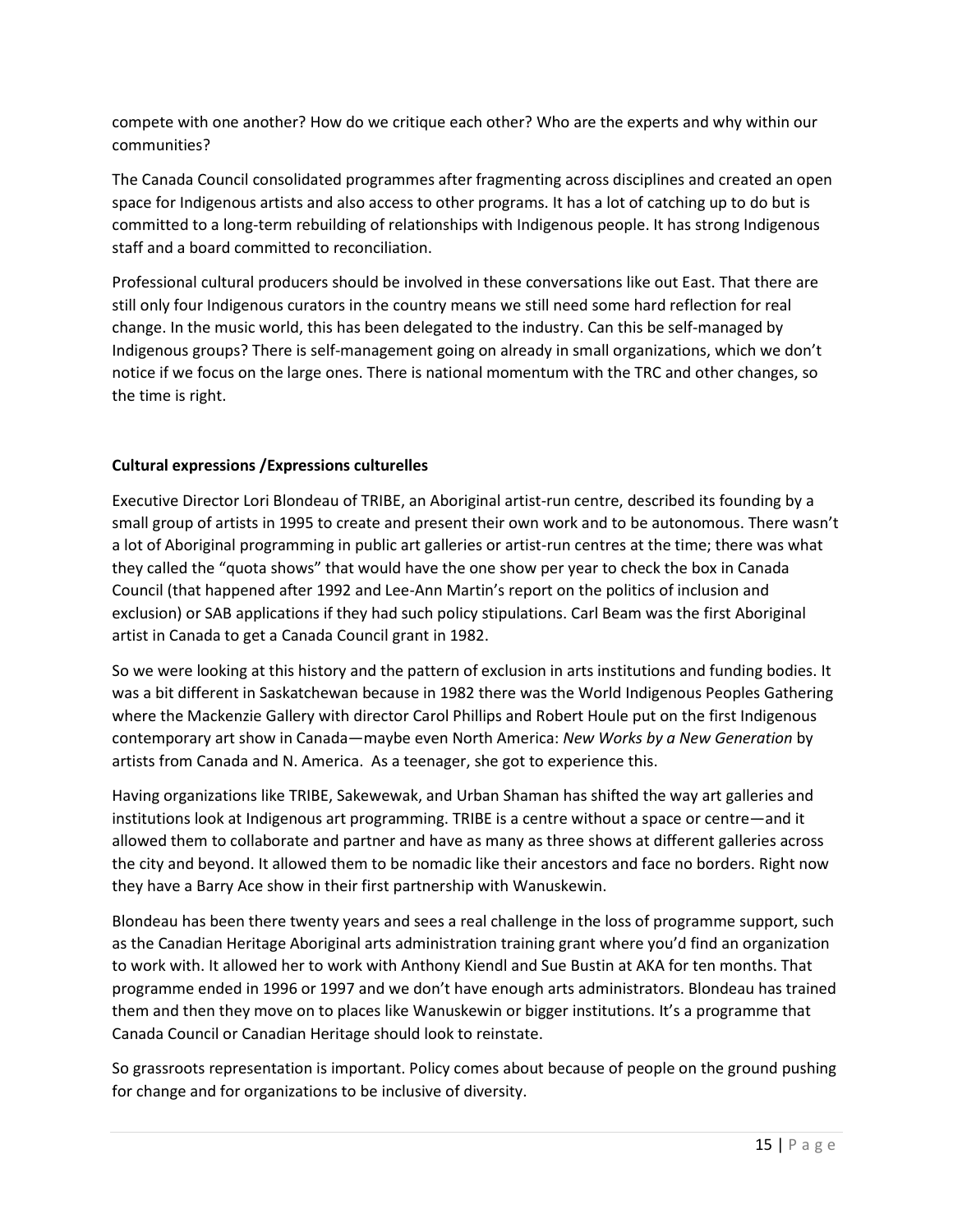Dana Soonias, CEO of Wanuskewin, knows well the diverse tasks and roles—a bit of everything—played by administrators in nonprofit sector. Governance, systems, and diversity are part of what they do on a daily basis. How do we tie this to what we do and the impact we make? Wanuskewin is going through a renewal phase and building a vision that is all about the people and the spirit, as others have mentioned, and about relationships with one another and with space and our voice within that.

There are a lot of synergies Indigenous people bring to diverse cultures, but how do we create spaces for this and future generations? What policies and structures do we need to be more effective? Soonias sees changes being made at Canada Council and the federal government reinvesting in culture and the arts. Wanuskewin is listening and open. We are working with grassroots, established, and emergent artists and able to do what we do because of their decades of work. Wanuskewin has been and continues to be a gathering space for First Nations and those relationships will take us into the future. Wanuskewin is seeking UNESCO World Heritage designation and intends to be a gallery space for all Indigenous peoples starting with Canadian Indigenous people but broadening to Indigenous peoples worldwide. We are all Indigenous here and all related to spirit and the land. We are diversity and all tied in important relationships. That's what Wanuskewin celebrates.

David LaRivière, artistic director of PAVED Arts spoke from a media arts perspective, giving primacy to content; to the work and ideas that belong to everyone (to quote Carol Greyeyes). Inspired by Adrian Stimson's work, he considers himself a trickster too. If at the Centre there is the man, that which is established to the point of cliché, incorporated into an entertainment industrial complex and calculated monetary return, along the periphery are diverse, unpredictable agents and artists challenging boundaries. The Centre (Justin Bieber, for instance) is not about dialogue but a pipeline, a one-way conduit that consolidates its base with commercial success. A great colonizing power. The first violence of contact was the introduction of the notion of property.

While there is value in advocating for artists to be paid, we need to put content at the centre and to develop ideas in an open, democratic debate. The periphery operates in a grassroots register. PAVED Arts' current show (a sound installation by Martine H. Crispo) is about the minoritarian voice, a coming into being as opposed to the firmly established, a site of interpersonal debate and play. It is a centre of resistance to media concentration and the ownership of rights. It is an experimental voice to test boundaries and demystify media. And they like other artist-run centres operate on peanuts to make space for experimental voices to tell our own stories and resist the sellout. Collaboration will always outpace competition.

Dean Kush, assistant general manager of SaskCulture, began with his music career and the experience of a friend getting 287 streams of his song and earning 18 cents! But his main focus as a funder was changing demographics and changing, evolving attitudes that should not be feared. SaskCulture has an elected board of members of the community unpaid and genuinely interested in what's happening in their community and they have put diversity at the forefront. Such grassroots participation has resulted in organizations such as Saskatchewan Arts Alliance and in SaskCulture's own First Nations and Métis Advisory Circle.

It is the job of SaskCulture to provide the resources and mechanisms for cultural expression to take place, resources to assist organizations to become inclusive. As part of their inclusiveness strategy they had consultations in nine different communities and grassroots people were asking for change—from a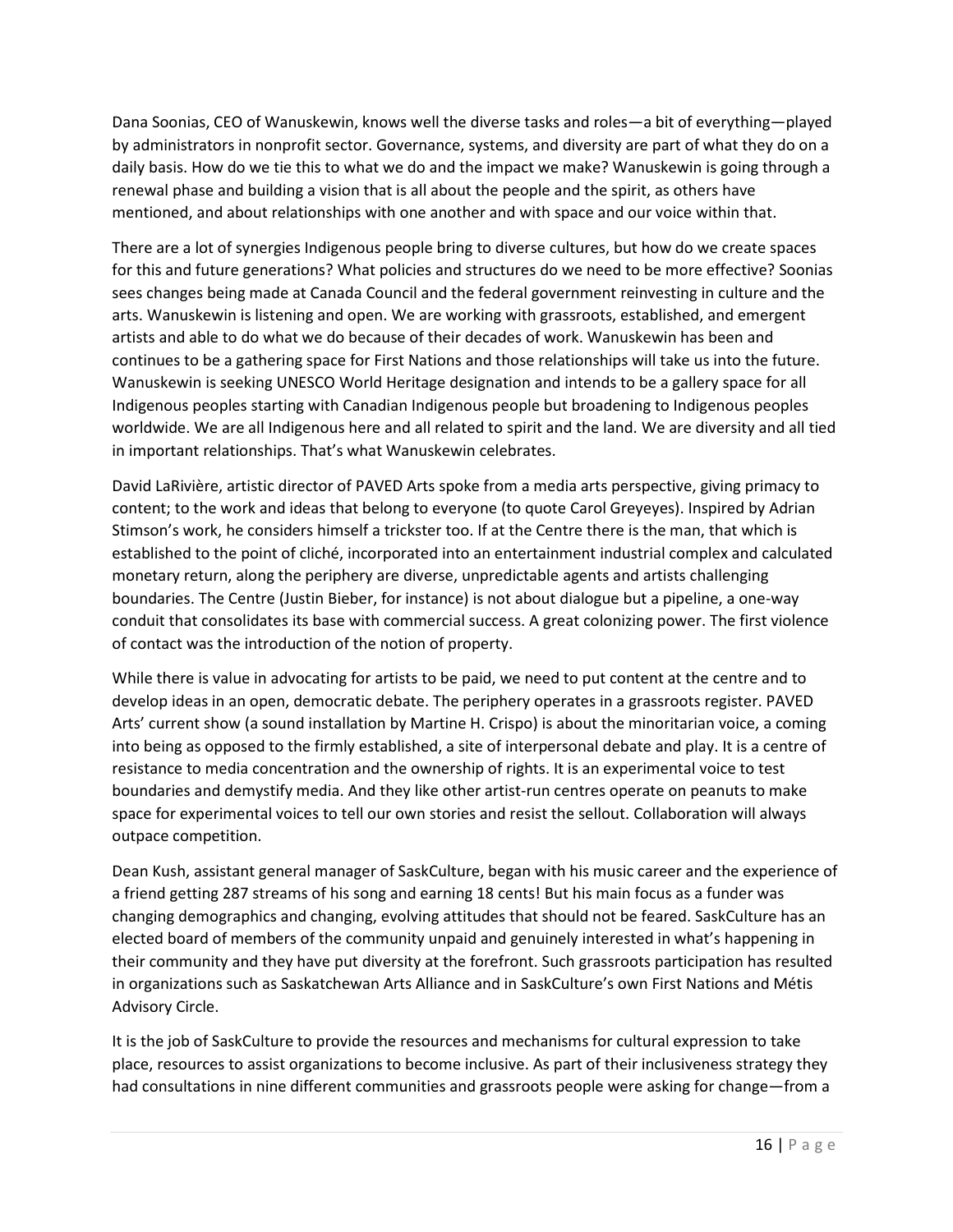time when figurines of Indigenous people were next to dinosaurs in museums. The result was incentives for diversity planning.

SaskCulture was one of the first to put out in their publications the TRC calls for action and to encourage conversations to see where we fit. One of their cultural tours this summer is focused on the TRC. One person is doing buffalo hide tanning in different communities while others talk about the practices and what they mean and where we belong. Connecting newcomers with Aboriginal peoples was a pilot too with grassroots organizations. A challenge remains that limited funding is creating competition. Of \$50 million in the 2014-2015 budget, \$11 million went to Indigenous groups. His call to action was to get to these community meetings to engage and voice their concerns.

In question period, Blondeau said that it was great to have a choice at Canada Council to stay in visual arts or to move to Indigenous programmes. It's our decision, our choice where we position ourselves within funding bodies.

Question: Are there barriers still to diverse voices reaching the policy level? If there are barriers still to accessing programmes and funding and some governance issues, we need to focus on building connection with communities and having impact in those communities. We can only do that by bringing communities back to the organization, making sure they are welcomed and feel part of it. Big institutions tend to use outside experts, Indigenous consultants from elsewhere, from Ottawa, instead of recognizing the professionals in their own backyard. The monolith, a system that privileges commercial success, obstructs. Our audiences are small but you can actually talk to artists at PAVED openings and maybe even collaborate. Protectionist policy can backfire. Talk to the funders. Change policy by sharing what you think.

## **Cultural Communities/ Communautés culturelles**

For Beulah Gana, director, Saskatchewan Association of Immigrant Settlement and Integration Agencies, the panel topic is close to her heart. Where are newcomers in all of this? They come with their cultures and art. How are they being integrated? With what policies and governance support? If we export culture or arts, which ones? How do we negotiate cultural expressions that sometimes belong to other countries? These topics might be on our minds as we listen and discuss.

Nafiseh Zamani, youth manager, Saskatoon Multilingual School/ Performing Arts Coordinator, Saskatchewan Intercultural Association (SIA), came as a newcomer 11 years ago and faced the same culture shock, challenges of language and culture that prevented her and others from being as engaged as she was in her own country. She needed help to get involved and connected again, to be seen and heard. That's how she became involved in the SIA whose contribution to the protection and promotion of the diversity of cultural expressions is focused on cultural retention and crosscultural education.

Language, we have heard again and again, is the main element of culture, so SIA has been for 30 years the umbrella organization for heritage languages in partnership with SaskCulture, Saskatchewan heritage languages organization, and public schools. They support 34 cultural communities in Saskatoon to protect and promote their languages and culture, so that children know their own identities. Unfortunately, it is not a provincial government priority and more than 60 cultural communities in the province are losing financial support. A petition is en train.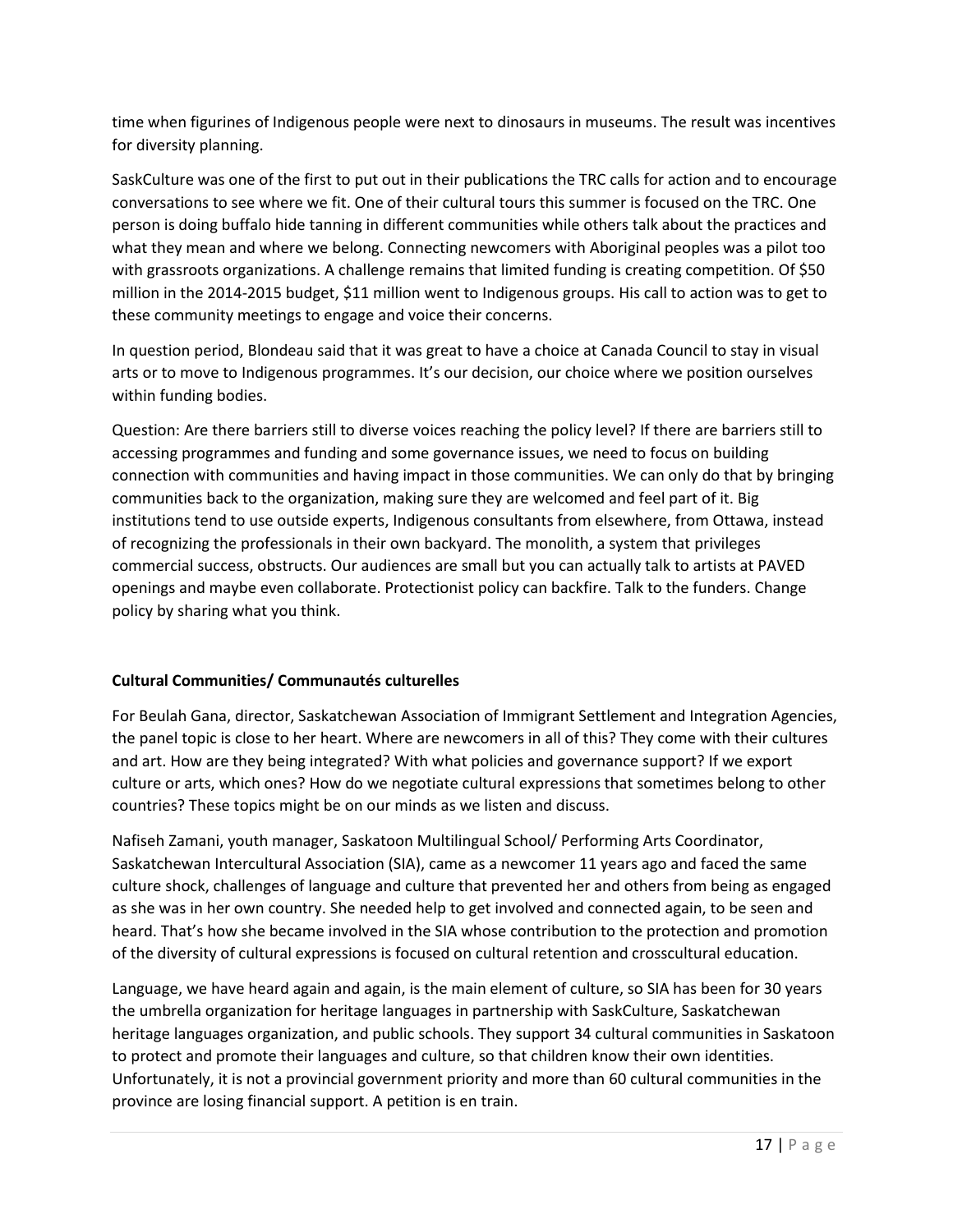Education plays a fundamental role in the protection and promotion of diverse cultural expressions, as is said in the Convention. SIA programming includes opportunities for exposure to diverse cultural performances and intercultural dialogue. SIA is promoting active culture programmes to introduce other cultures, especially indigenous, to children at schools to build understanding, change life skills and lifestyle, and develop friendship networks. Intercultural dialogue and diversity of expressions is critical. Cross-cultural education, cultural sensitivity, and employment training at a young age is key to a peaceful, safe world.

Haidah Amirzadeh, Board Co-Chair, Open Door Society, began with her personal experience as a newcomer who did not speak English giving birth to her first child and being told through a translator that in Canada we keep very quiet giving birth! This was her introduction to new cultural norms of expression. Her next experience was in the drama department learning difficult Shakespeare plays but also experiencing a professor (Raymon Montalbetti) who encouraged her to express herself in her own language, but it was only one class. She experienced a lot of exclusion and moved to fine arts that she thought would be more inclusive, but she was wrong.

Facing those challenges, she was involved in a dance group and in starting a Persian school to promote language as central to identity. Her daughter, for example, explained that she felt she knew her mother better, understood her better, when she saw her speaking Farsi. So she is especially disappointed in the loss of government support of \$200,000 which covered only basic materials and expenses for 2500 students supported by 200 volunteers.

This discussion is so important when by 2030 immigration will account for almost 100% of population growth. With the exception of Indigenous peoples, we are all immigrants and we are all here to stay, so this cannot be dismissed. The majority are from ethnic groups and we need at all levels more inclusion than assimilation (or becoming quiet Canadians). We need to engage and collaborate, to build bridges across communities. Lori Blondeau and Dana Soonias have served on the Open Door board. We all need to take initiative to include, reach out, take ownership. Invite us so that we can learn about each other. Many immigrants do know about Indigenous peoples and cultures and there are new initiatives and information sessions. Open Door programmes include Cultural Bridging to complement other programmes and give two-way learning opportunities. Youth programmes are also very popular and kids are open to learning in participatory learning events.

Director, School of Community and Public Affairs, Concordia University, Chedly Belkhodja spoke about our ability to inhabit multiple cultures. In his own case, he is new in Quebec. He was French/Tunisian born but grew up in Moncton, New Brunswick, and taught at the university there for 20 years, and therefore felt also Acadian. When he arrived in Montreal, his Arabic culture came back when his son wanted an icecream and the Moroccan shopkeeper said that his son would soon learn to do Ramadan like his father. We need to keep in the picture the perspective of second generation Canadians whose culture changes.

He had three main points to make about immigration, diversity, and cultural policy. We need to find a balance between common ground and differences. Sometimes we resort to authenticity and defending our turf. We respect but also need to engage with those differences in Canada, to go beyond the branding of diversity. Concordia brands itself as the most diverse university. When he considers what international students go through in the city, the reality is very different from the discourse.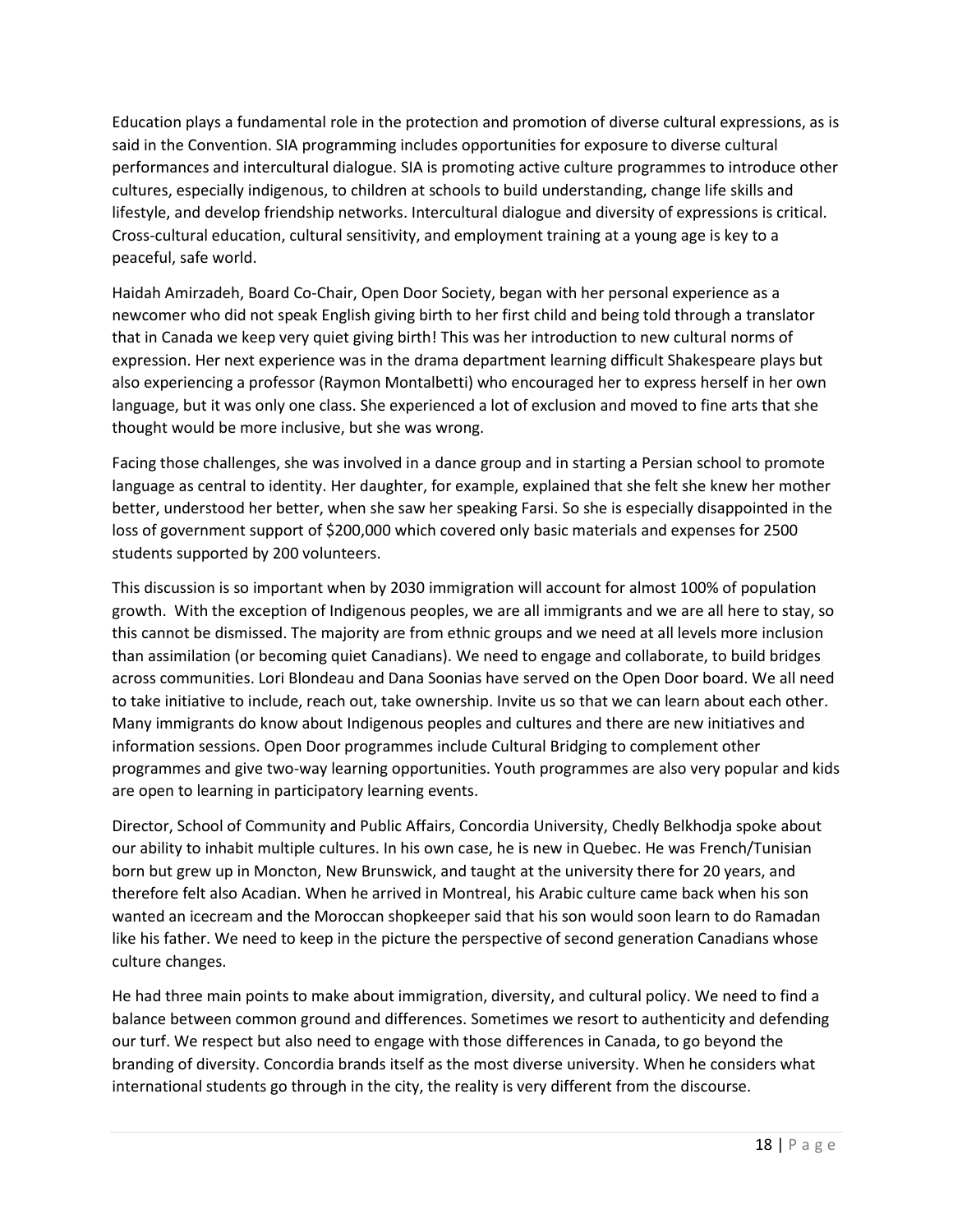We need to recognize the power relations that play out in majority/minority rights. Some communities have more access to resources. Who is part of the community? Some provinces select immigrants desirable migrants as opposed to undesirable and invisible migrants. For example, temporary foreign workers and caregivers. We have policies that are hard on certain categories: red carpet for some but not for others.

We need to share a space for different cultures, in a multi-level, bottom-up approach, to engage, to be open in policy to innovations; resources for R&D. In Quebec funding has been cut for intercultural programmes. Funds continue for the number of immigrants arriving but not the big envelope for connecting cultures. Rapprochement is important. Sometimes immigrant communities get forgotten and sometimes discussions are sensitive in First Nations communities. African Nova Scotians, for example, have been there for 400 years and claim their rights when the issue of immigrants is brought up.

We need to recognize the importance of culture in immigration policy. We need to make room for immigrants in the fabric of Canadian culture. We need to make room for artists from these communities and to think of immigration as more than an economic issue. They need to be part of the creation and not only as consumers or in the mutlicultural exotique and be themselves part of pushing the limits.

Comment: Thanks for the courage to speak honestly to the issue.

What recommendations for education, for school curriculum, that might be mandatory? What subjects? How delivered? Nafiseh would like to see her daughter be free to express her culture and practise religion without being bullied because of lack of knowledge and questioned about her mother wearing the hijab. More knowledge is needed. Three times she has had to talk to her daughter's teacher and this is why she is passionate about this topic.

How do you find the balance between commonalities and differences? In research on smaller communities and burial practices, Chedly was struck by people talking about going beyond the differences and judgments in this context. Schools and sports offer opportunities for common ground beyond being stuck in media constructions or considering differences only in the context of crises.

Comment: We need to make universities accountable for beautiful discourses that contrast with the realities on campus facing international students who pay so much, three times more than Canadian students.

A subject for further discussion is representation, what identity we represent to ourselves and to the outside world and not to lose competence and professionalism or equality of aesthetics. A strong signal from Ottawa today is about the variety, diversity, and balance in Canada but also the strong professionalism and qualities of these individuals. So we need to consider as we discuss content for ourselves and for our children. Difference, that is, can be affirmed and celebrated with professional competency that neither dilutes nor disfigures identity.

## **Municipal Perspectives / Perspectives municipales**

Two views—those of an arts and culture consultant and city councillor—were presented on municipal perspectives on the governance of cultural policy. Without graphs and statistics, Alejandro Romero, City of Saskatoon, spent his seven and a half minutes on public art, asking the audience how many know how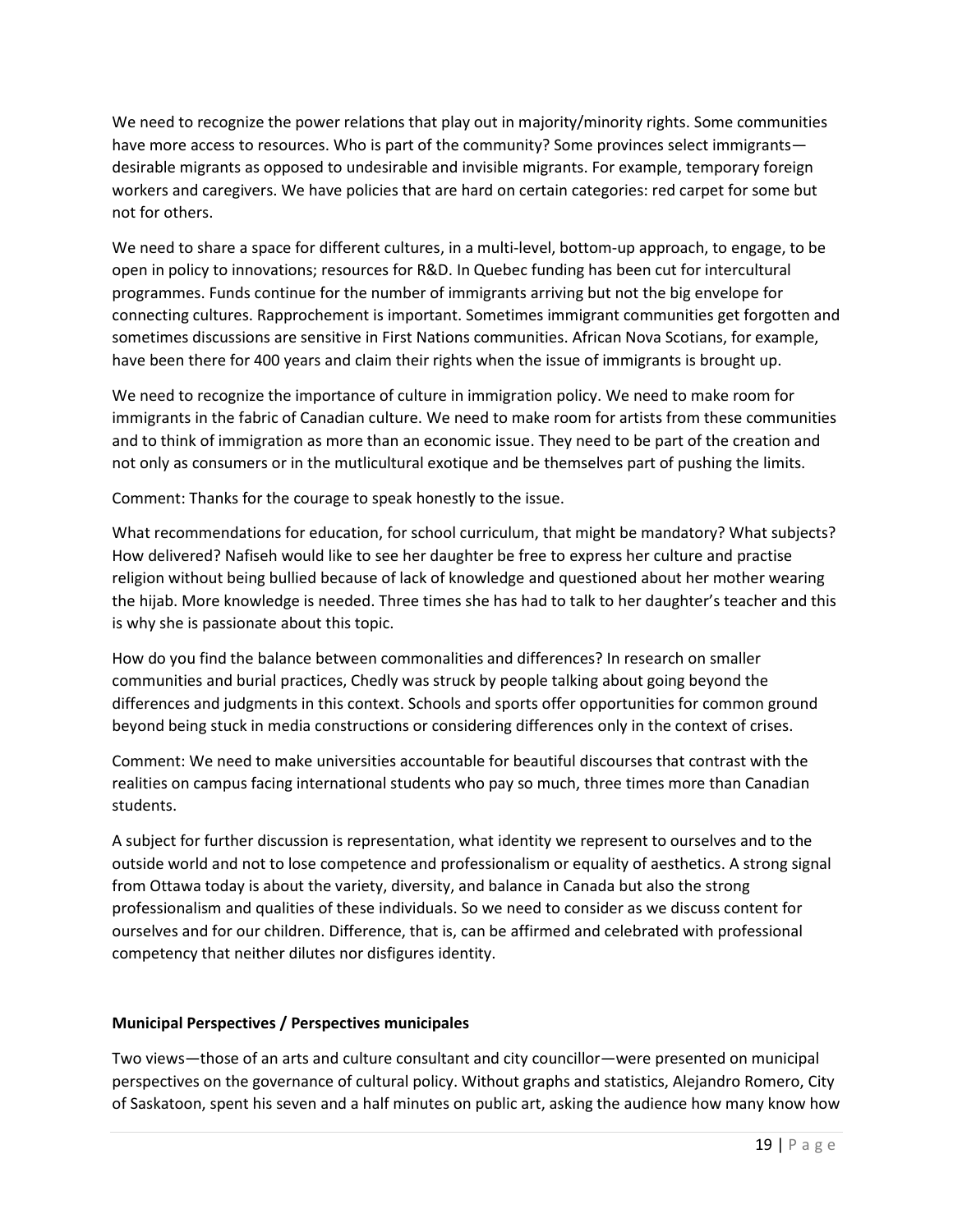to read a city through its public art collection. To understand a city and its people, walk around the streets and assess and reflect on the public art. What does the art in public spaces say about the community, about the many generations that have lived on the land? Saskatoon takes pride in its public art, a collection of 45 permanent works in diverse genres.

The city's cultural plan approved by Council in 2011 and the result of two years of research, consultation, and planning with many communities is a working document that provides direction and responds to resident needs so we can grow into a caring, prosperous, and creative city.

Social structural changes and new populations in the last ten years forced us to look within and come up with policies in heritage, human resources, commemoration, monuments, public art, antiracism, immigration, and special events. The policies are among the most inclusive in Canada where culture and identity are diverse, multilingual, multicultural, and in tune with global trends.

Public art reflects the cultural paradoxes, is responsive, accessible, participatory, collaborative, and sustainable. There is traditional and conceptual work encouraging leadership and mentorship. The program looks for connections and partnerships and is managed departmentally to address the diversity of the city. Many stories are woven through the works, such as the award-winning walking performance play *Walk the Trail* written by Joel Bernbaum inspired by a British Columbia artist sculpture and the *Spirit of Alliance* (a collaboration of French, British, and First Nations artists, including Adrian Stimson) donated by Whitecap Dakota First Nation and reminding Canada of the promises that make it the nation it is today. The third example is *The Land of Berries*, by British artist Tony Stallard, TRIBE, and artist Julia Camp, storyteller Joseph Naytowhow, and writer Kenzie Williams located in the Remai. It is a red sign, but not a stop sign, and in Cree to remind us we are in treaty 6 territory.

Each is the collaboration of sophisticated individuals working to celebrate identity and mutual respect. Currently, they are working on the project *I am the Bridge* in partnership with PAVED Arts to promote dialogue about the differences and commonalities of Saskatonians. In its third year it is transforming a pathway under a bridge into a cultural place where people gather to celebrate local cultural productions including music, film, art, interactive activities, a place for conversation and outdoor screening by the river (to remind us of nature and its sustainability). It is an invitation to youth to think of the public space as their livingroom to meet with friends and family and to think of public art as an instrument to promote connections and support diversity and equality.

Public art speaks with no words. We don't have a giant bronze statue of a king or queen on a horse, but rather a local soccer player that lost his life in a world war. Instead of soldiers and warriors, we have monuments to alliances celebrating the trails and victories of the local people, animals as reminders of our connections with nature, children playing freely, and abstract art to celebrate the mind, and stories told by elders. Public art (1) is located on treaty territory and the homeland of the Métis and (2) connects all of our stories.

City councillor Charlie Clark started by acknowledging Alejandro's work in bringing people together, getting them to think beyond their pre-conceived notions, challenging us, and building bridges. It's not easy to promote public art in the city for Alejandro and Kevin Kitchen; it is easier to talk about potholes and taxes.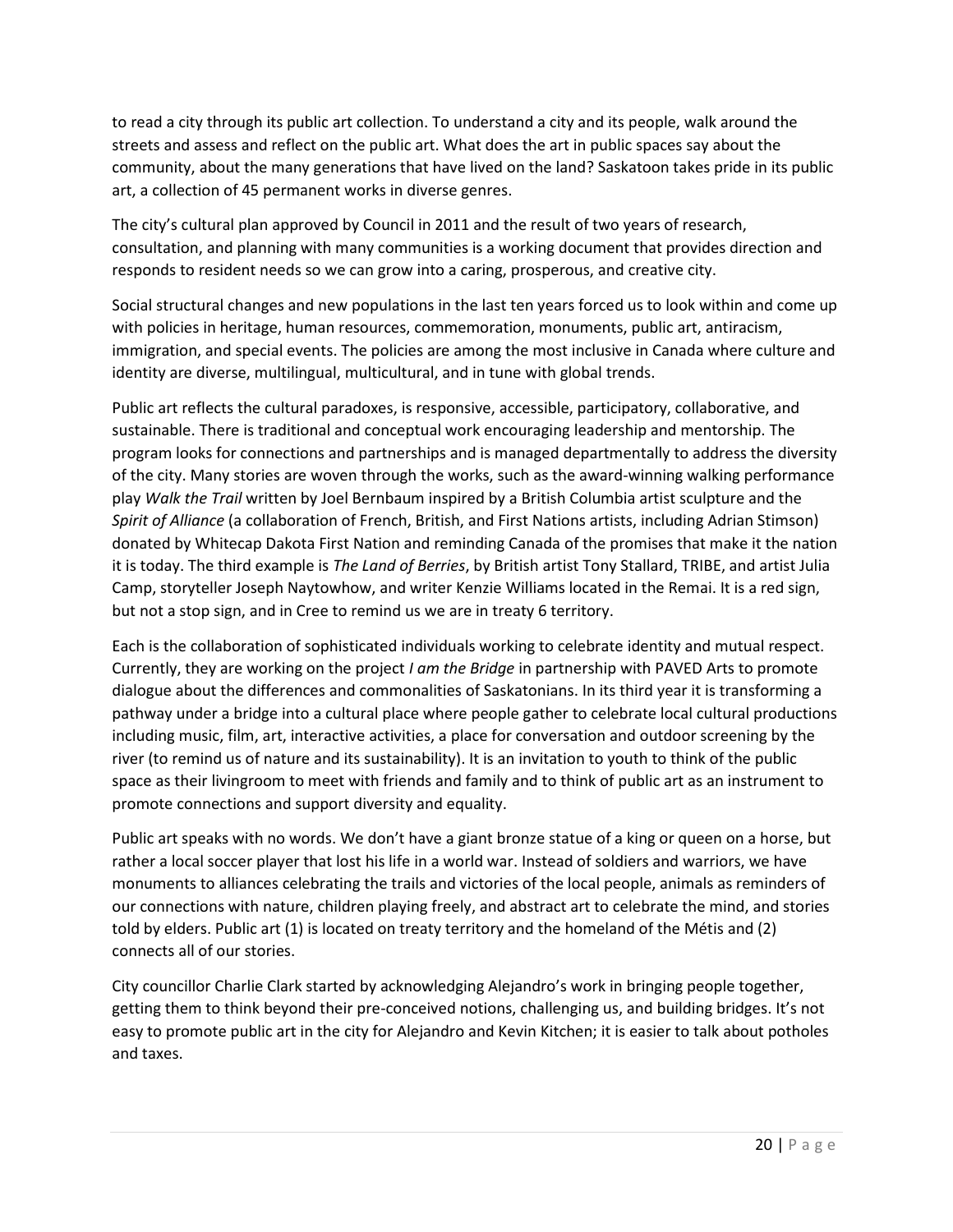Clark's own grandmother was an oil painter who used art to work through her loneliness when her husband was off at war. Although she got to work with Arthur Lismer, as a woman it wasn't an easy path. She wasn't taken very seriously and was never "discovered" but was a huge influence on him growing up in BC. His mother was the director of an art gallery in South Okanagan and his twin sister is also an artist.

As a councillor, arts are not always front and centre. In our changing city, the purpose of local government or any collection of people is to build a good society that taps into people's potential and talent. It's often policy and intellectual discussion that we resort to in working through these issues, but it's also often an artist's intervention that helps move the discussion forward. Art is what tells us who we are at a given time explores the tensions and contradictions of how the group will live together: First Nations, Métis, settlers, new immigrants. At a recent Office of the Treaty Commissioner event on reconciliation, people were asked what success would look like in thirty years. Many were academic and intellectual in their responses; one person shared a poem that he had written for the students at St. Frances School about what he wanted for them. It was the most powerful contribution.

Clark also sits on the Remai Modern board and thinks Saskatoon deserves a great art gallery. The challenge is to ensure that it reaches its potential to inspire people, to get us imagining beyond our daily lives.

He got on council in 2006 just before the 2007boom made it harder for artists to find affordable places to live. So developing the bus barns for artist spaces is a place we should be going. He is also enthusiastic about the SUM theatre productions in the community, transforming a park into a theatre for as many as a thousand people. We can build art spaces but we can also transform existing places as with the back lane party behind Art Placement last summer, which was an amazing experience.

We should have youth on every panel and we've heard from youth that they need space, recording studios, and art studios, and indoor skate parks, not just a huge space for high culture. They will be building our future, so what can we do to give them the space?

People always think of building new things, but we need to use existing space better, space that is not used fully for programming.

Discussion: How do municipalities work together for consistent policy on public art? Regina worked hard to try to get a 1% provision for public art associated with capital construction investments, for example. There is a long history since 1921 of public art in the city. Recently, the Creative City Network in Canada has developed documents supporting municipalities. Alberta has a roundtable, but here Saskatoon is ahead of the game. We have met with Regina several times. Within 5-6 years, all the municipalities of Saskatchewan will realize there are important opportunities.

It's an intergenerational issue. Youth have the answers but we don't have stable funding because people don't believe youth can do it. But we are trained facilitators and can use if we get access to spaces that are available in our communities. We need freedom and trust. Trust us. We have the expertise. Include us; never underestimate a 14-year-old kid! Between 3 and 6 p.m. most kids get in trouble. That's when they need a safe place. There are models and examples where youth get the autonomy to grow in their leadership. I am extremely invested in this community because it invested in me. Then we'll be strong communities for a long time.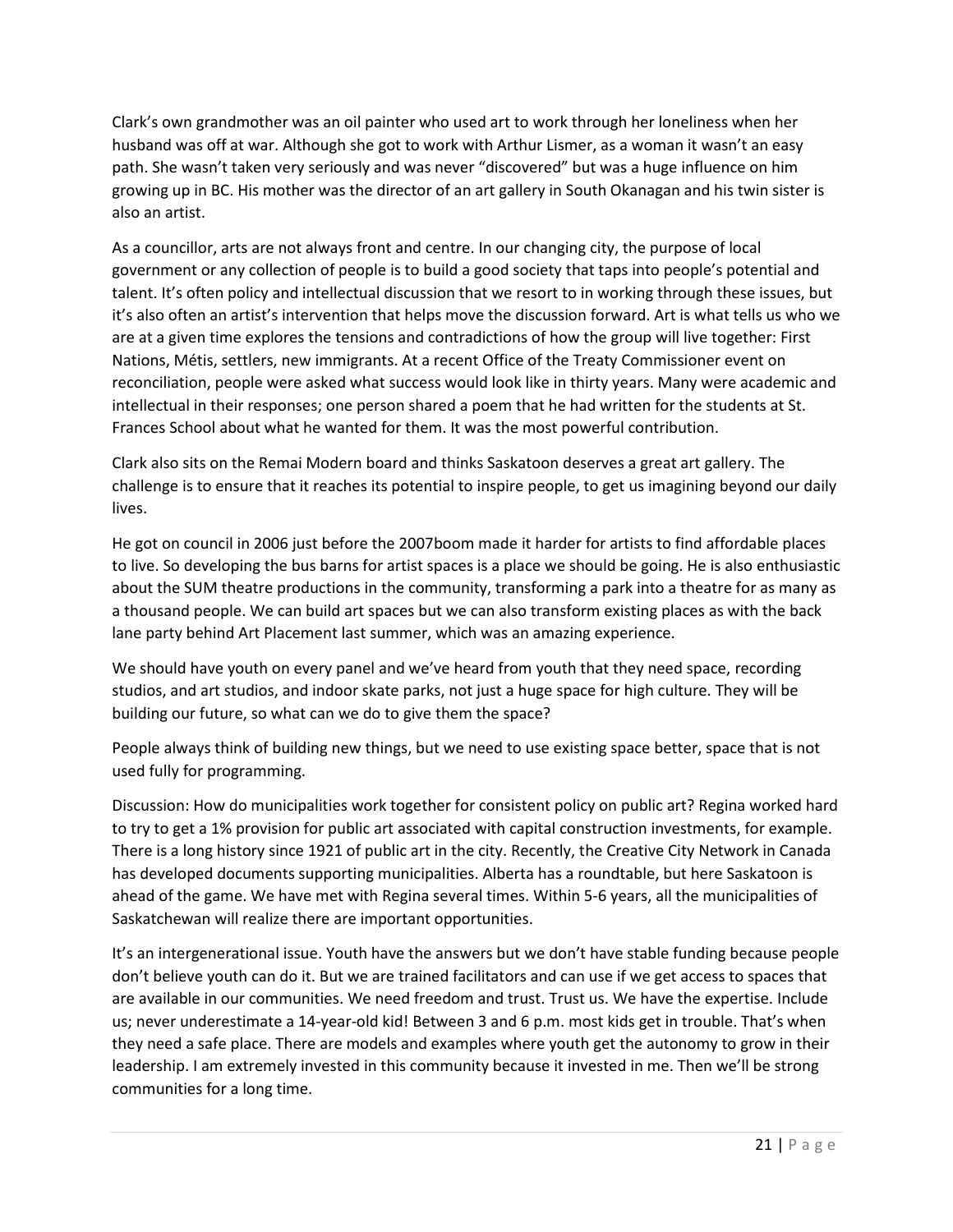What is Indigenization of institutions? It's not just about symbols; hire someone, or get a board member.

Everybody needs space to gather and build relationships. It is about access and making them available, safe, neutral spaces to collaborate and get to know one another. Make the calls to the City and we'll guide you in direction of those spaces whether it is in libraries or schools. We need to think out of the box. It's your community.

## **Youth and emerging artists / Jeunes at artistes émergents**

Jessica Generoux, library assistant at Saskatchewan Indian Cultural Centre, spoke to the transformative power of culture growing up on the rez and on the road to powwows. She has spent recent years working in libraries and facing the challenges of bridging cultural communities. Nobody else wanted to do the work, so she agreed. It was all about talking to elders, knowledge keepers, resource people and connecting them with libraries and identifying what programs could be available and successful in the city. Over the years she has seen a lot of collaboration across cultures. One initiative was with the Regina Open Door Society on making starblankets, part of the giftgiving teaching. Part of the teaching is to make the starblanket and give it away at important moments (births, graduations, and funerals, for instance). There was so much learning and sharing and at the end there was such a desire to learn more about First Nations teachings that it has inspired her to keep up her studies in librarianship and her current digitization project at the cultural centre.

As an artist with puppets, her focus is on the process of reconciliation. It is not about putting oil on a canvas but about having a community movement behind you. When she made her first puppet film (supported by the SAB) with an elder, she had been thinking about the youth but found the process transformative—learning from a residential school survivor who hadn't been asked before what she lost in the schooling. And the elder told her she needed to keep using her art to tell the elders' stories and keep the knowledge alive.

Alexis Normand, Conseil culturel fransaskois and Folk Music Canada, fell into the francophone music world because her community found she wrote songs and encouraged her to enter a competition. It opened up a world for her and she went to University of Ottawa to study and then discovered a school of francophone singer-songwriters in Granby. Then she realized her chance to go home to contribute back to the community. She didn't have to go to Montreal where the industry is (as Suzanne Campagne had explained) but could choose to go back to Saskatoon.

There were challenges as a francophone artist, with smaller audiences, and she had to become creative to make a sustainable lifestyle and maintain the freedom to say what she wanted to say, secure funding, and navigate the waters. Governance and policy for her are the institutions that create the enabling environment or framework for cultural expressions. You need a structure for culture to come to life but it can become too complicated and overpower the creative expression. Grant applications can kill inspiration. The weight can extinguish everything and she sees that in francophone communities around the province.

It's been difficult even to convince cultural centres in the province to be part of a promotional tour for her new record, even when she has the resources. What is important is the strong link between the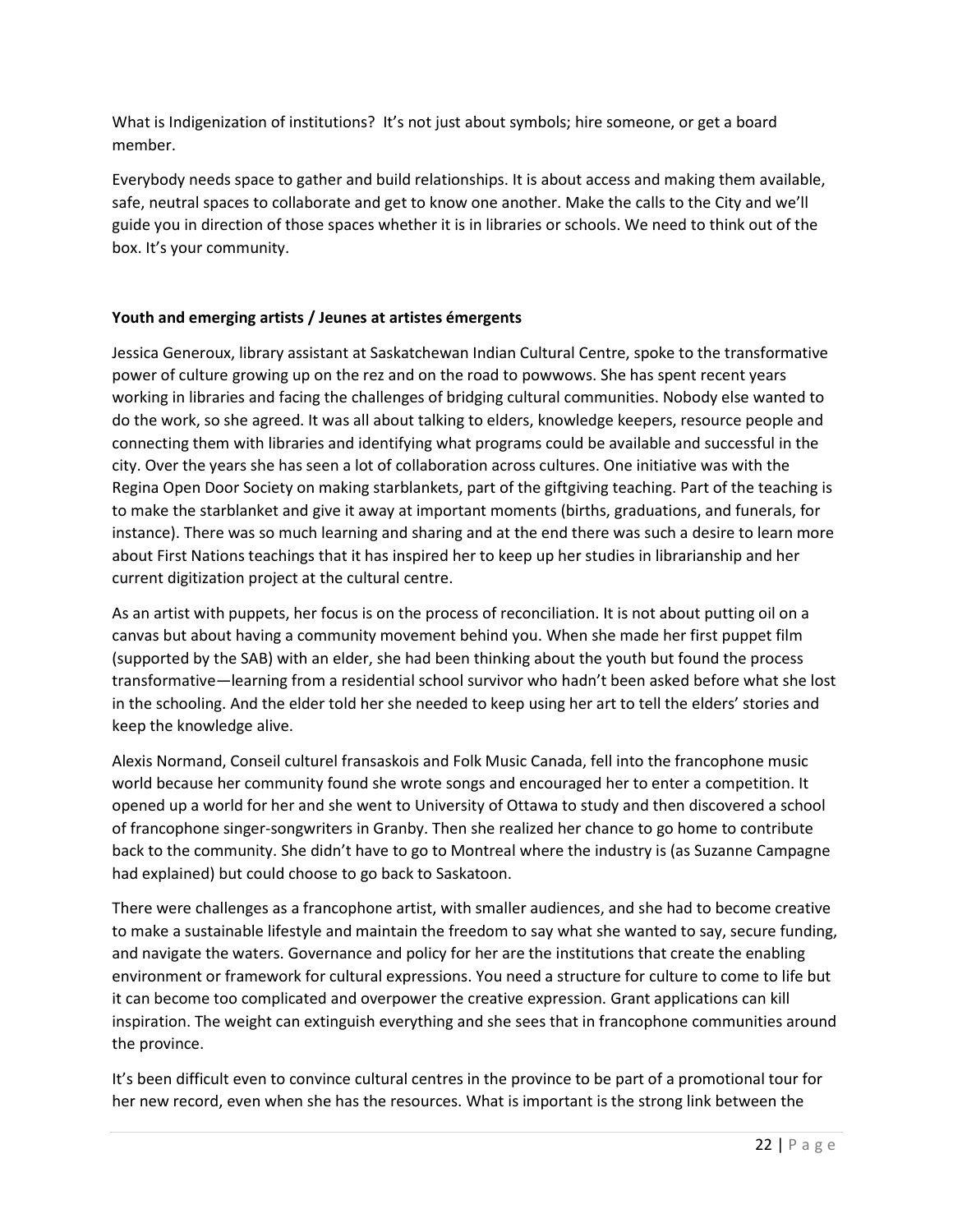cultural sector and community. Part of her job as an artist is to provide people opportunities to come together and laugh together and create stronger communities. It's community development, not just an event. Sometimes we get preoccupied with the numbers and the bottom line, with how big the audience is, rather than with making something meaningful, an engaging experience.

Métis poet and hiphop artist Zoey Roy has learned from the last eleven years in Saskatoon to appreciate that people are generally really kind as opposed to obsessing over socio-economic problems and the oppressive systems that can dishearten us. There is lots to be hopeful for as well. We have a strong enough and a small enough community to be able to handle things on our own. She is trying to strategize ways to stay in this city because she wants to and loves this city. But she wonders what it will look like.

She is sad because we have lost a lot of programming in this city (a wellness centre and program out of Estey School on Witney Avenue, for instance). Hundreds of people went to this program funded by Canadian Heritage, but it was cut because someone was making decisions that didn't understand the impact on people's everyday lives—safe spaces for young people living in high risk environments. These children were not bad. Nobody wants to be bad. The environment, not the children, is very risky. We need to understand that. We in the community need to be accountable. There is no reason for that beautiful space on 20<sup>th</sup> and Ave W not to be used. Nobody has done anything about it. The inaction reminds children where they stand in this society.

She introduced National Youth Arts Week to Saskatoon in 2012 and within a month she had 12 organizers, back alley parties, public art all over the city, 54 events in one week with \$5,000. It was such a vibrant time in the city. She had to step back because she was getting exhausted so she came back to get a degree even if it meant coming to an institution that compromised her integrity because of a board associated with the extraction industry causing harm to Mother Earth. This place is where she can learn to decolonize and become a better leader for her community and to counter a colonial system that did so much to make her people fail.

There is a lot of pain but resilience too. She wants everybody to celebrate Indigenous culture and that's why she uses her spoken word and education and is promoting land-based learning and holistic models. She is interning in the ecojustice program and kids are participating in traditional ceremonies and teachings. People can't be allies without knowledge and participation in ceremonies. Buying earrings at a powwow is not participating. And we can't have reconciliation without telling the truth.

Discussion: How do you stay here when you work in the cultural sector as an Indigenous person? Where are the jobs? Zoey has created every job she has ever had. Give her the resources and she'll do it. You have to be creative.

Mentorship is a way forward to avoid anger taking over. How can you stay close to your heart without succumbing to the negativity and staying on the path to creativity? Finding purpose, the bigger picture, engagement in your own community, and finding your own creative voice (Alexis) and youth reconnecting with elders and ancestors (Jessica). That is a huge responsibility for us now to explore those teachings through our own purpose in life (Jessica). Zoey feels so lucky to do what she has done in expressing herself. That freedom feeds her soul and allows her to love those kids she teaches. Her frustration is for vulnerable populations who don't have access or the education to articulate their needs. The legacy is in the process and we can't be passive and we need to keep moving forward.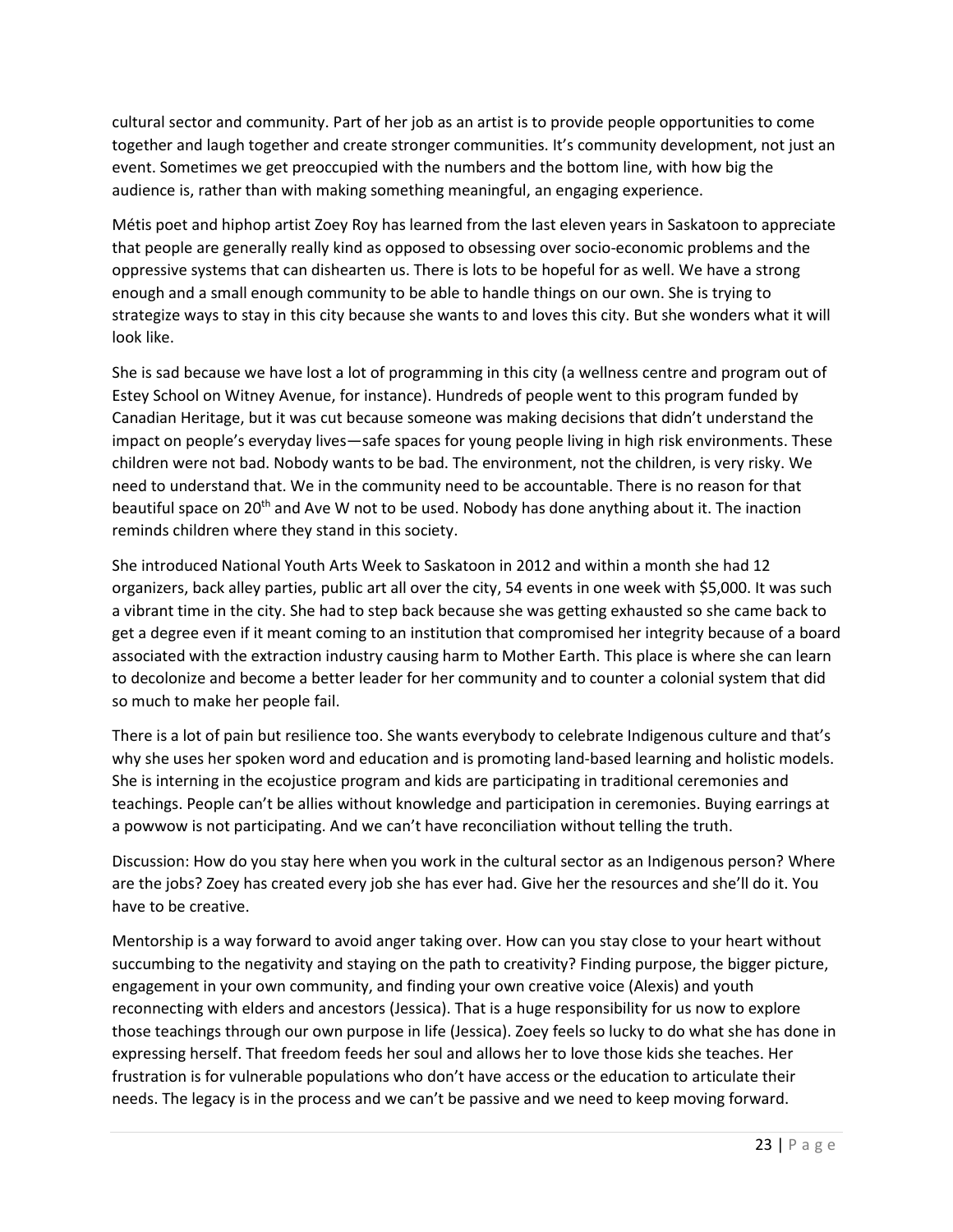## **Lessons learned: The way forward / Les leçons tirées: La voie à suivre**

Len Findlay, Director, Humanities Research Unit, made three points about culture, multiculturalism, and cultural dependencies as sites of possibility, resistance, and potential transformation. Citing "when I hear the word *culture*, I reach for my revolver," Findlay reflected on the power of culture to unsettle a totalitarian and violent autocrat. That such a person is profoundly threatened by culture points to one of the sites of possibility at this point in Canadian culture when we wonder what we can mean by sunny ways. That culture is critical to the understanding and exercise of democratic values is a hugely timely message regionally, nationally, and internationally. That some find it easy to disparage or dismiss culture is interesting especially when we reflect on how important culture was in the last federal election. It is a locus of freedom with huge mobilizing potential.

Multiculturalism is the answer in Canada (that is demonized in Europe)—part of our difference and the Canadian advantage in producing just social outcomes despite all we have heard today and despite waiting to see responses to the TRC calls to action. We need to investigate muticulturalism's positive and negative valence in order to improve our own multicultural apparatus to release a new wave of creativity in the country.

Cultural dependencies. Next year there will be attempts to develop a new national imaginary after 150 years of the national experiment. It will be content free without the people in this room, without creators to reimagine Canada. In reimagining Canada, Justin Trudeau cannot do it on his own. He needs community; he needs content. He is trying to get us all to believe that diversity is enrichment, not deficiency. We need to take this collective effort at cultural memory and cultural projection into the future from the place of present possibility in 2017. Cultural workers will never have been more important to this endeavour. Populate these three sites with your ideas, your aspirations, your people, and your idioms.

Lenore Swystun of the Canadian Commission for UNESCO Executive, like Carol Greyeyes, chose to go from the gut. She was at the table when the Canadian Commission for UNESCO was talking about the Convention and these issues and all the "what do we do" questions. What was missing was "who are we?" She didn't know enough about the people she was working with other than what was in a bio which tells too little about who a person is, how they express themselves, and what community means to them.

That's how she thinks about culture and why her life's work has been to engage people in conversation about place and to imagine place, how it was and is today, and what our perspectives are and to invoke those big questions about what we want it to be in the future and what that means in the democratic process and our roles and what it means to have the edgy dialogue. So thanks to those who had the courage to take us there today to that edginess—and what it means for me to come from Redberry Lake as a product of settlement and a lesbian that pushed for gay marriage. Yet she is often thought of one way and seen another way as an activist and city councillor that pushed the edges on creativity and then can be branded traditional white.

As Canadians we can give ourselves the right to screw up. She is proud to be Canadian and to have permission to have this dialogue and imagine and reimagine governance. Policy is about relationship and the way we document it--how we want to see our way forward. It's to say gays matter today. We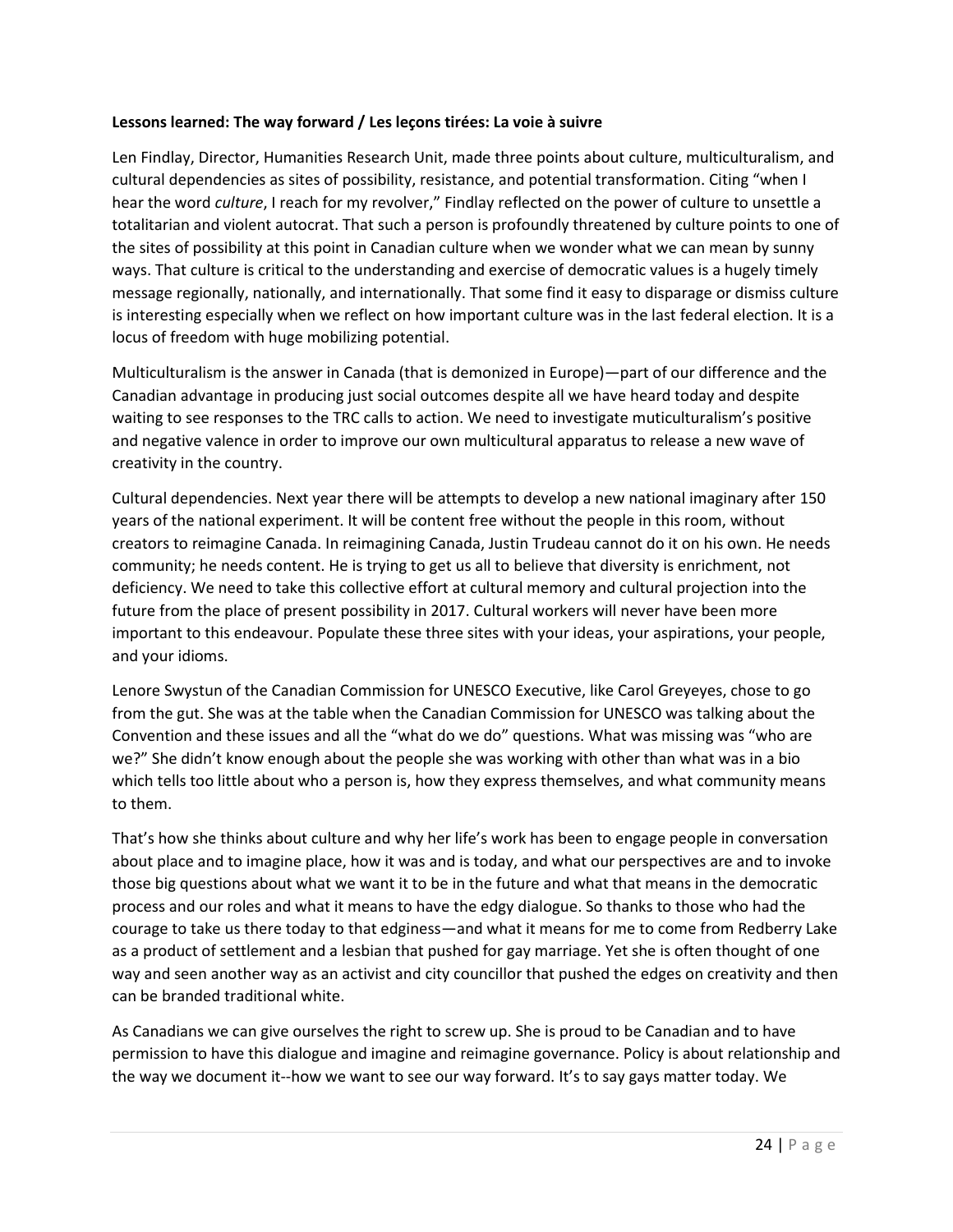screwed up on Indigenous issues and need to correct that. It's about welcoming newcomers. Continue blowing through the silos and be ok with guns of that sort.

Mary Blackstone, Director, Saskatchewan Partnership for Arts Research, found the day energizing with a group actively asking questions and seeking solutions. In the Arts Congress in Regina last week, one of her roles was to lead a roundtable where people were asked what solutions could be brought to bear within our arts ecosystems. How can we do growth better and address diversity, access, and equity? Around the table people said we shouldn't even discuss this; it's just a fact and has to happen. But we are here to discuss because it hasn't happened. So we have shown today that there is much to discuss, to work out before we achieve genuine diversity, access, equity. So thanks for the ideas, a real gift to take away today.

Good cultural policy has to evolve out of an understanding of the complexity of words and definitions. Culture is a troubled term. One definition last week—"it's what you do when you are not working"—is so indicative of a certain cultural perspective that evolved out of the Industrial Revolution. Today we learned culture is a way of life, which makes it such a difficult term to deal with. We need to bring similar thinking to community and communities, including the North. We need to look at diversity and consider whether we are making space for second generations, for hybrids. We need to allow for cultural mediations to allow cultures to come together for understanding and also to be ready for cultures not to be preserved but changed in the process. Cultures need a space to themselves to negotiate what they bring to individuals.

We need strong, evidence-based policy (the UK report on value of culture points to the challenges); artists are front-line researchers asking different questions; policy leads by following, acts by being. Artists have to engage in thinking about policies in their community, not to leave it to policymakers who don't have a clue. Otherwise we will have to live by the policy they will have created.

## **Conclusion**

The big story of the day was the intertwining of accomplishment and anxiety in a distinctively regional way that feeds into the national conversation as we undertake the reimagining of ourselves and our interrelations for the 150th birthday of Canadian Confederation. If questions and data gaps remain and metrics need better to capture the transformative and not only the economic value of culture, there was a general feeling that the time was right to act on our collective responsibility to engage the diversity of voices—young and old, minoritarian and majoritarian, artists and non-artists, Indigenous and non-Indigenous, northern and southern—to "build the world we want" (UN, 2014). And there were examples aplenty in the work of Carol Greyeyes, Suzanne Campagne, Denis Rouleau and La Troupe du Jour as well as the collaborative commitments of *The Spirit of Alliance* among others of how we might move forward together*.* 

As we moved through the text of the day, it indigenized itself in compelling ways, inside and outside institutions and policy contexts and in conversation with minoritarian concerns and discourses. And it all came together in an intensified sense of opportunity by the end, regionally, nationally, and internationally. Such opportunities, it was felt, merited a dedicated conference on the protection and promotion of Indigenous cultures.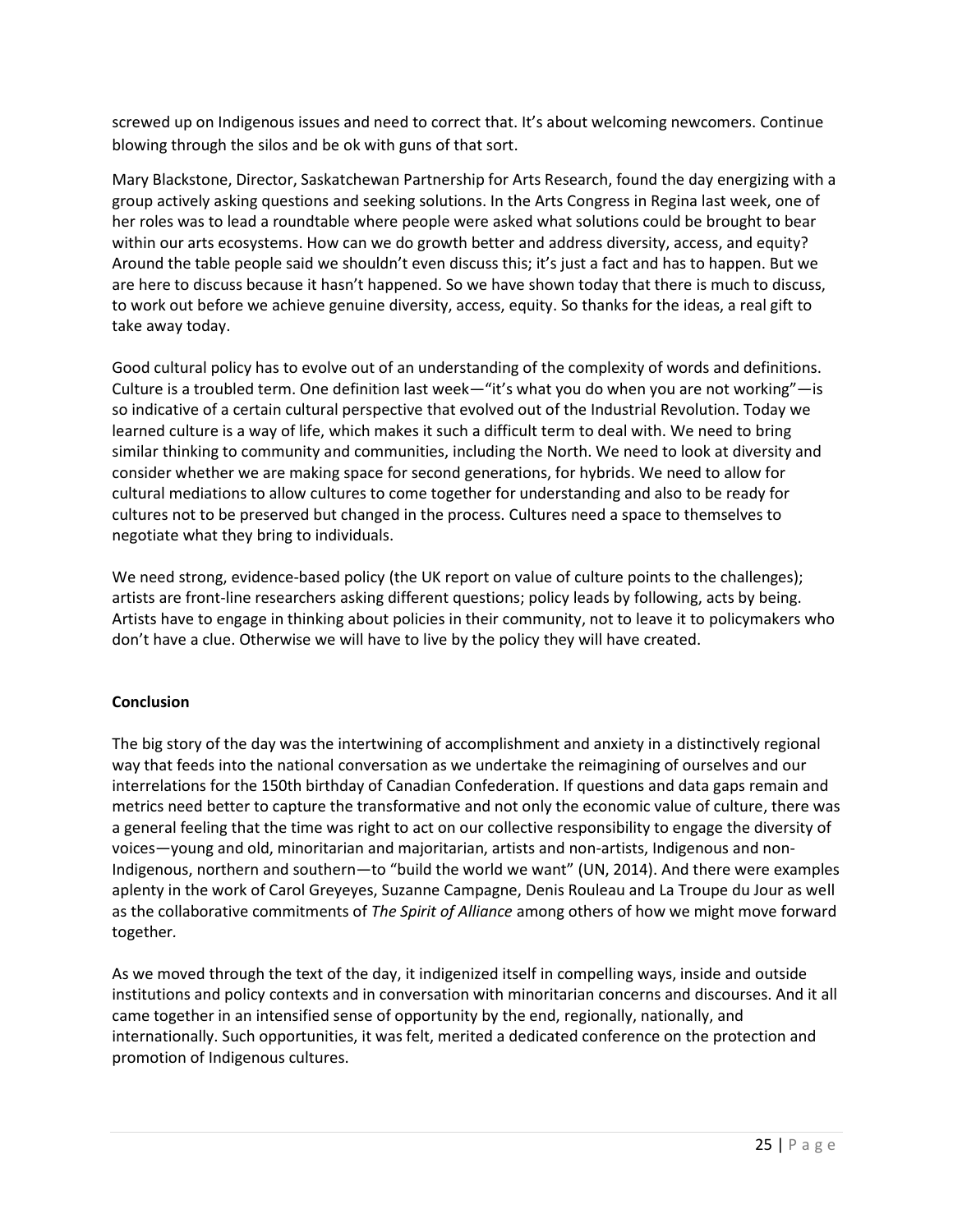The details of the testimony and analysis here offer a treasure trove for future elaboration, interrogation, and development. These details can be used by so many different readers to apply creatively and administratively in their own milieu.

In sum, this report represents a rich and energizing culmination to an 8-part series, and identifies new pathways and portages whereby diversity can be shown to work for all of us, and often in strikingly different yet still empowering ways.

## **Highlights / Action items**

- Culture is spirit and a way of life for indigenous peoples. The Truth and Reconciliation Commission (TRC) calls for the broader recognition of their traditional knowledge. This should be the subject of a future seminar.
- Digitization grants need to be renewed, institutional capacity needs building, and (Indigenous) communities need to be engaged for community-driven digitization projects.
- There is a need to renew the Canadian Conference for the Arts, with a broader vision on culture – but which one?
- There is a need to review the 2009/10 Saskatchewan provincial cultural policy. Emphasis on the film industry may have been detrimental to other aspects of culture.
- Cultural export is a new priority for the federal government, to give visibility to our creators in the digital era. Participants hope all cultures will be featured but are aware of the risk that export promotion leads to rivalries and friction.
- We need to ensure that promises made by government and other institutions are translated into actions and that resources accompany support for programming.
- The business case for culture can leave that case without cultural leverage.
- We need deep reflection on and rethinking of institutional priorities for real change and not add-ons such as the Canada Council Aboriginal Curator in Residence programme that leave the status quo otherwise intact.
- The Canadian Heritage Aboriginal arts administration training grant might be reinstated to build capacity.
- We need to trust and invest in youth expertise for safe, sustainable communities.
- Bridges are to be built between migrant communities and indigenous peoples. Francophones are also questioning themselves on the need for alliances with Indigenous and minority groups.
- Public funding programmes are not adapted to the changing times and the administrative burden could be lightened. The new funding model of the Canada Council for the Arts is welcomed (though untested). It will be beneficial to work with artists and groups toward solutions.
- Organizations are changing and want to become more inclusive to diversity in their staff, management and programming.
- We need evidence-based policy. Artists are front-line researchers asking different questions. They have to engage in thinking about policies in their community, not to leave it to policymakers who don't have a clue. Policy should lead by following.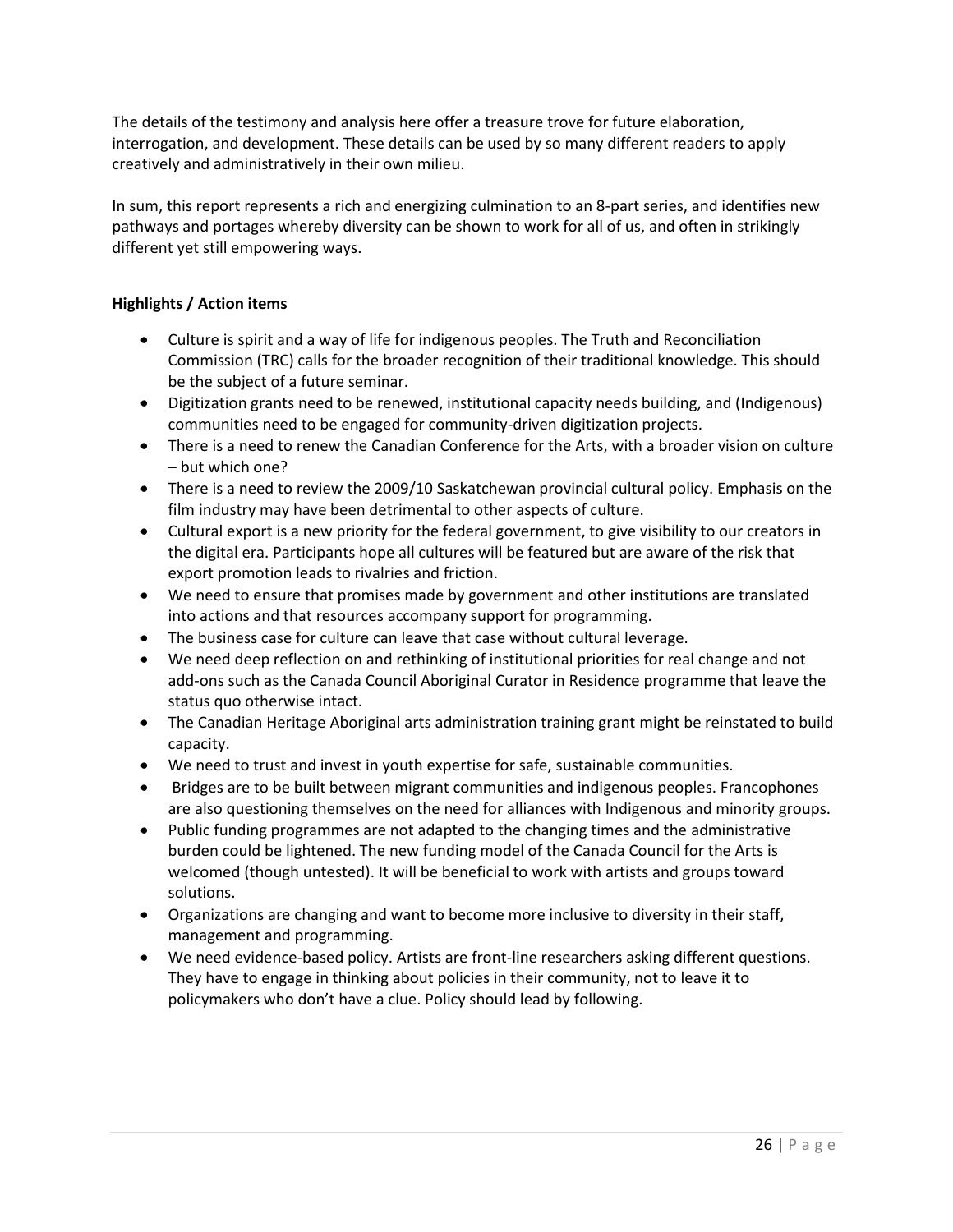### **References**

- Brault, S. (2009) *No culture, No future*. Trans. J. Kaplansky. Toronto: Cormorant Books.
- Crossick, G., & Kaszynska, P. (2016). *Understanding the value of arts and culture: The AHRC cultural value project.* Retrieved from [http://www.ahrc.ac.uk/documents/publications/cultural-value](http://www.ahrc.ac.uk/documents/publications/cultural-value-project-final-report/)[project-final-report/](http://www.ahrc.ac.uk/documents/publications/cultural-value-project-final-report/)
- Hawkes, J. (2001). *The fourth pillar of sustainability: Culture's essential role in public planning.*  Humanities.com. Retrieved from [http://www.culturaldevelopment.net.au/community/Downloads/HawkesJon%282001%29TheF](http://www.culturaldevelopment.net.au/community/Downloads/HawkesJon%282001%29TheFourthPillarOfSustainability.pdf) [ourthPillarOfSustainability.pdf](http://www.culturaldevelopment.net.au/community/Downloads/HawkesJon%282001%29TheFourthPillarOfSustainability.pdf)
- Martin, L-A. The politics of inclusion and exclusion: Contemporary Native art and public art museums in Canada. A Report Submitted to the Canada Council. Ottawa: Canada Council, 1991.
- Saskatchewan Partnership for Arts Research (SPAR). (2014). Understanding the arts ecology of Saskatchewan from the grassroots: Results of the SPAR survey of the public, May 2014. Retrieved from http://www2.uregina.ca/spar/images/docs/SPAR.Survey.Public.Overview.8.Aug.2015.print.pdf
- Smith, Linda Tuhiwai. (1999). *Decolonizing methodologies: Research and Indigenous Peoples*. London and New York: Zed Books.
- Statistics Canada. (2016, May 11). *The Daily*. Provincial and territorial cultural indicators, 2014. Retrieved from [http://www.statcan.gc.ca/daily-quotidien/160511/dq160511a-eng.htm014.](http://www.statcan.gc.ca/daily-quotidien/160511/dq160511a-eng.htm014)
- United Nations. (2014). *The Road to dignity by 2030: Ending poverty, transforming all lives and protecting the planet—Synthesis report of the Secretary-General on the post-2015 agenda.*  Retrieved from http://www.un.org/disabilities/documents/reports/SG\_Synthesis\_Report\_Road\_to\_Dignity\_by [2030.pdf](http://www.un.org/disabilities/documents/reports/SG_Synthesis_Report_Road_to_Dignity_by_2030.pdf)
- United Nations Declaration on the Rights of Indigenous Peoples (UNDRIP). (2007). Retrieved from [http://www.un.org/esa/socdev/unpfii/documents/DRIPS\\_en.pdf](http://www.un.org/esa/socdev/unpfii/documents/DRIPS_en.pdf)
- UNESCO. (2015). *Reshaping cultural policies : A decade promoting the diversity of cukltural expressions for development.* Retrieved fro[m http://unesdoc.unesco.org/images/0024/002428/242866e.pdf](http://unesdoc.unesco.org/images/0024/002428/242866e.pdf)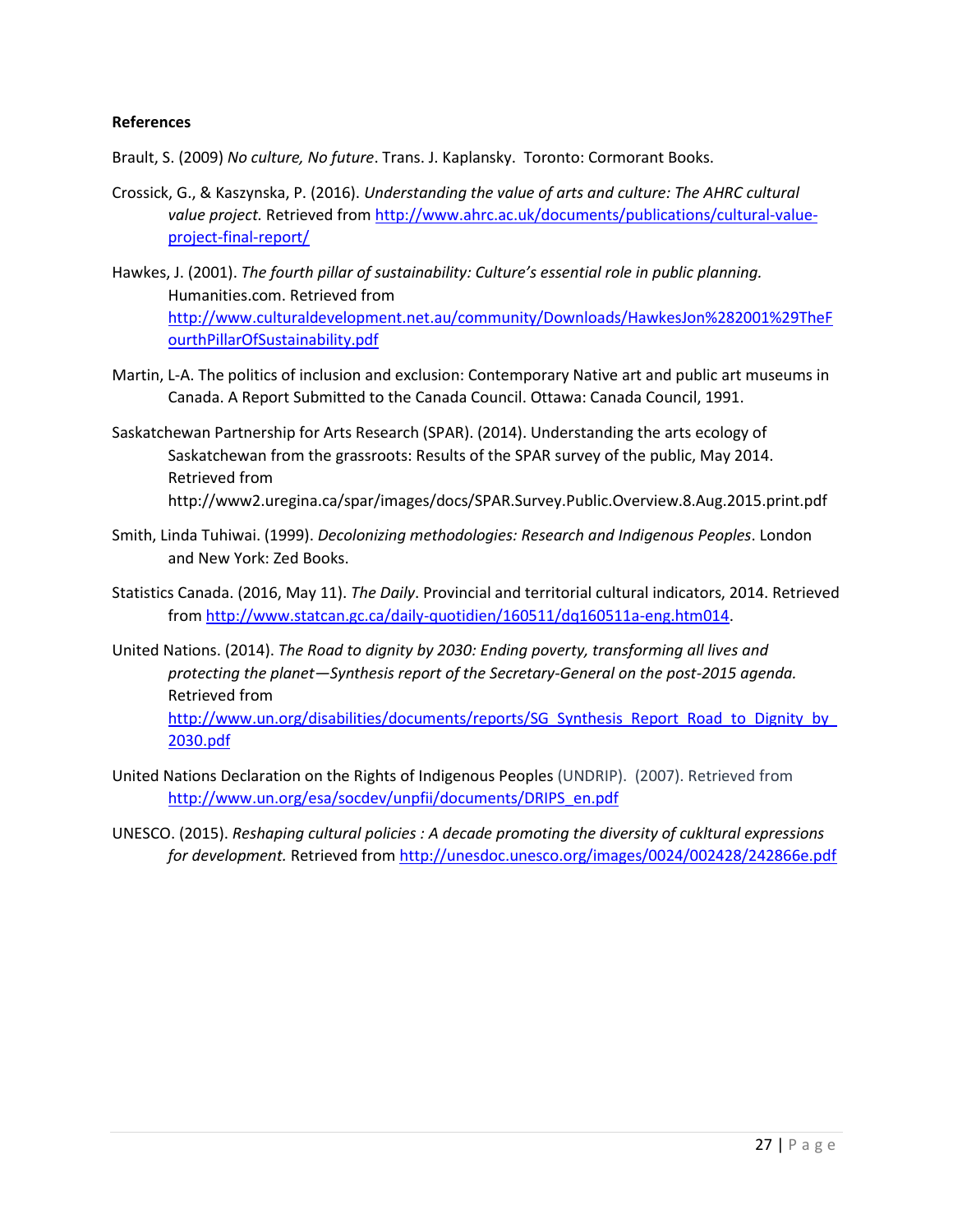THE GOVERNANCE OF CULTURAL POLICY FOR THE DIVERSITY OF CULTURAL EXPRESSIONS / LA GOUVERNANCE DE LA POLITIQUE CULTURELLE POUR LA DIVERSITÉ DES EXPRESSIONS CULTURELLES

12 MAY 2016

Arts 241 (Neatby-Timlin Theatre)

UNIVERSITY OF SASKATCHEWAN



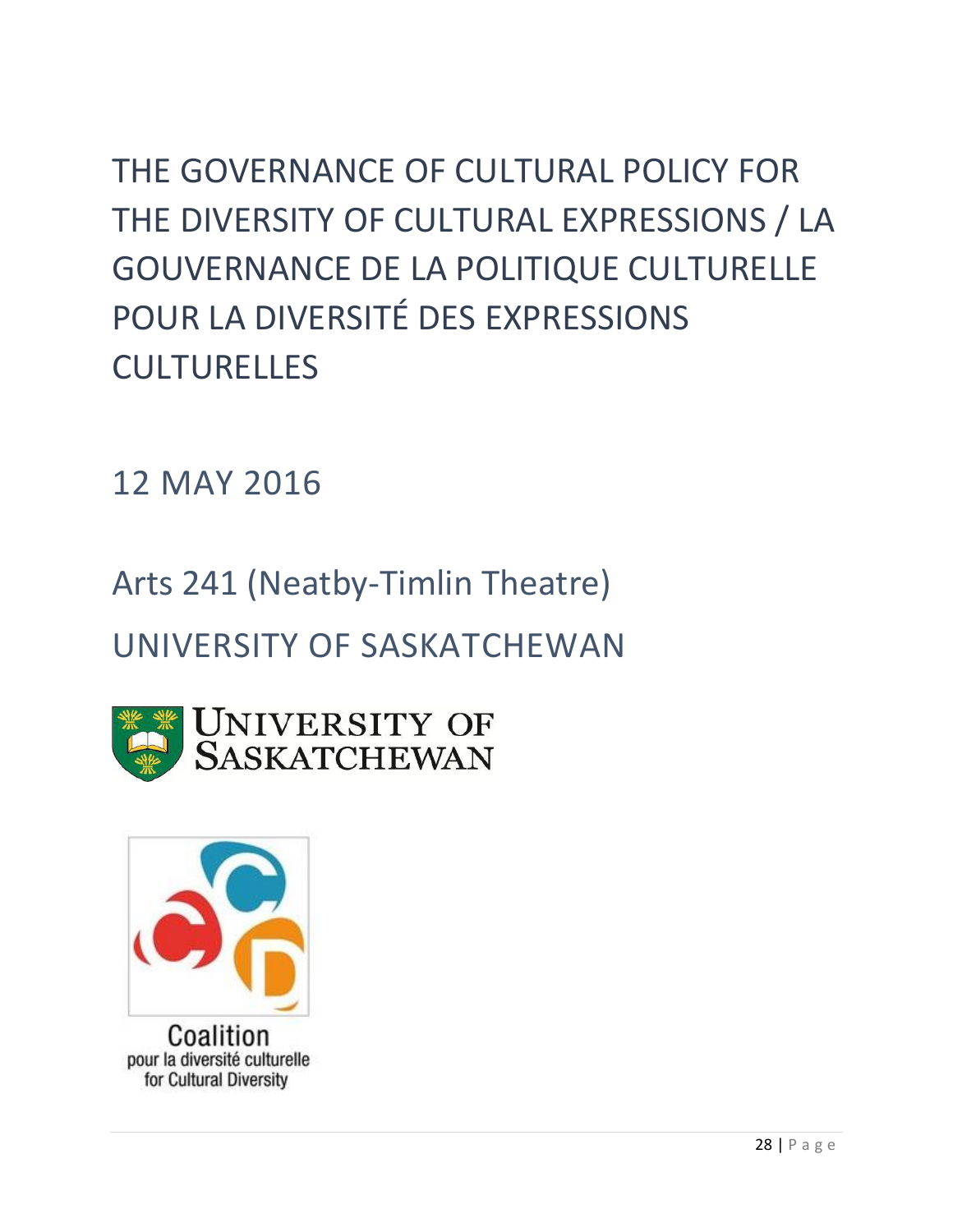# Conference Goals

The May 12 conference explores the governance of cultural policy that would be more inclusive of the diversity of cultural expressions. It builds on the cross-Canada series of such events on the 2005 UNESCO Convention on the Protection and Promotion of the Diversity of Cultural Expressions co-organized by the Coalition for Cultural Diversity and hosted most recently at Université Laval and Simon Fraser University. The international standardsetting 2005 Convention provides a framework for the governance of cultural policy, encouraging governments to develop policies that protect and promote the diversity of cultural expressions. Canada was the first country in the world to ratify the Convention, now endorsed by 142 countries plus the European Union.

Designed to be relevant to and anchored in the local and regional context for all stakeholders, the conference has these key goals in promoting the rich diversity of cultures:

- Facilitate constructive dialogue among the academic, cultural, and governmental communities
- Develop intercultural, interprovincial, and interdisciplinary collaborations
- Contribute to CCUNESCO activities relating to the Call to Action
- Engage with the next generation of researchers, artists, administrators, curators
- Conclude the discussions with a set of recommendations

The Coalition for Cultural Diversity will contribute its expertise on the UNESCO Convention to give context to the conversation and propose examples of best practices from Canada and abroad. Panel presenters will share their diverse perspectives in addressing questions such as these in the context of the province of Saskatchewan:

- What are the enabling conditions for equitable, effective participatory governance of cultural policy and funding priorities?
- Are policies and programs transparent, accountable, and in compliance with UNESCO Convention principles?
- Do policies and programs protect and promote the diversity of cultural expressions?
- What have been the impacts of trade agreements and copyright legislation?
- Are effective monitoring and assessment tools in place to assess policy impacts?
- Are there institutional mechanisms for the views of diverse communities to be taken into consideration when discussing, designing, or implementing and accounting for provincial cultural policy?
- Is there an effort by public institutions in the arts and culture to reach out to the diversity of communities?
- Do some communities face unusual barriers to having their voices recognized and to exercising their right to self-expression and representation?
- Are national and international discourses and political promises of inclusiveness being followed by actions? Are results starting to show and are they reassuring?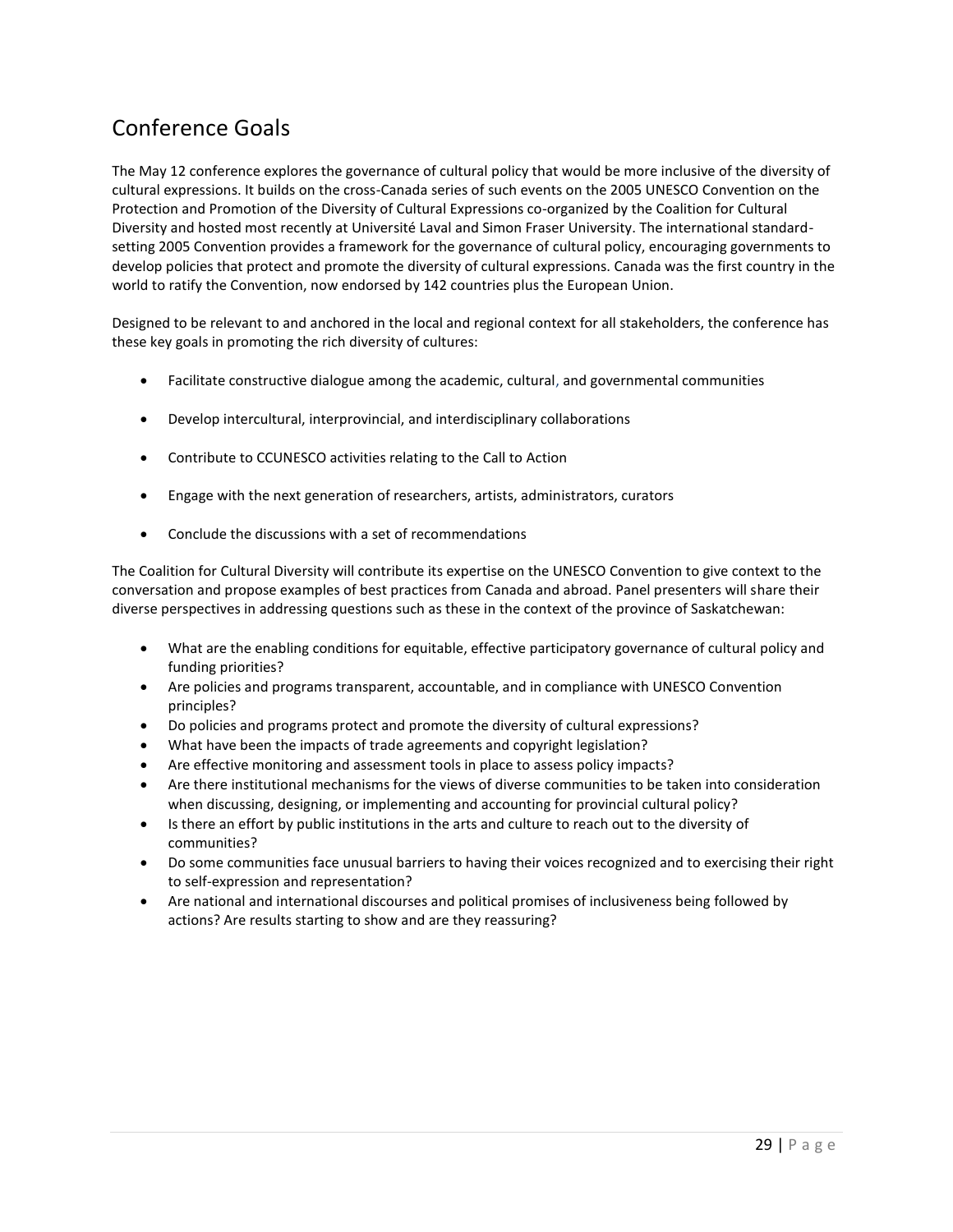# Objectifs du colloque

Le colloque du 12 mai à l'Université de la Saskatchewan portera sur une gouvernance de la politique culturelle plus inclusive à la diversité des expressions culturelles. Il s'inscrit dans le prolongement de la série pancanadienne de conférences sur la Convention de l'UNESCO de 2005 sur la protection et la promotion de la diversité culturelle, coorganisée par la Coalition pour la diversité culturelle, et plus récemment en partenariat avec les universités Laval (Québec) et Simon Fraser (Vancouver). La Convention de 2005 est un instrument normatif international qui fournit un cadre de gouvernance de la politique culturelle, incitant les gouvernements à développer des politiques qui protègent et promeuvent la diversité des expressions culturelles. Le Canada a été le premier pays au monde à ratifier la Convention, signée à ce jour par 142 pays ainsi que l'Union européenne.

Conçu afin d'être à la fois pertinent pour toutes les parties prenantes et ancré dans le contexte local et régional, le colloque poursuit les principaux objectifs suivants en vue de promouvoir la richesse de la diversité culturelle :

- Favoriser un dialogue constructif entre les milieux universitaires, culturels et gouvernementaux
- Développer des collaborations interculturelles, interprovinciales et interdisciplinaires
- Contribuer à l'Appel à l'action de la Commission canadienne pour l'UNESCO
- Impliquer la nouvelle génération de chercheurs, artistes, administrateurs, conservateurs
- Conclure les discussions par une série de recommandations

La Coalition pour la diversité culturelle mettra à contribution son expertise de la Convention de l'UNESCO afin de contextualiser la thématique abordée et proposera des exemples de bonnes pratiques du Canada et de l'étranger. Les panelistes partageront leurs points de vue respectifs sur les questions suivantes dans le contexte de la province de Saskatchewan:

- Quelles sont les conditions favorables à une gouvernance participative plus équitable de la politique culturelle et de ses priorités de financement?
- Les politiques et programmes sont-ils transparents, imputables et en conformité avec les principes de la Convention de l'UNESCO?
- Est-ce que les politiques et les programmes assurent la protection et la promotion de la diversité des expressions culturelles?
- Quels ont été les impacts des accords sur le commerce sur la législation du droit d'auteur?
- Des outils de suivi et d'évaluation efficients sont-ils en place pour évaluer les impacts des politiques?
- Existe-t-il des mécanismes institutionnels permettant de prendre en considération les points de vue des diverses communautés quand vient le temps de discuter, concevoir, appliquer et faire la reddition de comptes de la politique culturelle de la province?
- Les institutions publiques en arts et en culture font-elles des efforts pour rejoindre les diverses communautés?
- Est-ce que certaines communautés font face à des obstacles particuliers pour que leurs voix soient reconnues et qu'elles puissent exercer leur droit d'expression et de représentation?
- Est-ce que les discours nationaux et internationaux et les promesses d'inclusion des milieux politiques sont suivis d'actions concrètes? Commence-t-on à en voir les résultats et est-ce rassurant?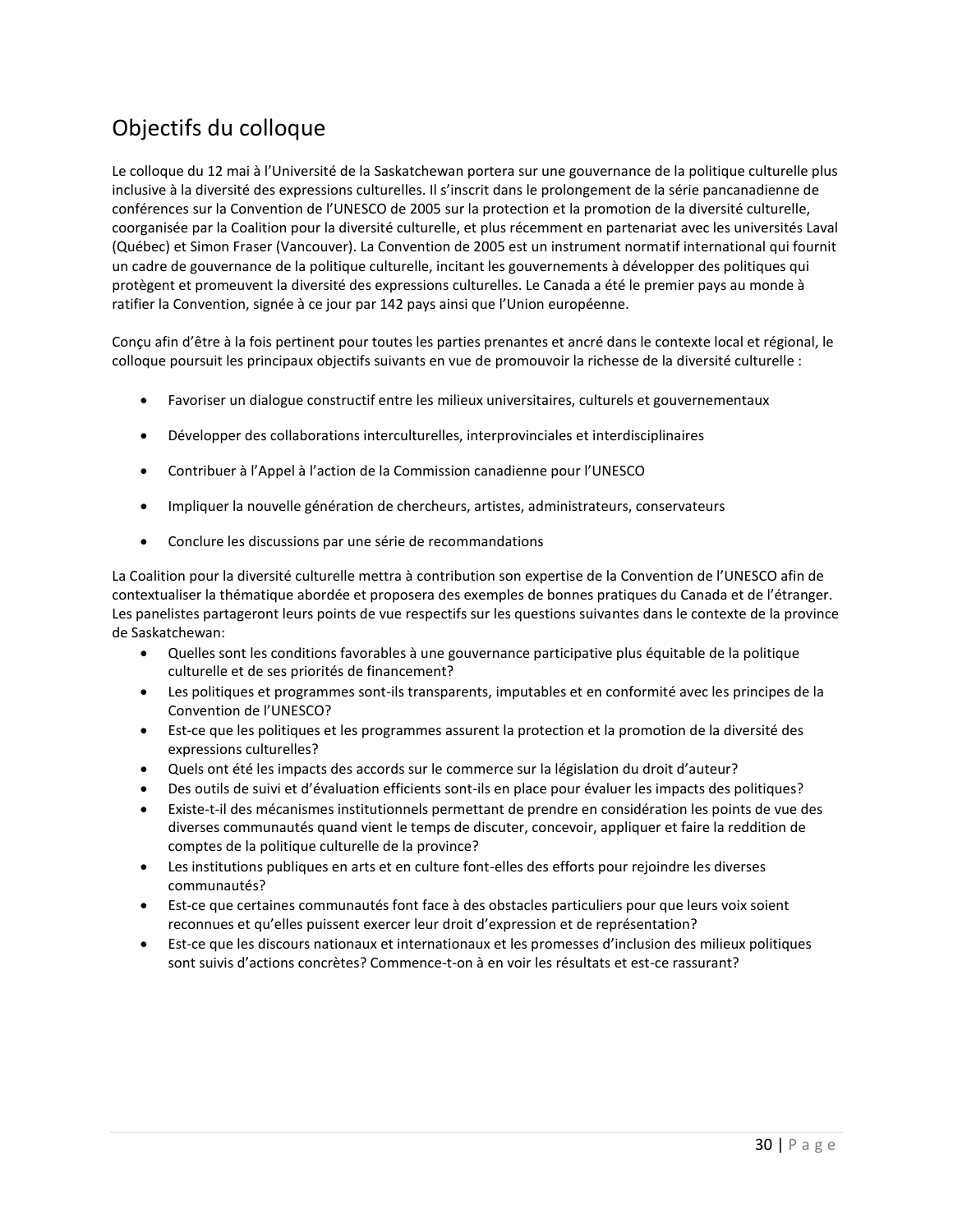## PROGRAMME/ PROGRAMME COMPLET DU COLLOQUE 12 MAY 2016

Registration Desk opens at 8 :30 a.m.

#### WELCOME AND OPENING REMARKS/ BIENVENUE AUX PARTICIPANTS ET INTRODUCTION

9:00-9:30 a.m. Isobel M. Findlay, Professor, Edwards School of Business, University of Saskatchewan, and Charles Vallerand, Executive Director, Canadian Coalition for Cultural Diversity

Charles Vallerand, The UNESCO Convention on the Protection and Promotion of the Diversity of Cultural Expressions

#### THE 2005 CONVENTION/ LA CONVENTION DE 2005

9:30-10:00 a.m. Chair: Isobel M. Findlay (U of S)

Nathalie Théberge, Director General of Copyright and International Trade Policy, Canadian Heritage

#### PROVINCIAL CULTURAL POLICY/ POLITIQUE CULTURELLE PROVINCIALE: SASKATCHEWAN ET COLOMBIE BRITANNIQUE

10:00-10:30 a.m. Chair: Lou Hammond Ketilson (Johnson-Shoyama Graduate School of Public Policy)

Jeremy Morgan (Independent Management Consultant); Sylvia Blake (doctoral candidate, Centre for Policy Studies on Culture and Communities, Simon Fraser University)

#### 10:30-10:45 BREAK/ PAUSE

### INDIGENOUS COMMUNITIES /COMMUNAUTÉS AUTOCHTONES

10:45-11:30 a.m. Chair: Marie Lovrod (Co-ordinator, WGST, U of S)

Tasha Hubbard (English, U of S); Carol Greyeyes (coordinator, wîcêhtowin-Aboriginal Theatre Program, U of S); Deborah Lee (Aboriginal Engagement Librarian, University of Saskatchewan); Dorothy Myo (President, Saskatchewan Indian Cultural Centre)

#### FRANCOPHONE MINORITY COMMUNITIES/ COMMUNAUTÉS FRANCOPHONES EN SITUATION MINORITAIRE

11:30 a.m.-12:15 p.m. Chair: Marie-Diane Clarke (Languages, Literatures, and Cultural Studies, U of S)

Suzanne Campagne, (directrice générale, Conseil culturel fransaskois), Denis Rouleau (directeur artistique, La Troupe du Jour); Anne Leis (professor, College of Medicine, U of Saskatchewan)

#### 12:15-1:15 P.M. LUNCH/ DÎNER

Marquis Culinary Centre

#### GOVERNANCE MODELS / MODÈLES DE GOUVERNANCE

1:15-2:00 p.m. Chair: Charles Vallerand (Coalition for Cultural Diversity)

Adrian Stimson (Interdisciplinary artist, curator, and educator); Jen Budney (doctoral candidate, Johnson-Shoyama Graduate School of Public Policy); Claude Schryer (Coordinator, Inter-Arts Office, Canada Council for the Arts)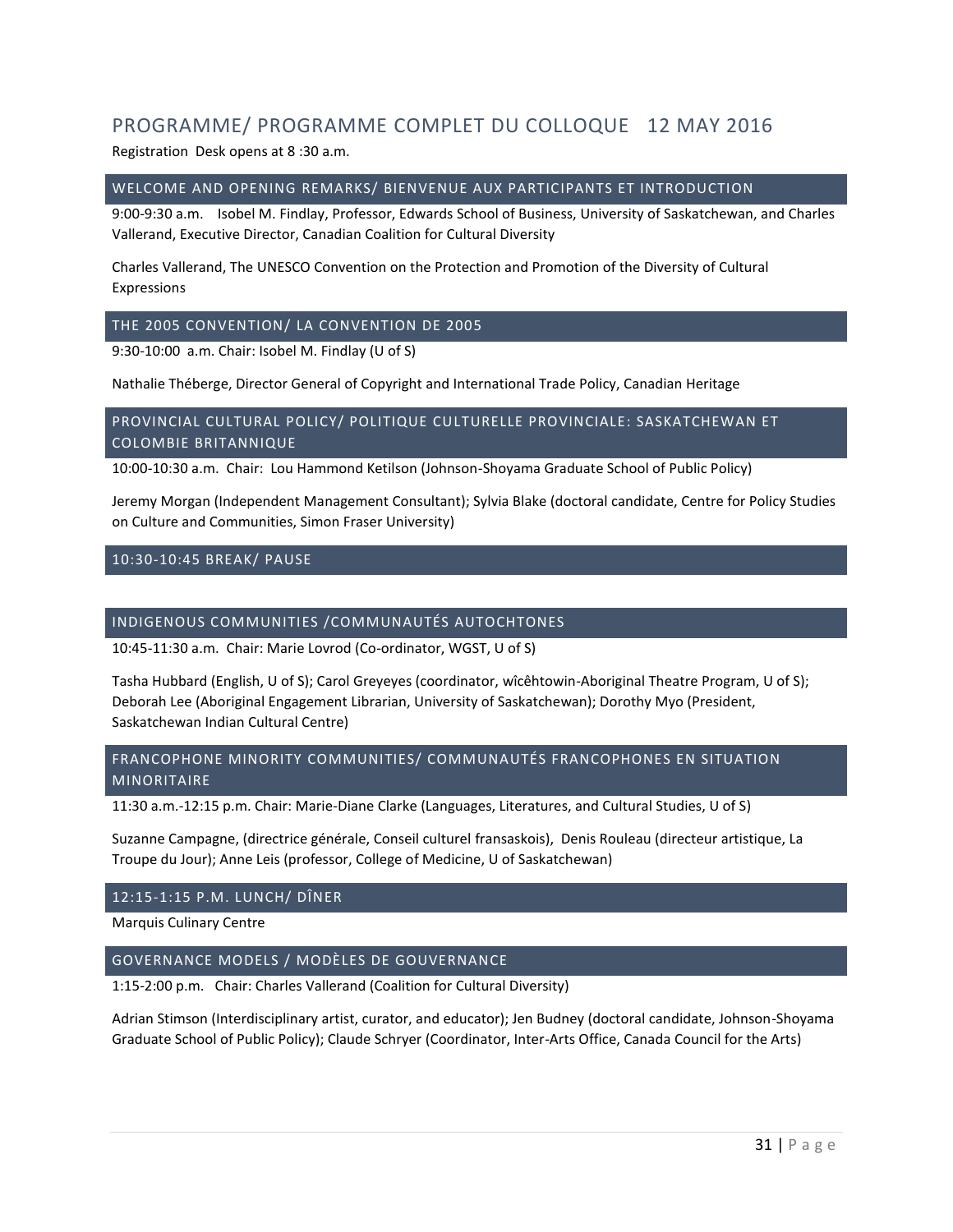#### CULTURAL EXPRESSIONS/ EXPRESSIONS CULTURELLES

2:00-2:45 p.m. Chair: Noreen Neu (Program Consultant—Arts Organizations, Saskatchewan Arts Board)

Lori Blondeau (Executive Director, TRIBE Inc.); Dana Soonias (CEO, Wanuskewin Heritage Park); David LaRiviere (Artistic Director, PAVED Arts); Dean Kush (Assistant General Manager, SaskCulture Inc.)

#### CULTURAL COMMUNITIES / COMMUNAUTÉS CULTURELLES

2:45-3:30 p.m. Chair : Beulah Gana (Director, Saskatchewan Association of Immigrant Settlement and Integration Agencies)

Nafiseh Zamani (Youth Manager, Saskatoon Multilingual Schools/Performing Arts Coordinator, Saskatchewan Intercultural Association); Haidah Amirzadeh (Board Co-Chair, Saskatoon Open Door Society); Chedly Belkhodja (Professeur et directeur, School of Community and Public Affairs, Concordia University)

#### 3:30-3:45 P.M. BREAK/ PAUSE

#### MUNICIPAL PERSPECTIVES / PERSPECTIVES MUNICIPALES

3:45-4:15 p.m. Chair: Kevin Kitchen (Community Development Manager, City of Saskatoon)

Alejandro Romero (Arts & Culture Consultant, City of Saskatoon); Charlie Clark (City Councillor and Remai Modern Board member)

#### YOUTH AND EMERGING ARTISTS/ JEUNES ET ARTISTES ÉMERGENTS

4:15-4:45 p.m. Chair: Jebunnessa Chapola (Women's, Gender and Sexualities Studies, U of S, and community radio host and cultural performer)

Zoey Roy (Métis poet, hip-hop artist, and activist); Alexis Normand (Independent musician, board member, Conseil culturel fransaskois, and member Folk Music Canada); Jessica Generoux (Saskatchewan Indian Cultural Centre)

#### LESSONS LEARNED: THE WAY FORWARD / LES LEÇONS TIRÉES: LA VOIE À SUIVRE

4:45-5:30 p.m. Roundtable Conversation

Len Findlay (Director, Humanities Research Unit, U of S); Lenore Swystun (Canadian Commission for UNESCO); Mary Blackstone (Director, Saskatchewan Partnership for Arts Research, University of Regina)

#### RECEPTION/ RÉCEPTION

5:30-7:30 p.m. University Club Fireplace Room, U of Saskatchewan. Food and refreshments. Cash bar.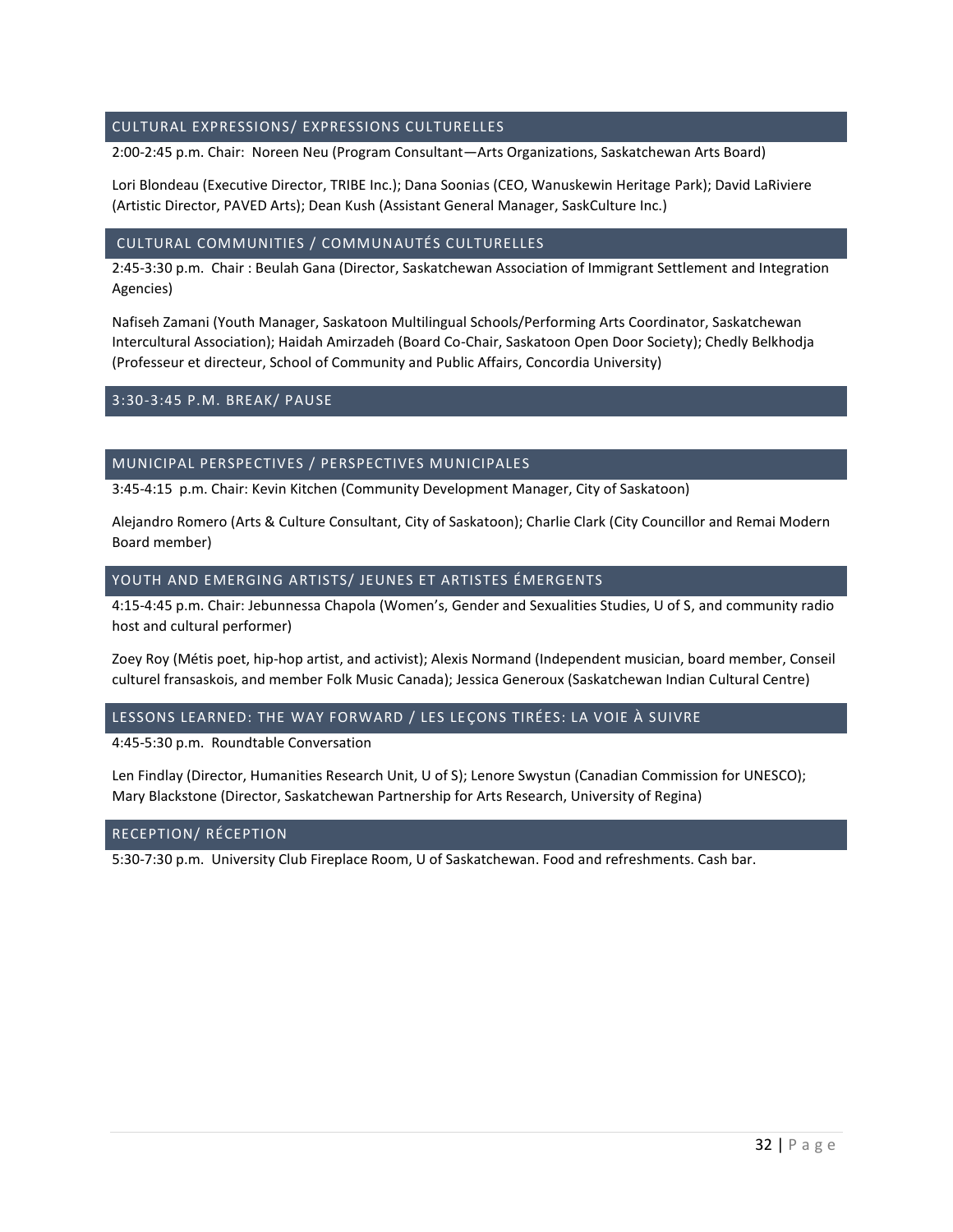## **Presenters**



**Haidah Amirzadeh** arrived to Canada as a refugee in 1989 and has been advocating for refugees and newcomers ever since. She is a graduate of University of Saskatchewan Faculty of Law and holds a Bachelor of Fine Arts. Haidah has been primarily a sole practitioner in Immigration and Refugee Law while teaching Immigration and Refugee Law at the University of Saskatchewan. Haidah has an active role in the Saskatoon community and has served on the board of directors of a number of non-profit organizations. She continues to work with various cultural and ethnic groups in the hope that common issues and concerns might be found in order to bridge communities. One of her greatest dreams is

to foster a strong relationship between newcomers and First Nation and Métis people of Saskatchewan and Canada. She is currently the Co-Chair of the Board of Directors of Saskatoon Open Door Society.



**Chedly Belkhodja** is Principal and Professor at the School of Community and Public Affairs at Concordia University. Before 2014, he has been teaching at the department of Political Science at l'Université de Moncton, where he was also chair for two terms. Until recently he was the director of the Atlantic Metropolis Centre and currently he is a Co-Investigator in the pan-Canadian Pathways to Prosperity Social Sciences and Humanities Research Council (SSHRC) Partnership. His research focuses on immigration policies and mobility of migrants in the case of less common destinations. He is also interested in the processes of integration and inclusion.



**Mary Blackstone** is Director of the Saskatchewan Partnership for Arts Research (SPAR) and Professor Emerita of Theatre at the University of Regina. She is also Director of the Centre for the Study of Script Development and a practicing dramaturg who works with dramatic writers in the development of new Canadian work for stage, screen, and new media. Formerly the first Dean of Fine Arts at the University of Regina and board member for numerous arts organizations as well as the Social Sciences and Humanities Research Council of Canada (SSHRC), she has published in the fields of cultural policy as well as early modern cultural history and ethics in creative research.



**Sylvia Blake** is a doctoral researcher at Simon Fraser University's School of Communication, where she holds a Joseph-Armand Bombardier CGS Doctoral Scholarship and the CanWest Global Graduate Fellowship in Communications. Her research traces the evolution of the media diversity principle and seeks policy tools to support diversity within Canada and globally in the context of evolving media technologies, industry globalization, and trade liberalization. Sylvia holds a BA (Honours) in Political Studies from Queen's University and a MA in Communication and Culture from Ryerson University.



**Lori Blondeau,** a Cree/Saulteaux/Metis artist originally from Saskatchewan, Blondeau holds an MFA from the University of Saskatchewan, and has sat on the Advisory Panel for Visual Arts for the Canada Council for the Arts and is a co-founder and the current director of TRIBE, a Canadian Aboriginal arts organization. Her practice includes both visual and performance contemporary art.

Her work explores the influence of popular media and culture (contemporary and historical) on Aboriginal self-identity, self-image, and self-definition. She is currently

exploring the impact of colonization on traditional and contemporary roles and lifestyles of Aboriginal women. She deconstructs the images of the Indian Princess and the Squaw and reconstructs an image of absurdity and inserts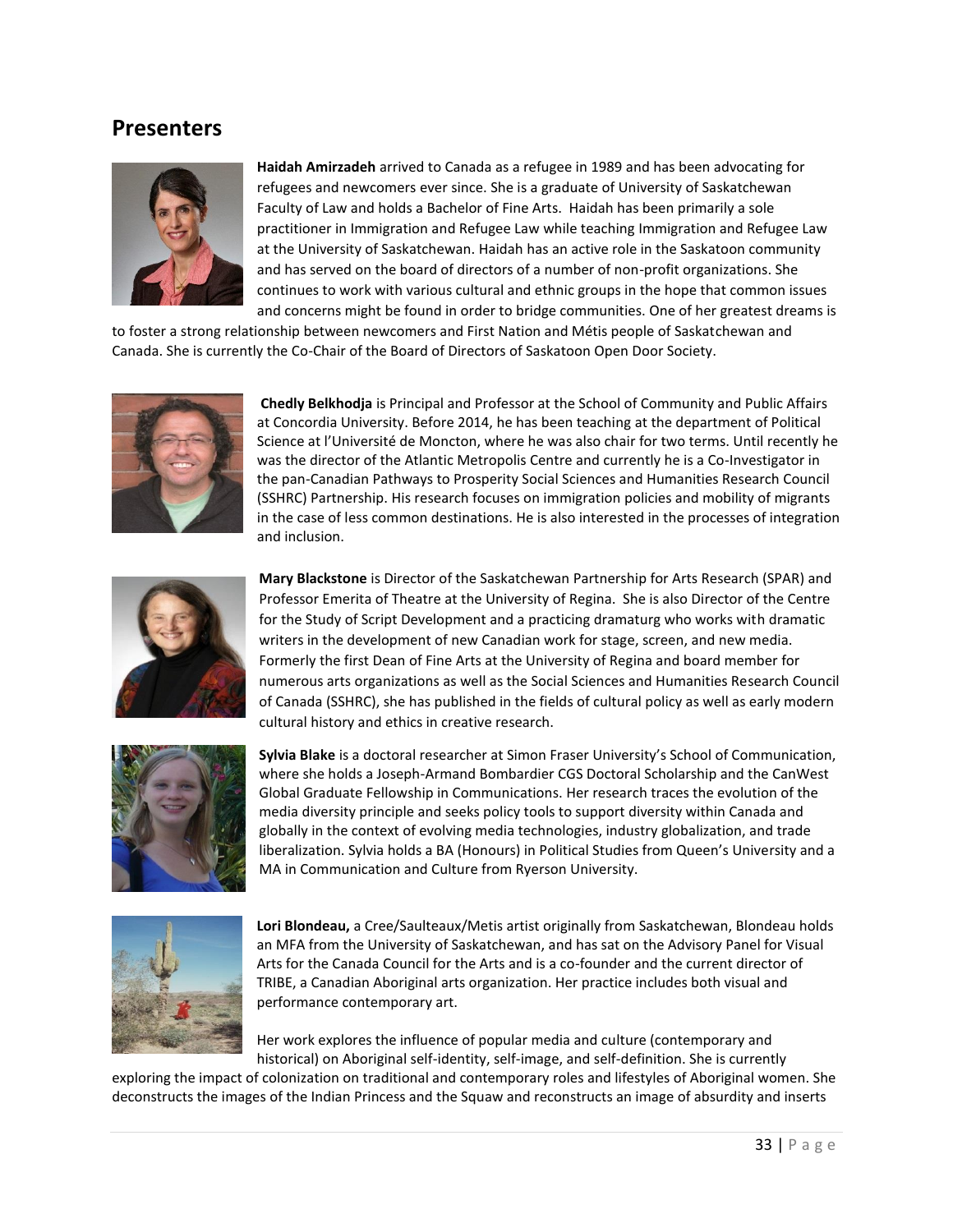these hybrids into the mainstream. Humor is essential to her work. The performance personae refer to the damage of colonialism and to the ironic pleasures of displacement and resistance.



**Jen Budney** is a PhD candidate at Johnson-Shoyama Graduate School of Public Policy. Her research examines public value creation by arts organizations, which includes issues of governance, institutional change, and co-construction with publics and communities. She began her career as an arts journalist in Italy in the mid-1990s. Since 2000, she has held administrative and curatorial positions in Canadian artist-run centres and art museums, and has worked as a program officer in visual arts at the Canada Council for the Arts. She is a member of the Board of the Hnatyshyn Foundation and also serves on the Venice Biennale in Architecture Advisory Committee, Canada Council for the Arts.



**Suzanne Campagne** pursued a professional singer/songwriter career for 20 years with the Saskatchewan-based group HART ROUGE, that performed nationally and internationally from 1986 to 2005. She was born and raised in Willow Bunch, Saskatchewan, and is part of the Famille Campagne. Her group was nominated 3 times for the Felix and Juno Award for Groupe de l'Année. An active member of the fransaskoise community for the past 40 years, Suzanne returned to Saskatchewan in 2011 and is presently the Executive-Director of the Conseil culturelle fransaskois, an organization committed to the cultural and artistic development of fransaskois communities and artists alike.



**Charlie Clark** is in his tenth year as the City Councillor for historic Ward 6 in Saskatoon. Most of his career has been in the non-profit and private sector in Alternative Dispute Resolution and Community Economic Development projects. As a Councillor he has sat on the Remai Art Gallery Board for six years and was involved in the development of the City's cultural plan. He comes from a family of painters/illustrators.



**Len Findlay** is Professor of English, Director of the Humanities Research Unit, a founding member of the Indigenous Humanities Group at the University of Saskatchewan, and Past President of Academy One (Arts and Humanities) of the Royal Society of Canada. He is a cultural and intellectual historian, literary theorist, editor, translator, critic of literature and the visual arts, and a student of the university as an institution, of the humanities as an evolving formation, and of Canadian educational and cultural policy.



**Jessica Generoux** is of Cree, Assiniboine, and Scottish descent from Sturgeon Lake First Nation, Treaty 6 territory. Jessica earned her B A in Geography from the First Nations University of Canada, before working with inner city Aboriginal youth at the Regina YMCA supervising the Urban Aboriginal Leadership Program, developing a resource based on the Medicine Wheel Teachings, and completing a second degree.

While developing and performing puppet shows for seven years with Regina Public Library, her interest and curiosity grew in connecting Aboriginal stories and legends with the art of puppetry. Now, Jessica pursues puppetry projects through a collective of artists called La Luna Iskwew Puppetry. Her current work includes a children's television series with Aboriginal Peoples Television Network featuring traditional Cree/Dene/Nakoda/Dakota stories told through puppetry and animation. Jessica spent years supporting mispon: A Celebration of Indigenous Filmmaking.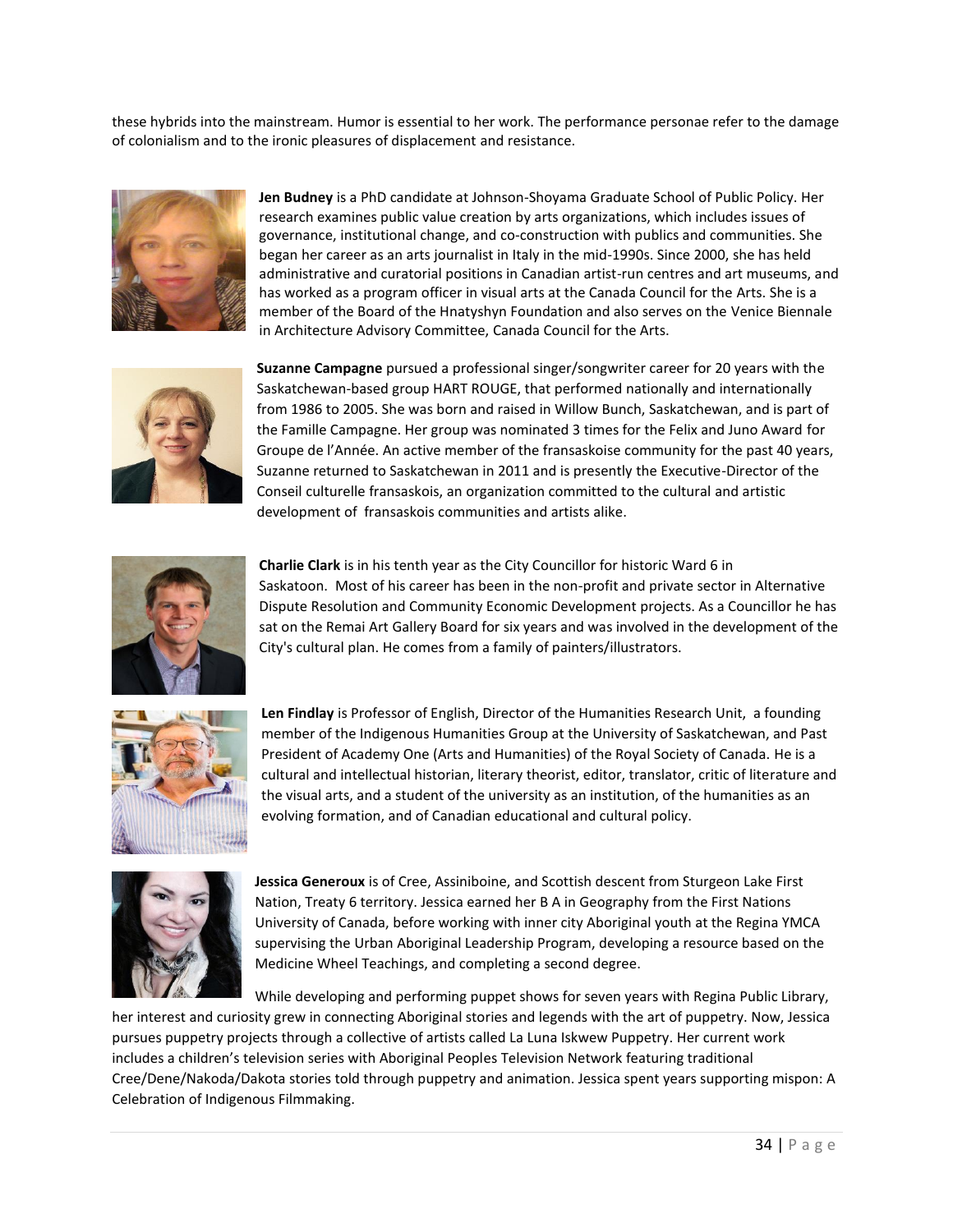After one year as the first Aboriginal Intern with the Education and Music Library, U of S, she is now at the Saskatchewan Indian Cultural Centre where she is creating a digital library featuring Saskatchewan Indian Cultural Centre's oral history and archives. She is completing a Masters in Library and Information Science, University of Buffalo, with a focus on Indigenous Knowledge and Library Systems.



**Carol Greyeyes** is an actor, writer, educator and member of the Muskeg Lake Cree Nation in Saskatchewan. She is the former artistic director of the Centre for Indigenous Theatre (CIT) and founding principal of the Indigenous Theatre School in Toronto, Canada. Carol holds a BFA and B.Ed. from the University of Saskatchewan and an M.F.A. from York University. She has directed and taught in theatres all over Canada and the USA and has acted in film, television, radio. Carol is now an Assistant Professor in the Department of Drama, and the coordinator of the new Certificate of Proficiency WÎCHÊHTOWIN-Aboriginal Theatre Program

in addition to maintaining her professional acting career.



**Tasha Hubbard** (Cree) is an Assistant Professor at the University of Saskatchewan, and an award-winning documentary filmmaker. Her latest film, in post-production, is about a 60s Scoop family who united for the first time 50 years after they were taken from their mother. Her research is on Indigenous film, Indigenous creative representation of the Buffalo, and Indigenous women's and children's history.



**Dean Kush** is the Assistant General Manager at SaskCulture and has held that position for the past 6 years. Dean has worked in the private sector, the non-profit sector and for a short time, in the Saskatchewan civil service, where he was awarded, along with a team of dedicated people, the Premier's Award of Excellence. Dean has his Bachelor of Education and in the early years of his professional career, spent over ten years working mainly with international students, immigrants, and refugees. His work in the private sector and with the civil service also focused on immigration, international students, and diversity. Dean's

career has taken him on various adventures with work experiences in Japan, the Philippines, Brazil, and Mexico. Dean is also an award-winning professional musician and songwriter.



**David LaRiviere** received a Bachelor of Fine Arts degree from the University of Alberta in 1989 and a MA Fine Art degree from Goldsmiths College, University of London in 1996. Since 2008, LaRiviere has been the Artistic Director of PAVED Arts in Saskatoon. Within this context he has curated several exhibitions, published a number of critical essays, and continued to exhibit his work in Canada and the United States. His artistic practice encompasses digital art, audio art, video, web art, and performance, with a focus on intervening with public advertising spaces. His interest in a variety of media is further influenced by a research path that includes a still developing interest in continental philosophy, particularly concerning an interrogation of the author function and other

activities that embrace the positive task of critique.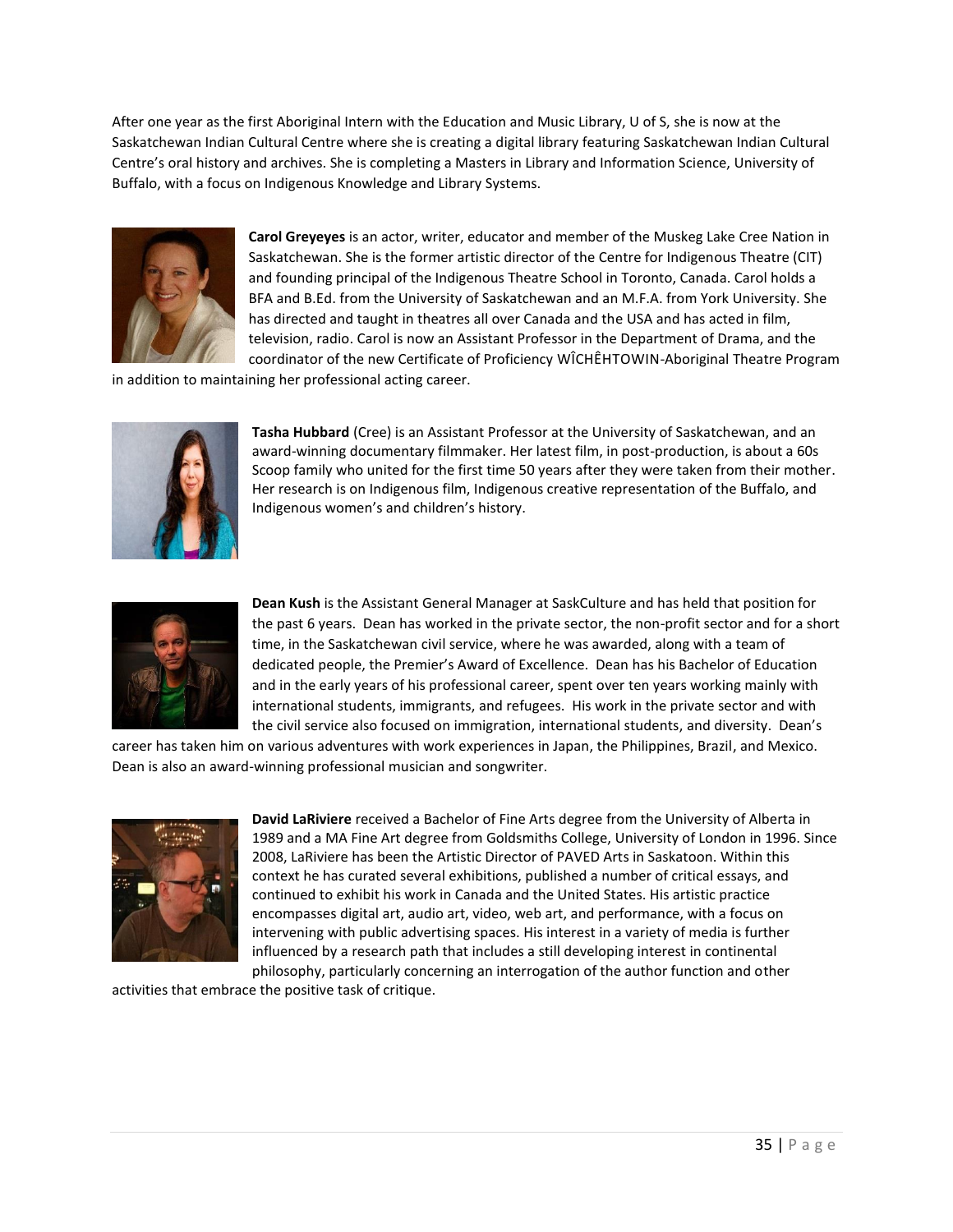

**Deborah Lee** is a Cree, Mohawk and Métis librarian. She worked at the National Library of Canada / Library and Archives Canada for seven years and has been an academic librarian at the University of Saskatchewan for nine years. Deborah's research interests include promoting culturally relevant library services for Indigenous peoples and in providing digital means of cultural knowledge transfer that respect Indigenous protocols. She has presented locally, nationally, and internationally and has published in many peer-reviewed venues. Her most recent publication is the co-edited book, *Aboriginal and Visible Minority Librarians: Oral Histories from Canada.*



Trained as a health psychologist, **Dr Anne Leis** is currently a full professor and head in the department of Community Health & Epidemiology, College of Medicine, University of Saskatchewan. Her research interests are related to cancer prevention, self-management of chronic diseases, and the impact of culture and language on health more generally. She is currently co-leading the research arm of *Healthy Start-Départ Santé*, a community-based, intersectoral, bilingual population health intervention designed to enhance physical activity and healthy eating among 3-5 years old children who attend Francophone or Anglophone day care centres in Saskatchewan and New-Brunswick.



**Jeremy Morgan** has been working in the cultural sector for almost four decades, in Nova Scotia and Saskatchewan. Since 1988 he has been employed variously at the Saskatchewan Council of Cultural Organizations, Wanuskewin Heritage Park, the Saskatchewan Arts Board, and the MacKenzie Art Gallery. Since 2010 he has maintained an arts consultancy in such areas as strategic planning, governance, organizational development, and leadership development. He currently volunteers on the Board of the Saskatoon Open Door Society, as a mentor with artsVest, and on the City of Saskatoon's Public Art Advisory Committee. Jeremy cherishes the fond hope that public policy reflects the freely creative mind and voice

of the community.



**Dorothy Myo (okimaw piyesiw iskwew)** is a fluent speaker of the Cree and English languages and a member of the Saulteaux First Nation in Treaty #6 territory of Saskatchewan. Her expertise is developed through a combined First Nations traditional and academic learning. President of the Saskatchewan Indian Cultural Centre (SICC) located on the English River First Nation, Dorothy leads a team dedicated to the preservation, protection, and promotion of First Nations language and culture.

With a background in social work, Dorothy led in the early developments at the provincial level toward employment equity alongside her successful retail ventures in Indian Arts & Crafts. She was one of the management staff who brought the highly successful Wanuskewin Heritage Park from conception to reality. Adding to her Bachelor of Social Work degree, Dorothy earned her Master in Public Administration at the University of Regina in 2010. Her exemplary achievements and continued focus have made her a leader in First Nations institutional development.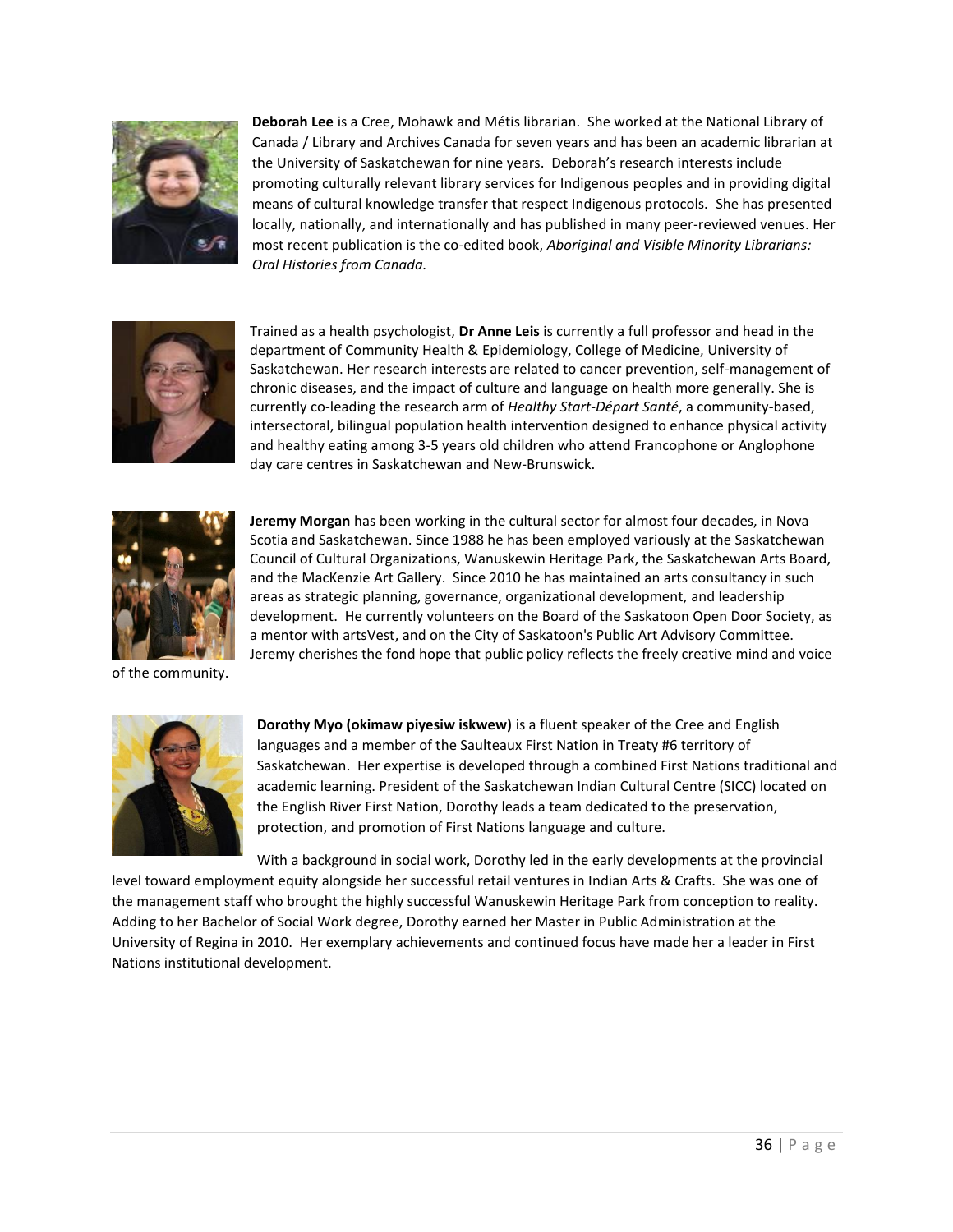

Photo: Erin Crooks



 Fransaskoise singer-songwriter **Alexis Normand** is a board member for both the Conseil Culturel Fransaskois and Folk Music Canada. Among other accolades, Alexis and her debut album *Mirador* were recognized with several nominations in 2013 including one at the Canadian Folk Music Awards, the Western Canadian Music Awards and the Lieutenant Governor's Arts Award. She is also a member of Rosie & the Riveters: a vintage-inspired vocal quartet, whose first single "Ain't Gonna Bother" peaked at #5 on the CBC Radio 2 last fall.

**Alejandro Romero** is an independent visual and interdisciplinary artist, activist, curator, and consultant in Arts and Culture. His leadership as an arts administrator includes the renovation of an old theatre, public performances, public policy, lectures and public speaking. Alejandro is a full-time artist, facilitator, instructor, and art administrator for the City of Saskatoon.

He was Artist in Resident for the Cultural Capitals Project 2006 – 2007, and later at King George Community School in 2007- 2008. His work interconnects photography, painting,

activism, dancing, artistic interventions and poetry with the concepts of identity, post-colonialism, prophecy, construction, manipulation and perceptions of reality. Alejandro exhibits in Puerto Rico, USA and Canada. Some of his works are in private collections in Bolivia, Canada, China, Colombia, Dominican Republic, Mexico, Puerto Rico, Spain, and the U S. His photographic work has been published in newspapers and magazines.



After studying acting and set design at the University of Québec at Montreal, **Denis Rouleau** began his career as an actor and set designer at La Boîte à Popicos in Edmonton. He then headed to Saskatoon, where he is now starting his 24th season as Artistic Director of La Troupe du Jour. Over the years, he has directed over 30 stage plays, many of them new scripts by Fransaskois authors, such as *La chambre blanche, La Trahison, Le Costume, Le Six, Le train fantôme, Deux frères, Les Vieux péteux and Bonneau et la Bellehumeur.*



**Zoey "Pricelys" Roy** is a Cree-Dene Métis spoken word poet, emcee, community activist, educator, and student in SUNTEP at the University of Saskatchewan. At 15, Zoey knew that in order to rebel against the "at risk" association she carried, she needed to find success. She started volunteering for her school and community so she can heal. She wrote poetry to make sense of her life.

She learned that Indigenous students were deflecting from school and occupying foster care homes and beds in the judicial system more than other Canadians. She found that

education that is responsive to holistic needs of youth is necessary for building a generation of Indigenous youth who are keen on learning and participating in society. This is when she pursued her education degree. Zoey has discovered that identity is the biggest challenge youth face and she has become passionate about facilitating ways for people to express their most authentic self with hopes of truly celebrating community. For her work, Zoey has also received the Queen Elizabeth II Diamond Jubilee Medal, the National Aboriginal Youth Achievement Award from the Congress of Aboriginal Peoples', the YWCA Women of Distinction Award, and the Indspire Award.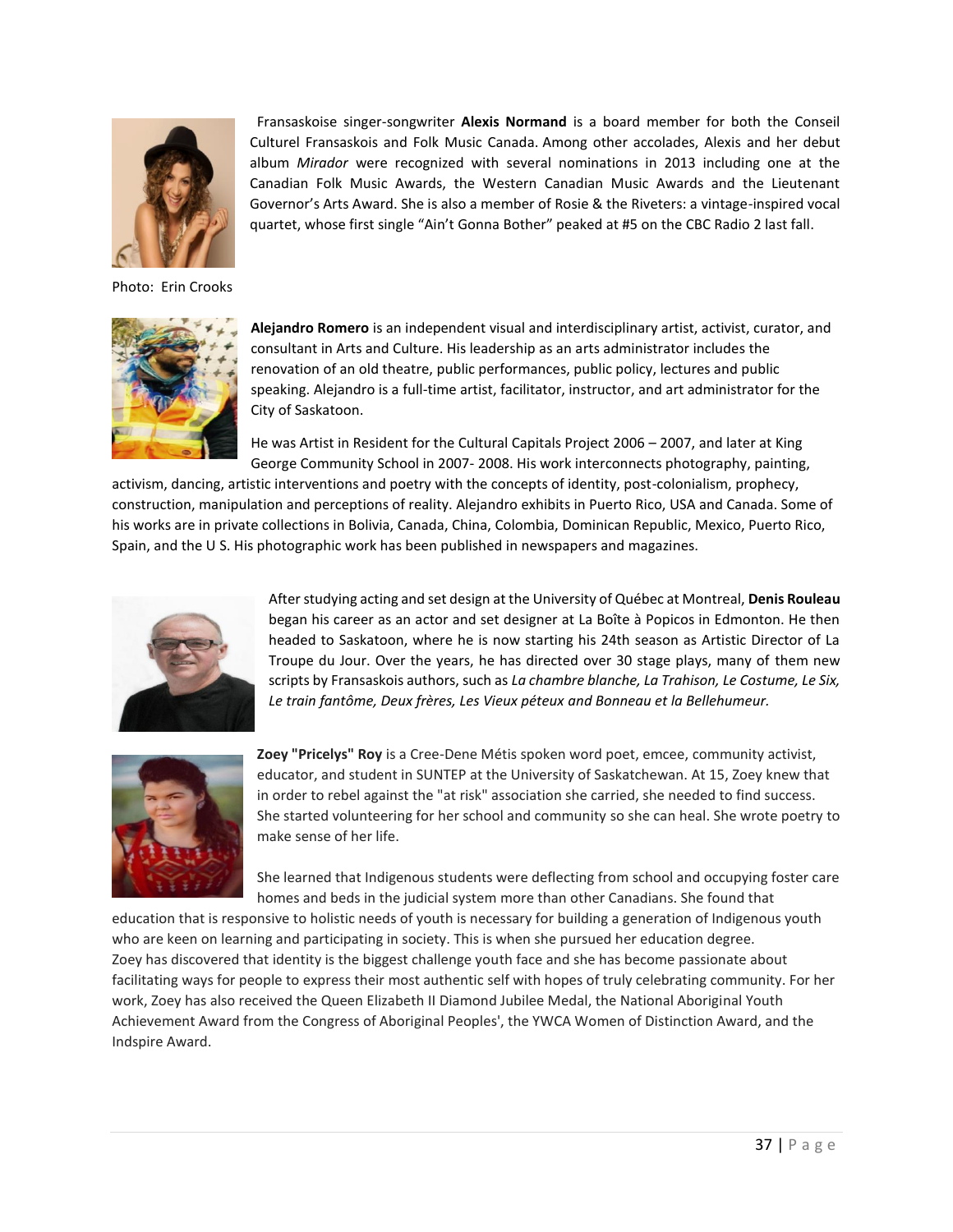

**Claude Schryer** is a franco-ontarian sound artist, arts administrator, and cultural worker born in Ottawa in 1959. He studied music composition at McGill University and Wilfrid Laurier University as well as interdisciplinary arts at the Banff Centre. Since 1999, he has managed the **[Inter-Arts Office](http://canadacouncil.ca/inter-arts-office)** at the Canada Council for the Arts. He has also managed the Partnerships Office (2010-2012) and will be moving to a strategic advisory role for the Council in 2017. His interests outside of the arts include zen, technology, indigenous cultures, social innovation, art-science collaborations, triathlons and the outdoors. Claude is married to artist

Sabrina Mathews and they have two children: Clara and Riel. Twitter[: @claude\\_schryer](https://twitter.com/claude_schryer)



**Dana Soonias** earned his Certified Aboriginal Financial Managers (CAFM) designation through Aboriginal Financial Officers Association (AFOA) Canada. Over the past 20 years, Dana has held senior positions with financial institutions and government; currently, he is the CEO of Wanuskewin Heritage Park where he is leading Wanuskewin's renewal project and vision to become Saskatchewan's first UNESCO World Heritage Site. He has been involved with numerous boards and committees across the country, including Past Chair of the National Board of AFOA Canada, the First Nations Financial Management Board; St.

Paul's Hospital Board as well as the Crown Corporation of Tourism Saskatchewan. He recently completed his Institute of Corporate Directors (ICD) course with Rotman School of Management, University of Toronto.



**Adrian Stimson** is a member of the Siksika (Blackfoot) Nation. His work includes paintings, installations, sculpture, and performance. Adrian has exhibited nationally and internationally, has his MFA from the University of Saskatchewan, and was awarded the Blackfoot Visual Arts Award in 2009, the Queen Elizabeth II Golden Jubilee Medal in 2003, and the Alberta Centennial Medal in 2005.



**Lenore Swystun** is founding Director and Principal Partner of Prairie Wild Consulting. She is a Registered Professional Planner with over 25 years of experience in participatory-based community planning and development. She is leading and has completed culture-led community planning processes for communities across the province. Known nationally and internationally for her work in heritage and culture, she currently sits on the Executive Board of the Canadian Commission for the United Nations Educational, Scientific, and Cultural Organization (CC-UNESCO). She is a past-president of the Saskatoon Heritage Society and a

member of the Saskatoon Municipal Heritage Advisory Committee.



**Nathalie Théberge** joined the Federal Public Service in 1996 as a communication advisor to the Privy Council Office. Nathalie has been directly involved with the 2005 UNESCO Convention on the protection and the promotion of the diversity of cultural expressions since its negotiation in the early 2000s. In 2004, she was appointed Director of the International Network on Cultural Policy, a network of over 60 national Ministers of Culture responsible for producing the first draft text of the Convention. Nathalie moved on to being responsible for federal-provincial relations, copyright policy and research, and trade negotiations for the Department of Canadian Heritage. She was appointed Director General

of Copyright and International Trade Policy in 2014, a position she currently holds. As such, she leads work on domestic and international copyright policy issues, bilateral and multilateral trade negotiations, cultural exports development, and is the Canadian national point of contact for the 2005 UNESCO Convention. Nathalie holds a B.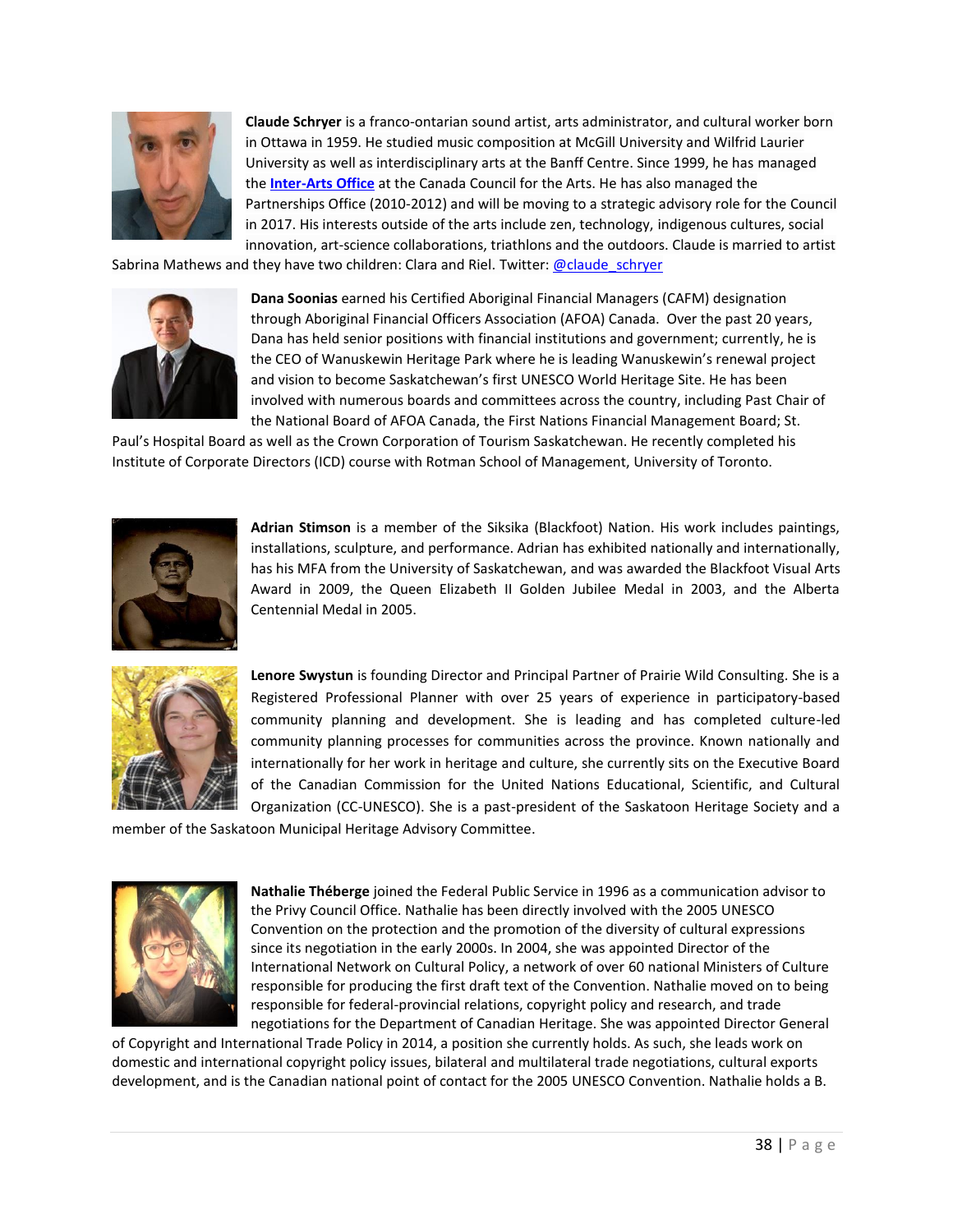Sc. and M. Sc. in Political Science from the Université de Montréal where she specialized in comparative federalism and American politics.



**Charles Vallerand** has more than 25 years of experience in cultural policy, public broadcasting, and international cooperation. He started his career with the International Comparative Policy Group at the Canadian Department of Communications before being posted to the Canadian Embassy in Paris as cultural attaché and advisor to the CEO of the international French-language broadcaster TV5 Monde. With the Canadian public service broadcaster CBC/Radio-Canada, he was assigned to regulatory affairs before joining the office of the Vice-President of the broadcaster's French language television service as his executive assistant. At Rights and Democracy, a publicly funded NGO conducting cooperation programs

in some 15 developing countries, he was director of communications. In 2009, he was appointed Executive Director of the Canadian Coalition for Cultural Diversity and General Secretary of the International Federation of Coalitions for Cultural Diversity. Mr. Vallerand was also a visiting lecturer in media relations at the Quebec National School of Public Administration.

The International Federation of Coalitions for Cultural Diversity plays a lead role in advocating for ratification and implementation of the 2005 UNESCO Convention on the Protection and the Promotion of the Diversity of Cultural Expressions which recognizes the distinctive nature of cultural goods and services in the context of global trade liberalization. It also advocates for an increased recognition and participation of civil society in the development of cultural policies. The international NGO is the voice of artists and cultural professionals, bringing together 43 national coalitions and 600 professional organizations representing all cultural industries. The Federation is recognized by UNESCO as an official partner with consultative status and serves on the NGO-UNESCO Liaison Committee.



 **Nafiseh Zamani** is the Youth Manager with the Saskatchewan Intercultural Association (SIA). She has been working at SIA for more than 6 years coordinating the Saskatoon Multilingual Schools, Global Movement, Performing Arts, and ConnectED programs. Nafiseh holds a Bachelor of Arts degree with a focus on English Translation as well as a CERTESL diploma from University of Saskatchewan. Nafiseh has a passion for inspiring newcomers and promoting diversity. She enjoys working with youth and encouraging healthy lifestyles and cross-cultural understanding in the community.